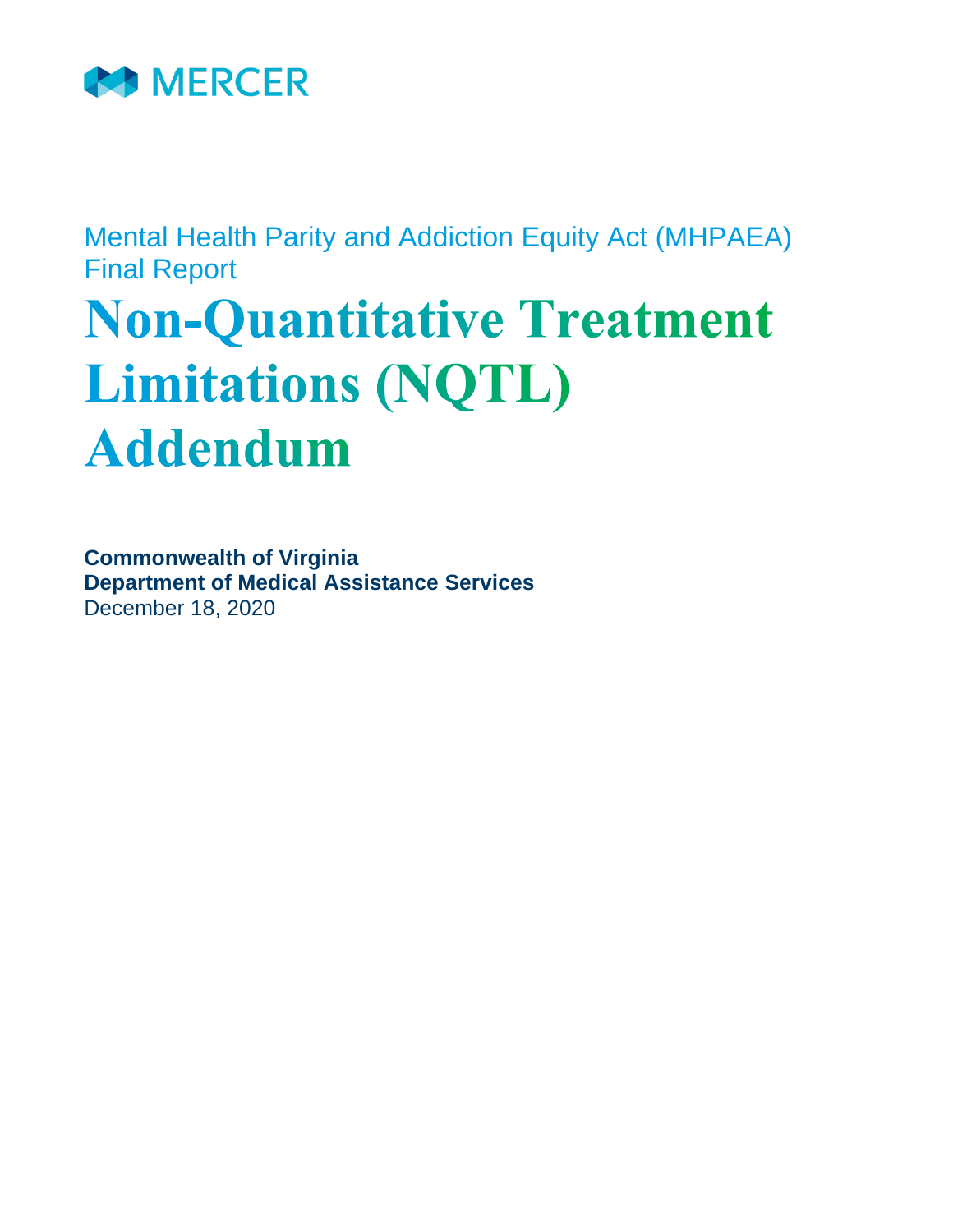# **Contents**

| $\bullet$ |  |
|-----------|--|
|           |  |
|           |  |
| $\bullet$ |  |
|           |  |
|           |  |
|           |  |
|           |  |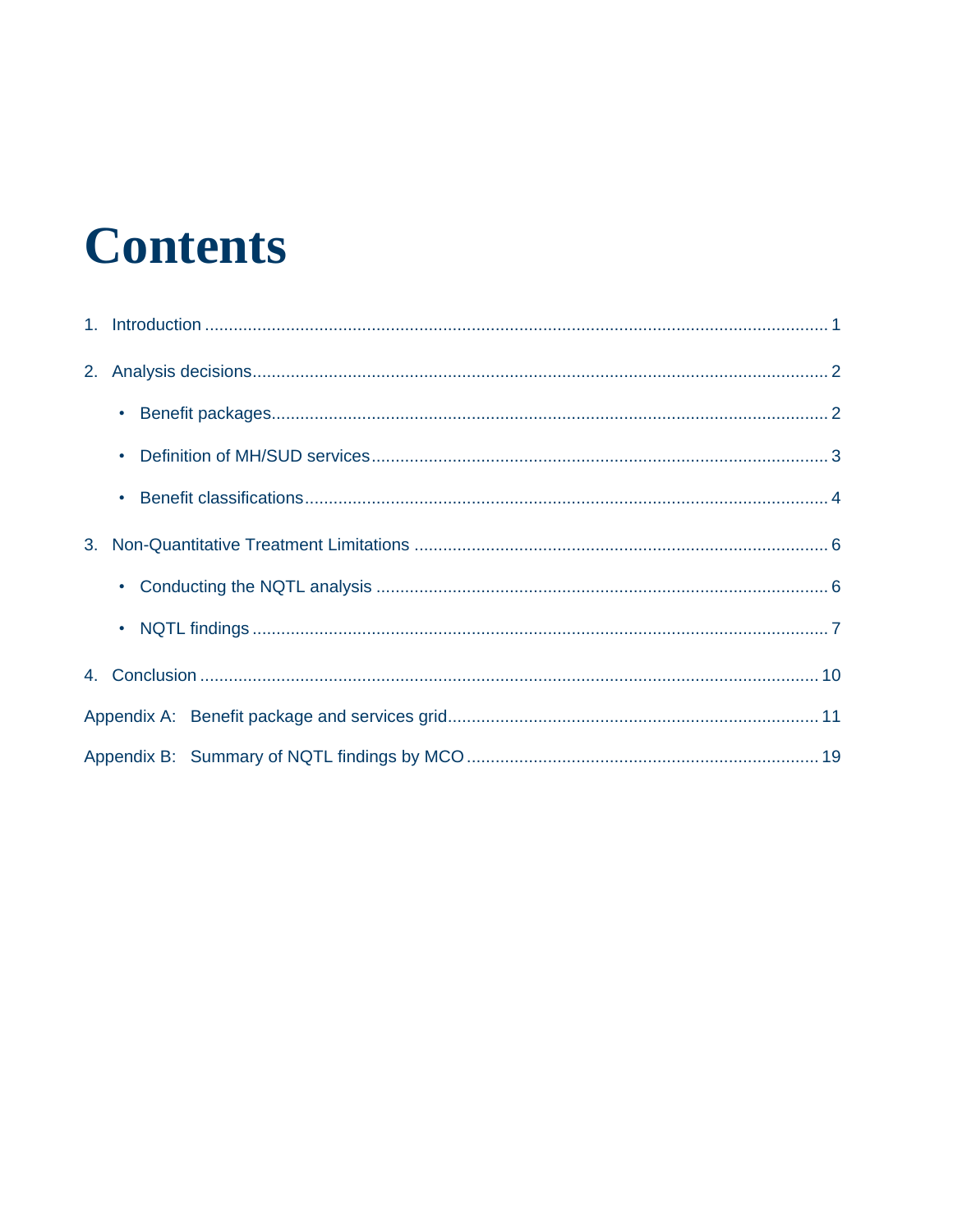# 1 **Introduction**

The Centers for Medicare & Medicaid Services (CMS) issued a Final Rule that applies requirements of the Mental Health Parity and Addiction Equity Act of 2008 (MHPAEA) to Medicaid managed care organization (MCO) members' benefits, Medicaid Alternative Benefit Plans and the Children's Health Insurance Program (CHIP).

The Department of Medical Assistance Services (DMAS) is the single state agency in the Commonwealth of Virginia (Commonwealth) that administers the Medicaid program and CHIP, which is referred to as Family Access to Medical Insurance Security (FAMIS) in Virginia. These programs are delivered to individuals through two delivery models: managed care and fee-for-service (FFS).

On January 10, 2020, DMAS submitted its initial MHPAEA parity analysis to CMS. The analysis included findings on four Non-Quantitative Treatment Limitations (NQTLs): utilization management (UM); prescription drug prior authorization; out-of-network coverage; and, provider network admission. Based on the analysis, DMAS decided to follow-up with the managed care organizations (MCOs) to better understand how they develop, modify and update Medical Necessity Criteria (MNC) used as part of UM. Based on the literature and recommendations from DMAS' contractor, the agency also decided to analyze Provider Reimbursement (PR) as an NQTL. The MNC and PR NQTL reviews were not conducted as a result of any specific concerns uncovered during DMAS' initial review. Therefore, this report addendum, which summarizes the methodology and findings from the supplemental MNC and PR NQTLs analyses, should be viewed as a supplement to DMAS' initial parity analysis and a part of Virginia's on-going efforts to ensure parity compliance.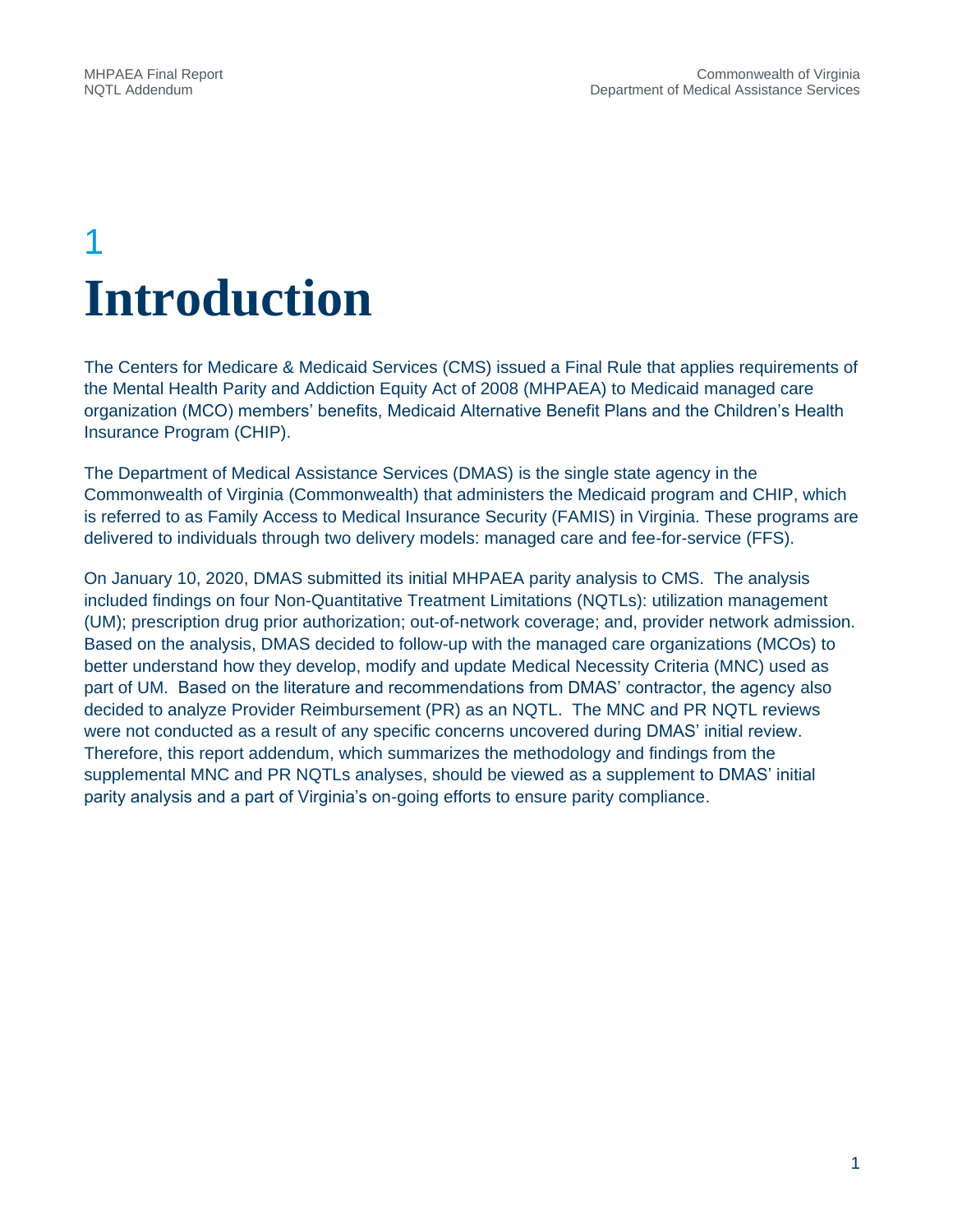# 2 **Analysis decisions**

## **Benefit packages**

In total, DMAS identified 12 benefit packages (listed in Table 1 below) subject to the requirements in the final Medicaid/CHIP Parity rule. In these benefit packages, Virginia covers mental health/substance use disorder (MH/SUD) services in each classification in which there is a medical/surgical (M/S) service (across all four benefit classifications). Benefit packages 13 and 14 apply only to waiver benefits for individuals with a primary medical/surgical (M/S) condition. See Appendix A for detailed information on the benefit packages, including a mapping of MH/SUD and M/S services, by classification, for each benefit package.

For the purposes of the NQTL analysis, Virginia structured benefit packages based on how MH/SUD services are delivered across the Commonwealth's delivery systems. The Commonwealth conducted a detailed review of service delivery variations and reviewed the Medallion 4.0 and Commonwealth Coordinated Care Plus (CCC Plus) contracts, the State plan and regulatory requirements, as noted in Appendix A. For MH/SUD services, much of the Commonwealth's service delivery expectations are prescribed in contracts and are closely aligned across programs (Medallion 4.0 and CCC Plus). As part of the NQTL request for information (see Section 3 of this report), both the State agency and the MCOs were asked to identify any differences in the application of the NQTLs across benefit packages. Service delivery variations that are applicable by benefit package or classification are noted as part of the NQTL analyses. Where services delivery did not vary by benefit package, all applicable benefit packages were identified.

#### **Table 1: MCO member benefit packages**

| <b>Benefit packages</b>                                    |
|------------------------------------------------------------|
| 1. Medallion 4.0 Adults (19–64 years)                      |
| 2. Medallion 4.0 Adults Expansion (19–64 years)            |
| 3. Medallion 4.0 Pregnant women (including pregnant youth) |
| 4. Medallion 4.0 Children (0-18 years)                     |
| 5. FAMIS Children (0-18 years)                             |
| 6. FAMIS MOMS (0-18 years and 19-64 years)                 |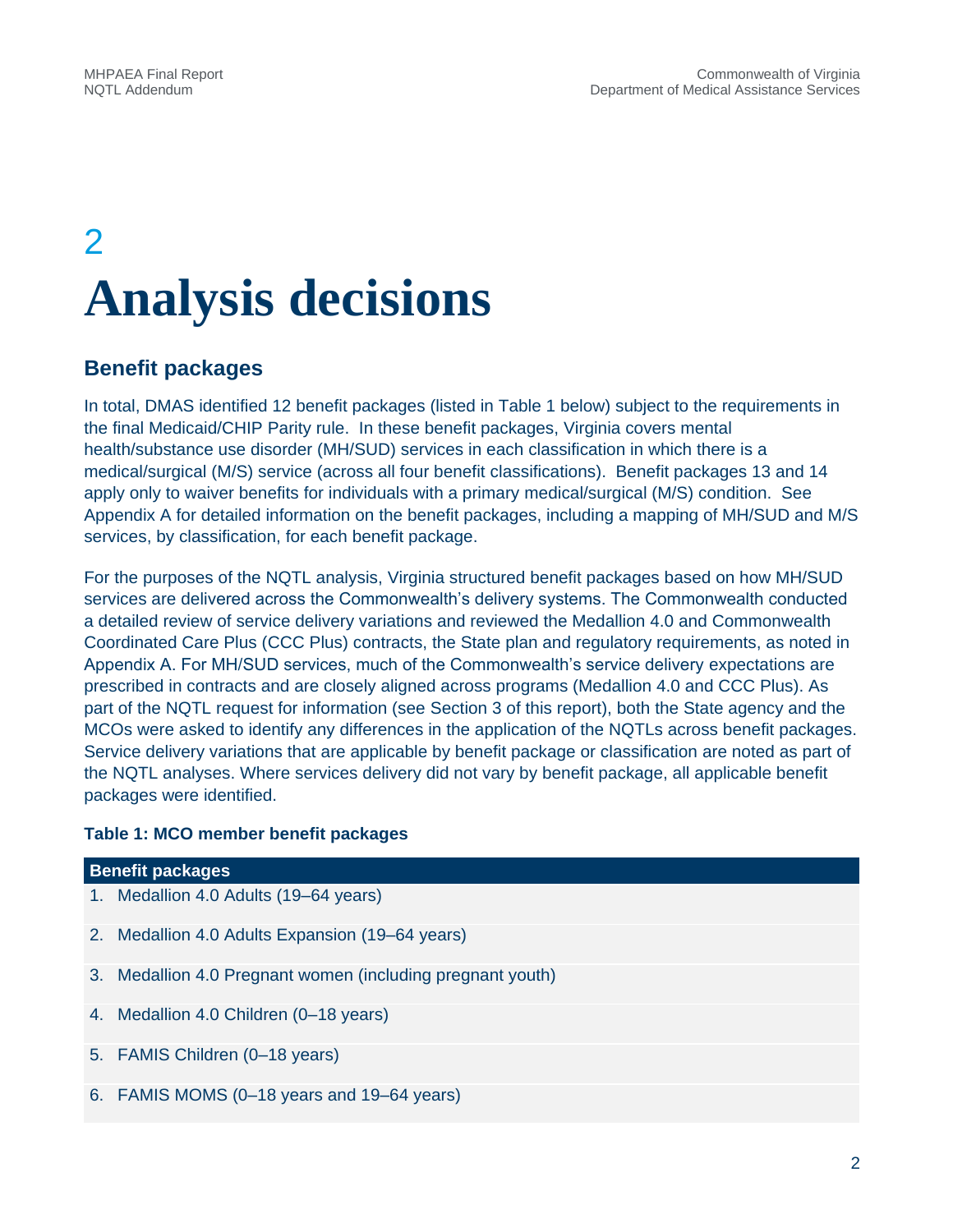#### **Benefit packages**

- 7. CCC Plus Adults (21+ years Non-Long-Term Services and Supports [LTSS])
- 8. CCC Plus Adults (21+ years LTSS)
- 9. CCC Plus Medicaid Works (16–64 years)
- 10. CCC Plus Medicaid Expansion (19–64 years)
- 11. CCC Plus Children (0–21 years Non-LTSS)
- 12. CCC Plus Children (0–21 years LTSS)
- 13. CCC Plus Waiver
- 14. DD Waiver

j

### **Definition of MH/SUD services**

For the purposes of the Parity analysis, DMAS adopted the most recent version of the International Classification of Diseases (ICD), the ICD-10-CM, as its standard for defining MH/SUD and M/S services. ICD-10-CM is the current version of the ICD, which is identified in the final Medicaid/CHIP Parity rule as an example of a "generally recognized independent standard of current medical practice" for defining M/S and MH/SUD conditions.

DMAS defined<sup>1</sup> MH/SUD services as services for the conditions listed in ICD-10-CM, Chapter 5 "Mental, Behavioral and Neurodevelopmental Disorders" with the exception of:

- The conditions listed in subchapter 1, "Mental disorders due to known physiological conditions" (F01 to F09).
- The conditions listed in subchapter 8, "Intellectual disabilities" (F70 to F79).
- The conditions listed in subchapter 9, "Pervasive and specific developmental disorders" (F80 to F89).

DMAS defined M/S services as services for the conditions listed in ICD-10-CM Chapters 1–4, subchapters 1, 8 and 9 of Chapter 5 and Chapters 6–20. Given these definitions, DMAS determined

<sup>1</sup> Note: The definition of MH/SUD was for purposes of the Parity analysis and ensuring that MH/SUD services are provided in Parity with M/S services. The exclusion of certain conditions from the Parity analysis will not impact eligibility or treatment for conditions excluded from the Parity definition of MH/SUD.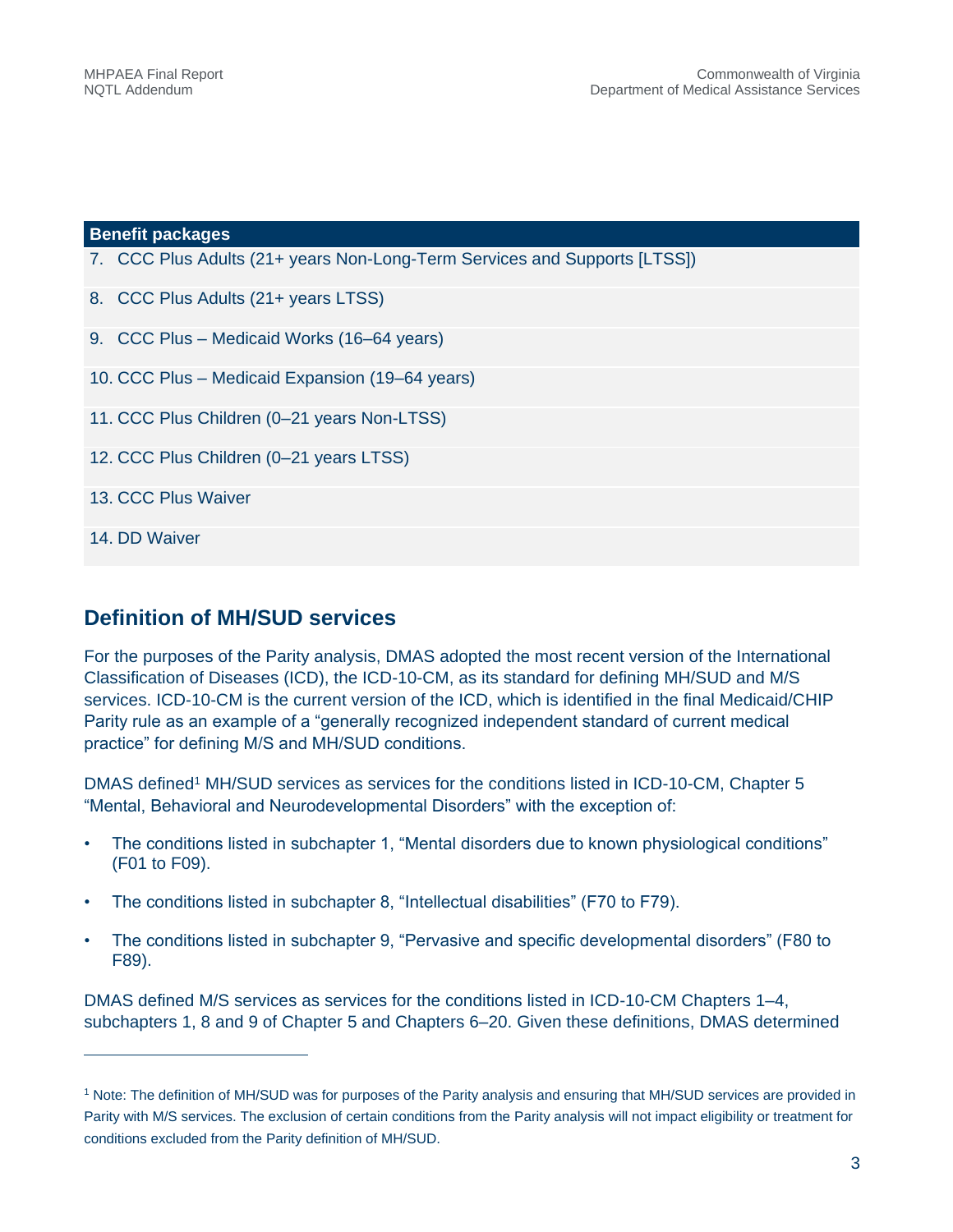that, because members must meet Intellectual Disability (ID)/DD level of care (LOC) criteria to participate in a §1915(c) waiver program, and an MH/SUD diagnosis is not a qualifying criterion for waiver participation, all §1915(c) waiver services are considered M/S services.

DMAS excluded subchapter 1 from the definition of MH/SUD because these mental disorders are due to known physiological conditions (e.g., vascular dementia and delirium due to known physiological condition) and all, except one, require that the physiological condition is coded first, indicating that the physiological (rather than the MH) condition is the focus of services. DMAS based this exclusion on the structure of the ICD-10-CM.

DMAS excluded subchapters 8 (IDs) and 9 (DDs) from the definition of MH/SUD consistent with the structure and content of the ICD-10-CM. Chapter 5 of the ICD-10-CM is entitled Mental, Behavioral and Neurodevelopmental Disorders and is divided into three subsets of disorders; only two of which are Mental and Behavioral. In addition, not including these disorders as MH/SUD disorders is consistent with CMS' definition of "mental disease," in the State Medicaid Manual Section 4390.D, which provides as follows: "…the term 'mental disease' includes diseases listed as mental disorders in the [ICD-9-CM], with the exception of mental retardation, senility, and organic brain syndrome."  $2$ Also, this definition is consistent with the definition of "Persons with related conditions" in 42 CFR 435.1010: "Persons with related conditions means individuals who have a severe, chronic disability that meets all of the following conditions: (a) It is attributable to (1) Cerebral palsy or epilepsy; or (2) Any other condition, other than mental illness, found to be closely related to ID because this condition results in impairment of general intellectual functioning or adaptive behavior similar to that of mentally retarded persons, and requires treatment or services similar to those required for these persons…" (Sections (b) through (d) omitted; emphasis supplied). <sup>3</sup>

## **Benefit classifications**

j

DMAS defined each of the four benefit classifications identified in the final Medicaid/CHIP Parity rule as described below:

- **Inpatient (IP):** All covered services or items (including medications) provided to a member when a physician (or other qualified provider as applicable) has written an order/certification for a >24-hour admission to a facility.
- **Outpatient (OP):** All covered services or items (including medications) provided to a member in a setting that does not require a physician (or other qualified provider as applicable)

<sup>2</sup> State Medicaid Manual – Part 4 Services. Retrieved from [https://www.cms.gov/Regulations-and-](https://www.cms.gov/Regulations-and-Guidance/Guidance/Transmittals/Downloads/R74SMM.pdf)[Guidance/Guidance/Transmittals/Downloads/R74SMM.pdf](https://www.cms.gov/Regulations-and-Guidance/Guidance/Transmittals/Downloads/R74SMM.pdf)

<sup>3</sup> 42 CFR § 435.1010 – Definitions relating to institutional status. Retrieved from [https://www.gpo.gov/fdsys/pkg/CFR-2015](https://www.gpo.gov/fdsys/pkg/CFR-2015-title42-vol4/xml/CFR-2015-title42-vol4-sec435-1010.xml) [title42-vol4/xml/CFR-2015-title42-vol4-sec435-1010.xml](https://www.gpo.gov/fdsys/pkg/CFR-2015-title42-vol4/xml/CFR-2015-title42-vol4-sec435-1010.xml)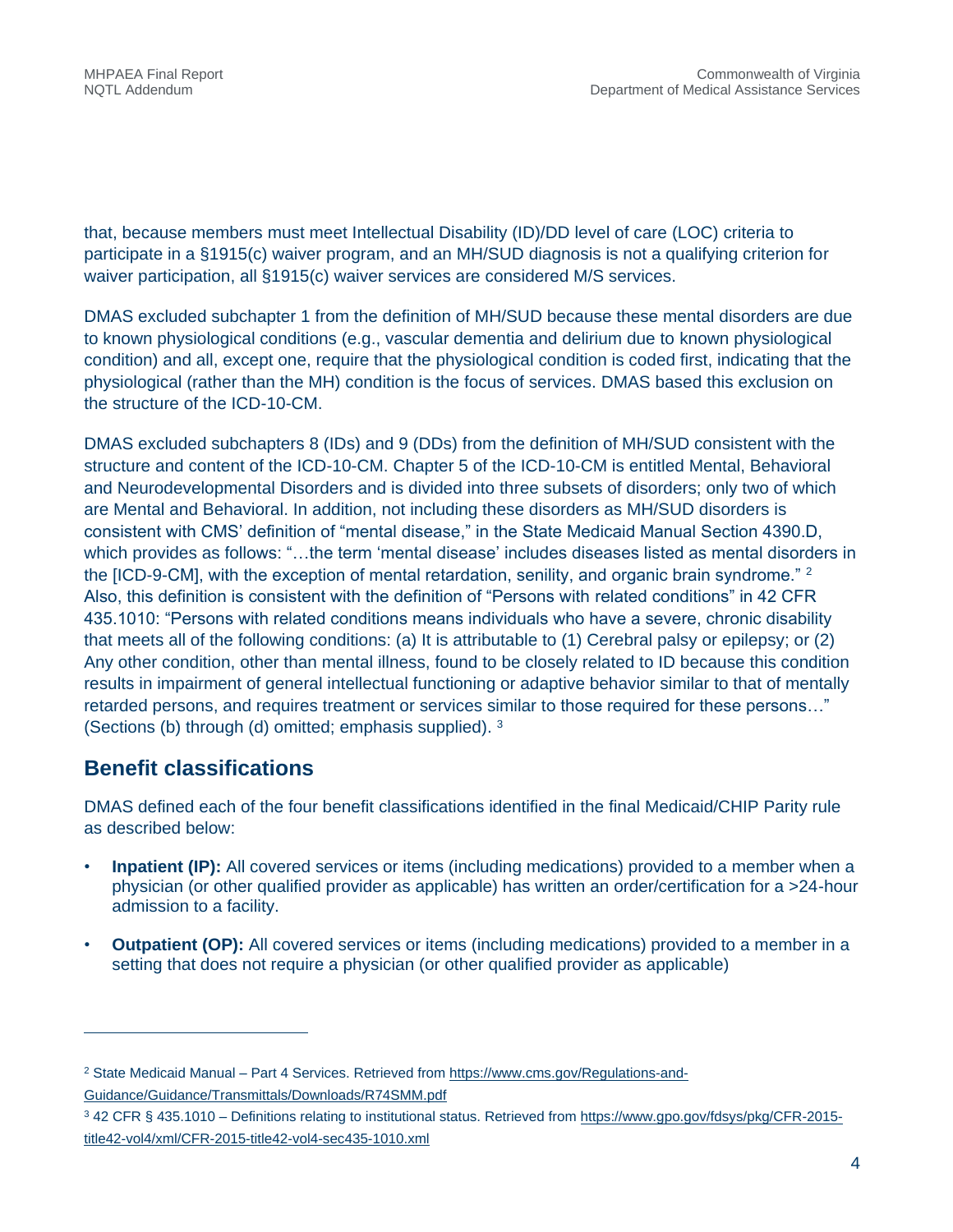order/certification for a >24-hour admission, and does not meet the definition of emergency care (EM). This includes observation bed services for up to 23-hours.

- **EM:** All covered services or items (including medications) provided in an emergency department (ED) setting or to stabilize an emergency/crisis, when provided in a setting other than in an IP setting.
- **Prescription Drugs (PD)**: Covered medications, drugs and associated supplies requiring a prescription, and services delivered by a pharmacist who works in a freestanding pharmacy.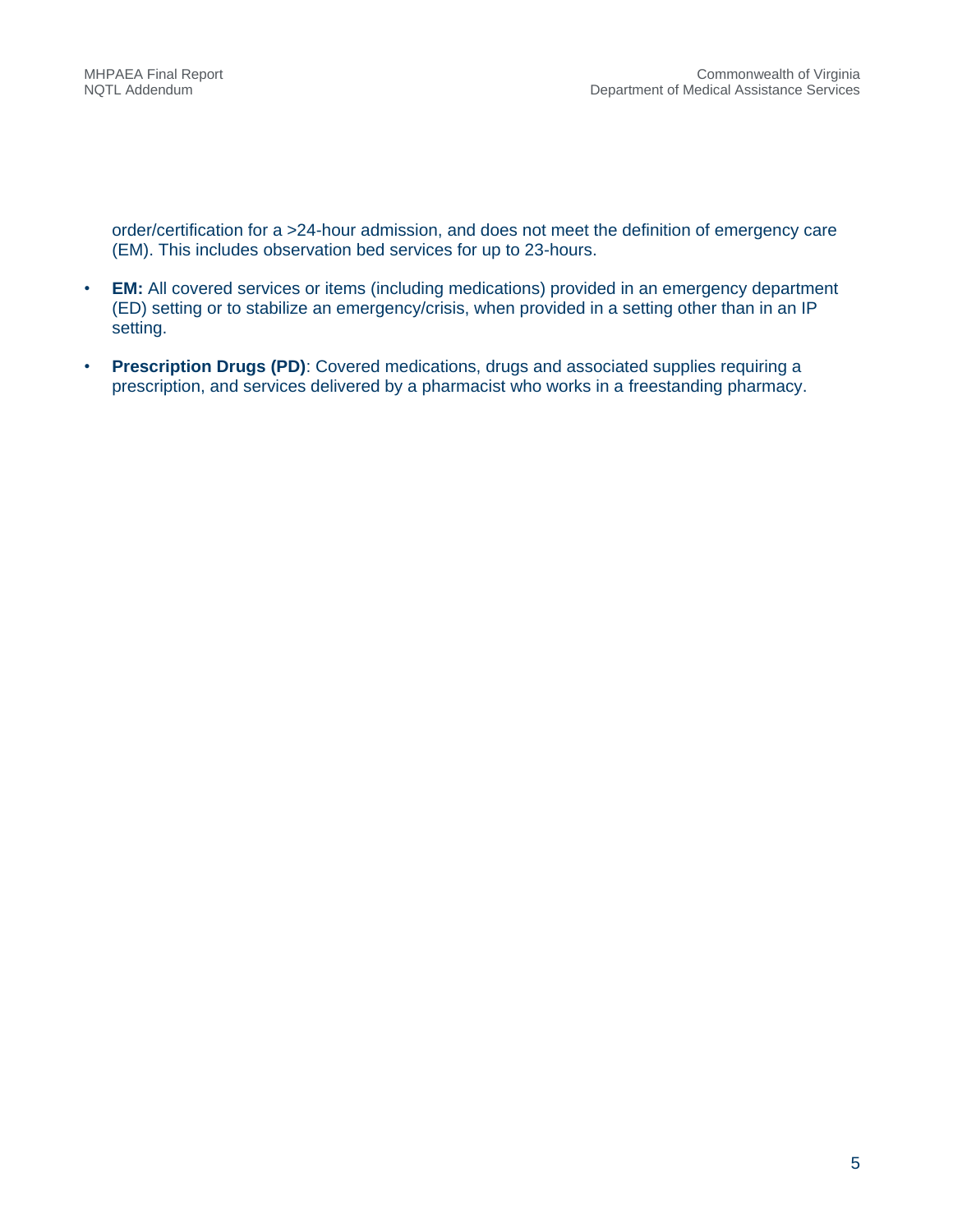# 3 **Non-Quantitative Treatment Limitations**

# **Conducting the NQTL analysis**

As outlined in Section 1, the supplemental NQTL analysis focused on MNC/Clinical Guidelines and PR. For the purposes of the analysis, the NQTLs were defined as follows:

- **MNC/Clinical Guidelines:** The process of determining how MNC/Clinical Guidelines are selected and monitored for each level of care (LOC) to which they are assigned. This includes an analysis of how the criteria/guideline was chosen, developed or modified to meet the needs of the plan. The *application* of MNC/Clinical Guidelines, which occurs as part of prior authorization and concurrent review processes, was included in the previously reviewed Utilization Management NQTL.
- **Provider Reimbursement:** The process by which PR rates are established for in-network and outof-network practitioners, group practices, agencies and facilities. It includes the use of Diagnosis Related Groups (DRGs), development or adoption of fee schedules for specific Current Procedural Terminology® (CPT®) codes, contract terms based on a percent of a national fee schedule (e.g., Medicare), rate negotiations, etc.

Each MCO completed a standardized online survey that addressed processes, strategies, evidentiary standards, and other factors used in selecting, developing, and modifying MNC/Clinical Guidelines and applying PR to MH/SUD and M/S services. The information request was broken down by classification (IP, OP, PD and EM) and benefit package group (see Appendix A). The information request included prompts to help identify the type of information relevant to the Parity analysis. Separate sets of prompts were provided for processes, strategies, and evidentiary standards for each component of the NQTL analysis (comparability and stringency). The information provided was reviewed by DMAS, and a follow-up interview and additional emailed requests for information were completed to obtain an accurate description of the application of NQTLs by each MCO.

Using information received, DMAS conducted side-by-side comparisons and analyses of the processes, strategies, evidentiary standards and other factors associated with each NQTL for MH/SUD and M/S services, by classification for each benefit package. These factors were reviewed for comparability and stringency in written policy and in operation.

The NQTL analysis consisted of the following steps:

 Consolidation of the NQTL information collected from the MCOs into a side-by-side structure by benefit package group and classification. The information included the MH/SUD and M/S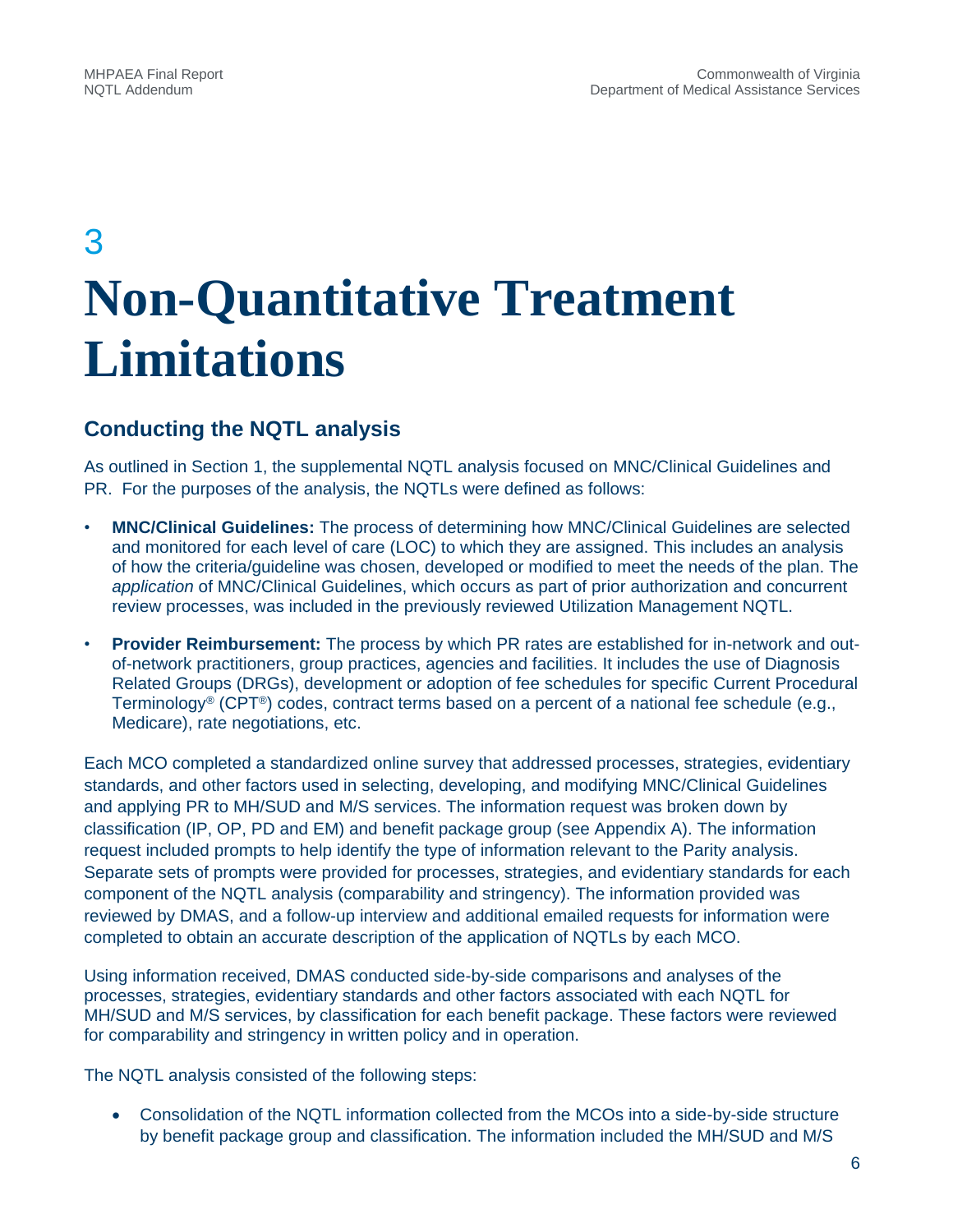services to which the NQTL applied and a summary of the NQTL's processes, strategies and evidentiary standards.

- Analysis of the side-by-side information to develop a preliminary determination for each MH/SUD NQTL, by benefit package group and classification.
- Review and revision of the side-by-side summary information and preliminary determinations.
- MCO review of the side-by-side summary information and preliminary determinations.
- DMAS review of the side-by-side summary information and preliminary determinations and final compliance determination.

## **List of analyzed MH/SUD NQTLs**

Table 2 below summarizes the NQTLs that were analyzed as part of the parity analysis. An "X" indicates the NQTL applies to all benefit packages outlined previously in Table 1. The grayed out sections indicate that the NQTL does not apply to a certain benefit package or classification. Pursuant to the final Medicaid/CHIP Parity rule, Appendix B lists the MH/SUD services to which the NQTL applies.

#### **Table 2: NQTLS — applicability of NQTLs reviewed to each classification**

| MCOs: Aetna, Anthem, Magellan, Optima,<br><b>United and Virginia Premier</b> |    | <b>Applicable classifications</b> |           |           |
|------------------------------------------------------------------------------|----|-----------------------------------|-----------|-----------|
|                                                                              | IP | OP                                | <b>EM</b> | <b>PD</b> |
| <b>Medical Necessity Criteria</b>                                            |    |                                   | N/A       | N/A       |
| <b>Provider Reimbursement</b>                                                |    |                                   |           | N/A       |

*IP=Inpatient, OP=Outpatient, EM=Emergency Care, PD=Prescription Drug*

## **NQTL findings**

As noted below and based on the NQTL analysis, DMAS determined the MCOs are compliant in their application of MNC and PR NQTLs. The information supporting these compliance determinations is summarized below and detailed by MCO in Appendix B.

### **NQTL: MNC (IP and OP classifications)**

For most IP and OP MH/SUD and M/S services, the MCOs use a variety of recognized criteria and guidelines to support MNC (e.g., Milliman Care Guidelines® [MCG®], American Society of Addiction Medicine [ASAM], InterQual Level of Care Criteria [InterQual], Level of Care Utilization System [LOCUS], Early Childhood Service Intensity Instrument [ECSII] and Child and Adolescent Service Intensity Instrument [CASII]).

For certain DMAS programs, MNC/Clinical Guidelines requirements are prescribed in regulations, contracts, and DMAS provider manuals, such as the Community Mental Health and Rehabilitation Services (CMHRS) manual and the Addiction and Recovery Treatment Services (ARTS) manual.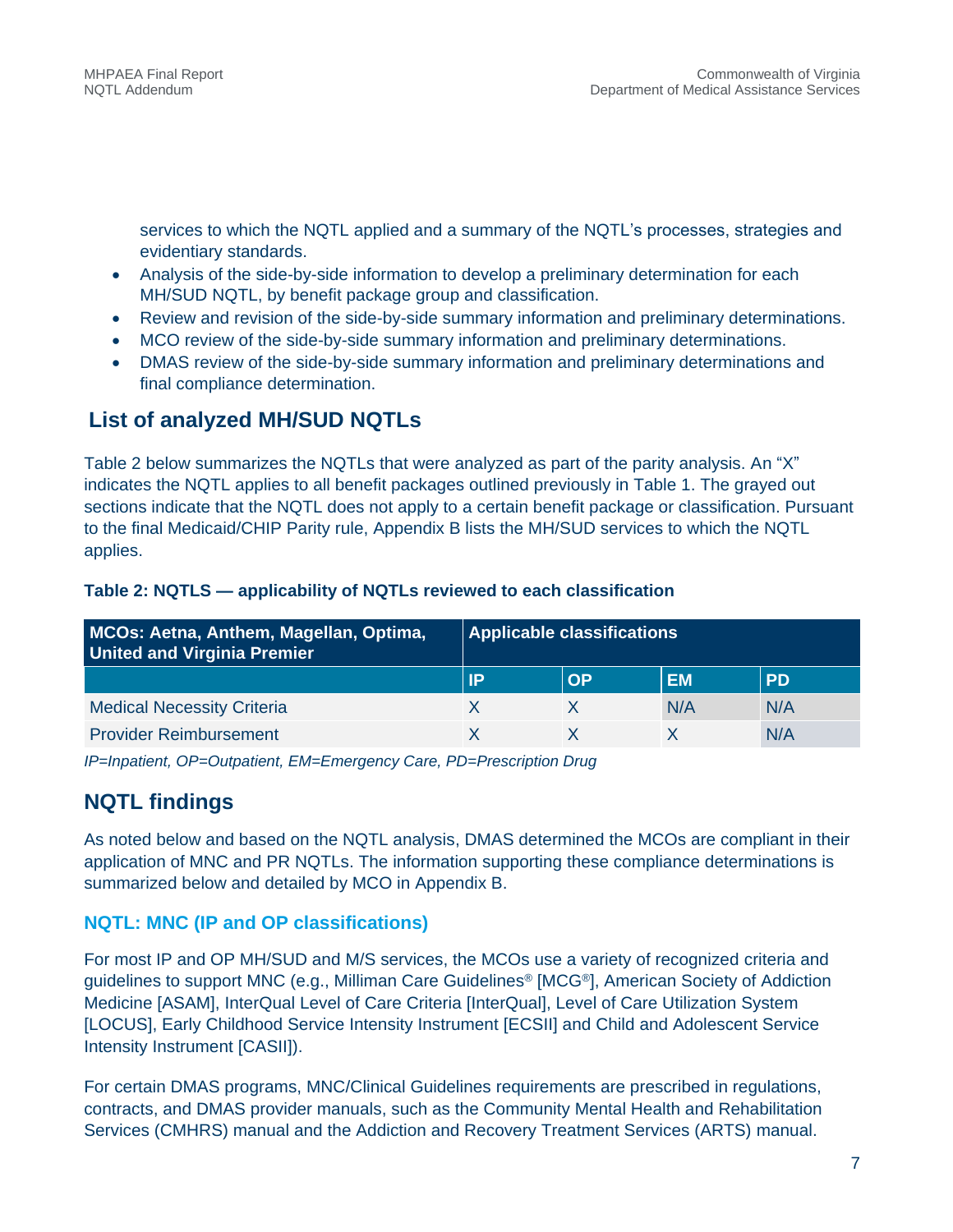$\overline{a}$ 

DMAS established these program-specific standards due to concerns with overutilization and high costs, based cost and utilization reports.<sup>4</sup>

MCOs vary in the approaches used to develop, review and revise the MNC/Clinical Guidelines. MNC reviews are typically conducted by the MCOs on an annual basis. The following inform these reviews and subsequent decisions about MNC: existing national criteria; changes to DMAS contract standards; literature reviews; double blind studies; developing best practices; and, emerging evidence-based practices. The MCOs also review over/under utilization data, cost reports, and member appeals and grievances. As necessary, the MCOs may also conduct ad hoc reviews.

As a result of the review, DMAS determined the processes, strategies and evidentiary standards for MNC, in writing and in operation, are comparable and no more stringently applied to MH/SUD services than to M/S services.

### **NQTL: PR (IP, OP and EM classifications)**

The MCOs are consistent in their establishment of reimbursement rates for MH/SUD and M/S services. All providers of IP, OP and EM services are subject to PR requirements. The MCOs' goals for PR are achieving cost savings, predicting costs through contracted rates, and ensuring access to care via market competitive rates that allow for adequate network participation.

For most IP, OP and EM MH/SUD and M/S services, the MCOs rely on the Commonwealth's fee schedule to establish rates. In certain cases, MCOs may establish rates using All Patients Refined Diagnosis Related Groups (APR-DRGs) or the Medicare fee schedule for services not included in the Commonwealth's fee schedule. This varies across MCOs. For example, one MCO bases PR for all classifications either at 75% of Medicare and 100% of the Commonwealth fee schedules, while several other MCOs leverage APR-DRGs with the Commonwealth fee schedule. In addition, several MCOs noted supplementing rates Per Diems, Unit Cost Fee Schedule, Case Rate, Bundled Rate, percent of billed charges and cost-based reimbursements typically established on a case-by-case basis. While there is variation in the application of PR across the MCOs, the analyses did not uncover any parity concerns regarding the establishment of rates across MH/SUD and M/S services in the IP, OP or EC classifications.

The MCOs indicated that rate negotiations are triggered by provider requests, changes to the Commonwealth's fee schedule or other industry changes that impact provider reimbursement. Some MCOs adjust rates (increase) based on the geographic area of the state. For example in Northern Virginia, certain MCOs offer a rate differential due to cost of living differences. Required documentation and processes to negotiate rates are comparable for MH/SUD and M/S services. When rate negotiations fail, providers can withdraw from the MCO's provider network. The same

<sup>4</sup> Evidence to support these strategies include the Virginia Administrative Code (VAC) and the Medallion 4.0 and CCC Plus contracts.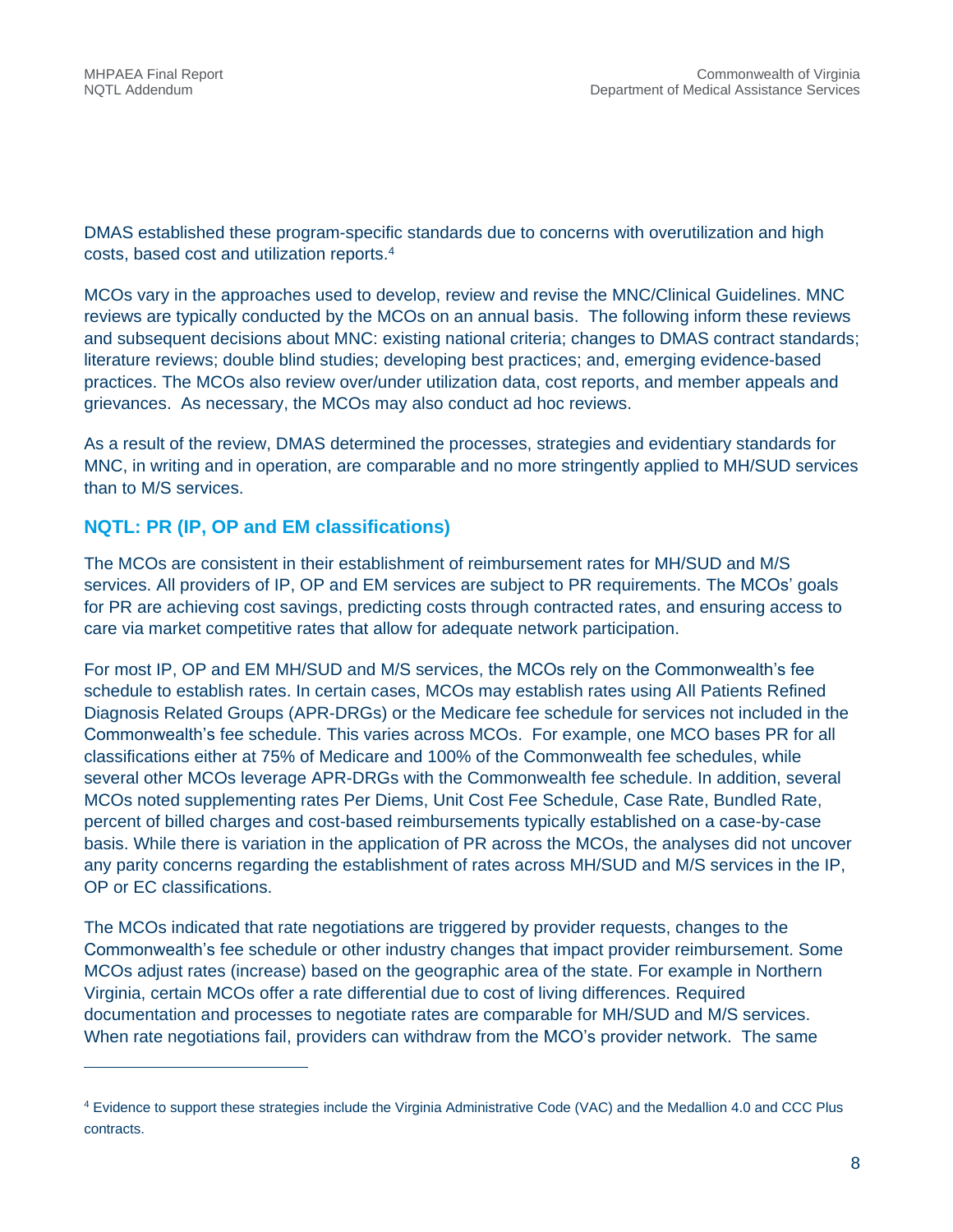process is implemented across MH/SUD and M/S services; therefore, no parity concerns were identified with how the MCOs support rate negotiations.

DMAS excluded the PD classification from the PR NQTL due to the nature of pharmacy reimbursement. Pharmacy reimbursement is based on readily-available, industry-standard price metrics and most MCOs incorporate one or more of these metrics into their reimbursement methodology. Once determined, the pricing methodology applies to all drugs regardless of the condition the drug is intended to treat and it does not distinguish between MH/SUD or M/S conditions.

As a result of the review, DMAS determined the processes, strategies and evidentiary standards for PR, in writing and in operation, are comparable and no more stringently applied to MH/SUD services than to M/S services.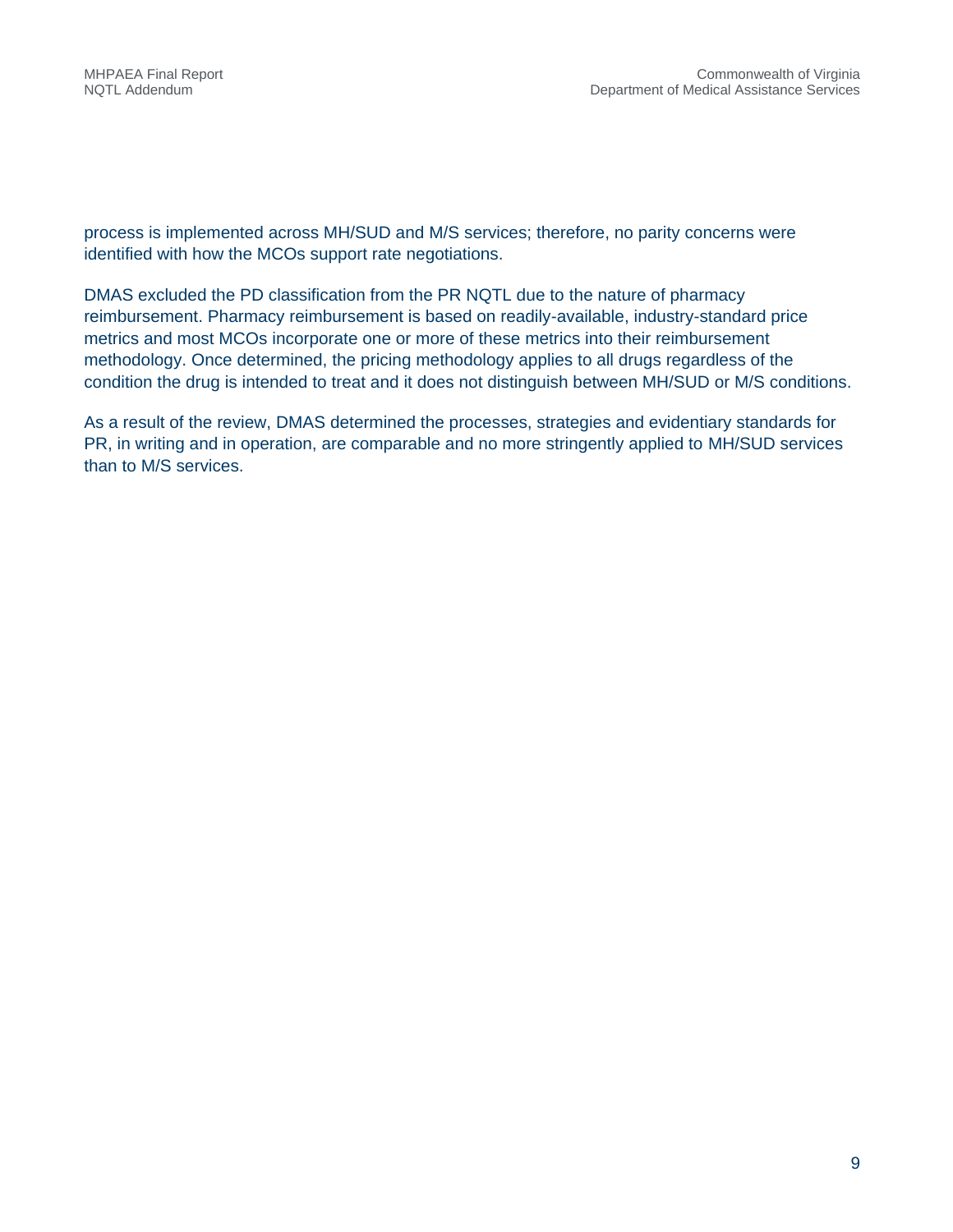# 4 **Conclusion**

Following this supplemental review, DMAS determined the MCOs are compliant in their application of the MNC and PR NQTLs and with the requirements in the final Medicaid/CHIP Parity rule. DMAS will post a public report addendum online documenting compliance. DMAS will continue to monitor MCO compliance and will update this documentation as needed to reflect any changes in program delivery/program requirements that may impact either the MNC or PR NQTL.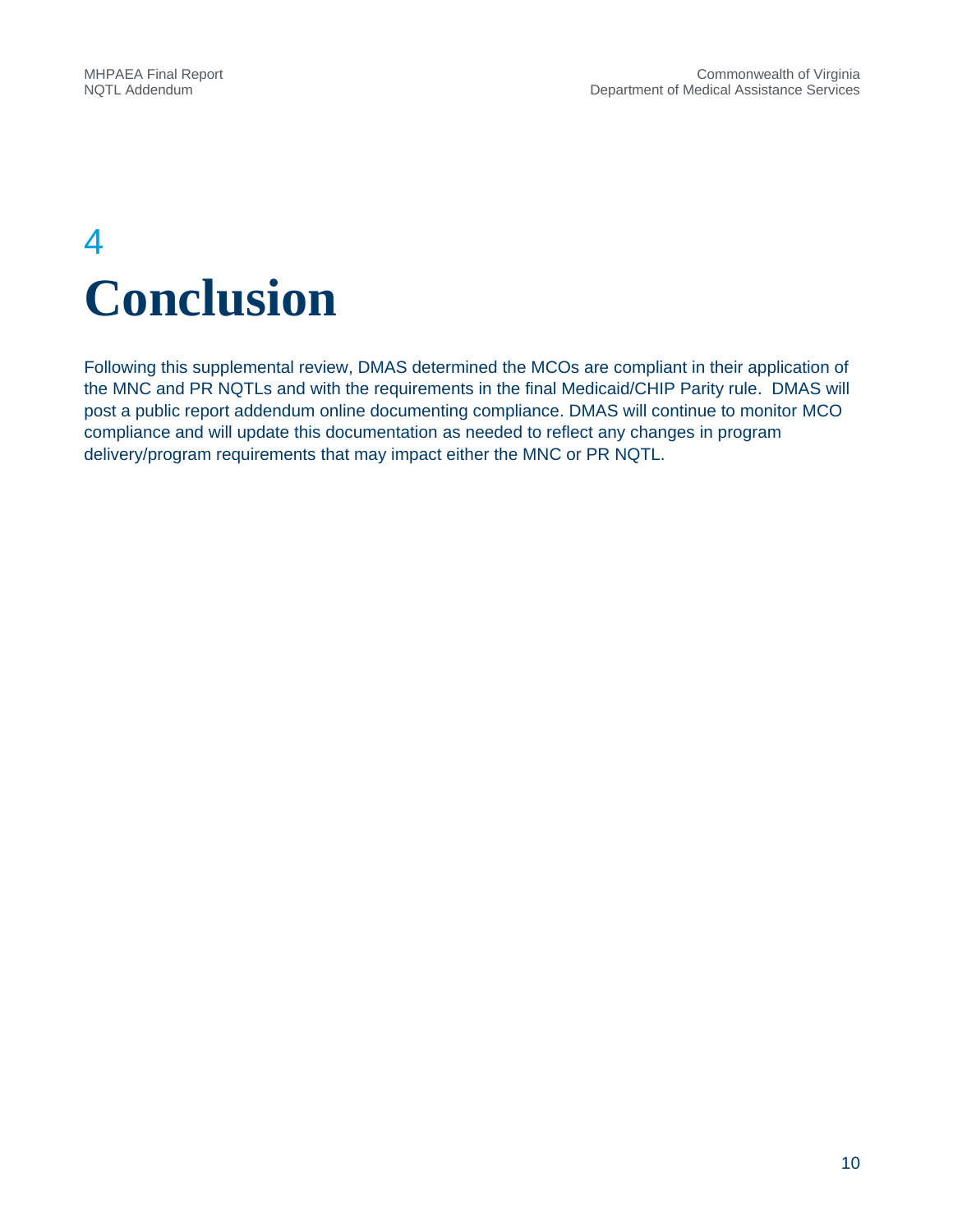# Appendix A **Benefit package and services grid**

#### **Appendix A - Benefit Package and Services Grid Key**

**MCO Managed Services** 

| ✓            | Covered service by MCO for the specified benefit package                            |
|--------------|-------------------------------------------------------------------------------------|
| <b>NA</b>    | Not covered service by MCO for the specified benefit package                        |
| 21           | Covered service with age limitation for specified benefit package                   |
| <b>EPSDT</b> | Covered service under EPSDT benefit only                                            |
| EC           | Covered service when member meets additional criteria for specified benefit package |

| <b>Benefits</b> | or M/S | <b>MH/SUD</b> Classificat<br>ion<br>(IP, OP, | <b>Adults</b>          | <b>Adults</b>            | Pregnant                        | Medallion 4.0 Medallion 4.0 Medallion 4.0 Medallion 4.0<br><b>Children</b> | <b>FAMIS</b><br><b>Children</b> | <b>FAMIS Moms</b><br>$(0-18$ yrs. & | <b>CCC Plus</b><br><b>Adults</b> | <b>CCC Plus</b><br><b>Adults</b> | <b>CCC Plus -</b><br><b>Medicaid</b> | <b>CCC Plus-</b><br><b>Medicaid</b>                               | <b>CCC Plus</b><br><b>Children</b> | <b>CCC Plus</b><br>Children | <b>CCC Plus</b><br>Waiver | <b>DD Waiver</b> |
|-----------------|--------|----------------------------------------------|------------------------|--------------------------|---------------------------------|----------------------------------------------------------------------------|---------------------------------|-------------------------------------|----------------------------------|----------------------------------|--------------------------------------|-------------------------------------------------------------------|------------------------------------|-----------------------------|---------------------------|------------------|
|                 |        | PD, EC)                                      | $(19-64 \text{ yrs.})$ | Expansion<br>(19-64 yrs. | Women<br>(incl. preg.<br>youth) | $(0-18$ yrs.)                                                              | (0–18 yrs.)                     | 19–64 yrs.)                         | $(21 + yrs.$<br>Non-LTSS)        | $21 + yrs.$<br><b>LTSS</b>       | <b>Works</b>                         | <b>Expansion</b><br>$(16-64 \text{ yrs.})$ $(19-64 \text{ yrs.})$ | $(0 - 21$ yrs.<br>Non-LTSS)        | $(0 - 21$ yrs.<br>LTSS)     |                           |                  |
|                 |        |                                              |                        |                          |                                 |                                                                            |                                 |                                     |                                  |                                  |                                      |                                                                   |                                    |                             |                           |                  |

#### **Classifications:**

IP: All covered services or items (including medications) provided to a member when a physician (or other qualified provider as applicable) has written an order/certification for a >24-hour admission to a facility.<br>OP: All

**PD:** Covered medications, drugs and associated supplies requiring a prescription, and services delivered by a pharmacist who works in a freestanding pharmacy.

**EM:** All covered services or items (including medications) provided in an ED setting or to stabilize an emergency/crisis, when provided in a setting other than in an IP setting.

| A   | <b>General Covered Services</b>                                  |             |               |  |                                                       |  |  |           |           |                                                                               |     |           |  |
|-----|------------------------------------------------------------------|-------------|---------------|--|-------------------------------------------------------|--|--|-----------|-----------|-------------------------------------------------------------------------------|-----|-----------|--|
| A.1 | Abortions - Induced                                              | M/S         | IP, OP, EM EC |  | <b>IEC</b>                                            |  |  | <b>EC</b> | EC        |                                                                               | EC  | EС        |  |
|     | A.2 Chiropractic Services                                        | M/S         | OP            |  | < 21 (EPSDT) < 21 (EPSDT) < 21 (EPSDT) < 21 (EPSDT) < |  |  | <b>NA</b> | INA.      | < 21 (EPSDT) < 21 (EPSDT) < 21 (EPSDT) < 21 (EPSDT) < 21 (EPSDT) < 21 (EPSDT) |     |           |  |
|     | A.3 Christian Science Sanatoria Facilities                       | M/S         | OP            |  |                                                       |  |  | <b>NA</b> | <b>NA</b> |                                                                               | NA. | <b>NA</b> |  |
|     | A.4 Clinic Services (preventive, diagnostic, therapeutic,        | <b>Both</b> | OP            |  |                                                       |  |  |           |           |                                                                               |     |           |  |
|     | rehabilitative, or palliative services, including renal dialysis |             |               |  |                                                       |  |  |           |           |                                                                               |     |           |  |
|     | clinic visits)                                                   |             |               |  |                                                       |  |  |           |           |                                                                               |     |           |  |
|     | A.5 Colorectal Cancer Screening                                  | M/S         | OP            |  |                                                       |  |  |           |           |                                                                               |     |           |  |
|     | A.6 Court Ordered Services                                       | <b>Both</b> | OP            |  |                                                       |  |  |           |           |                                                                               |     |           |  |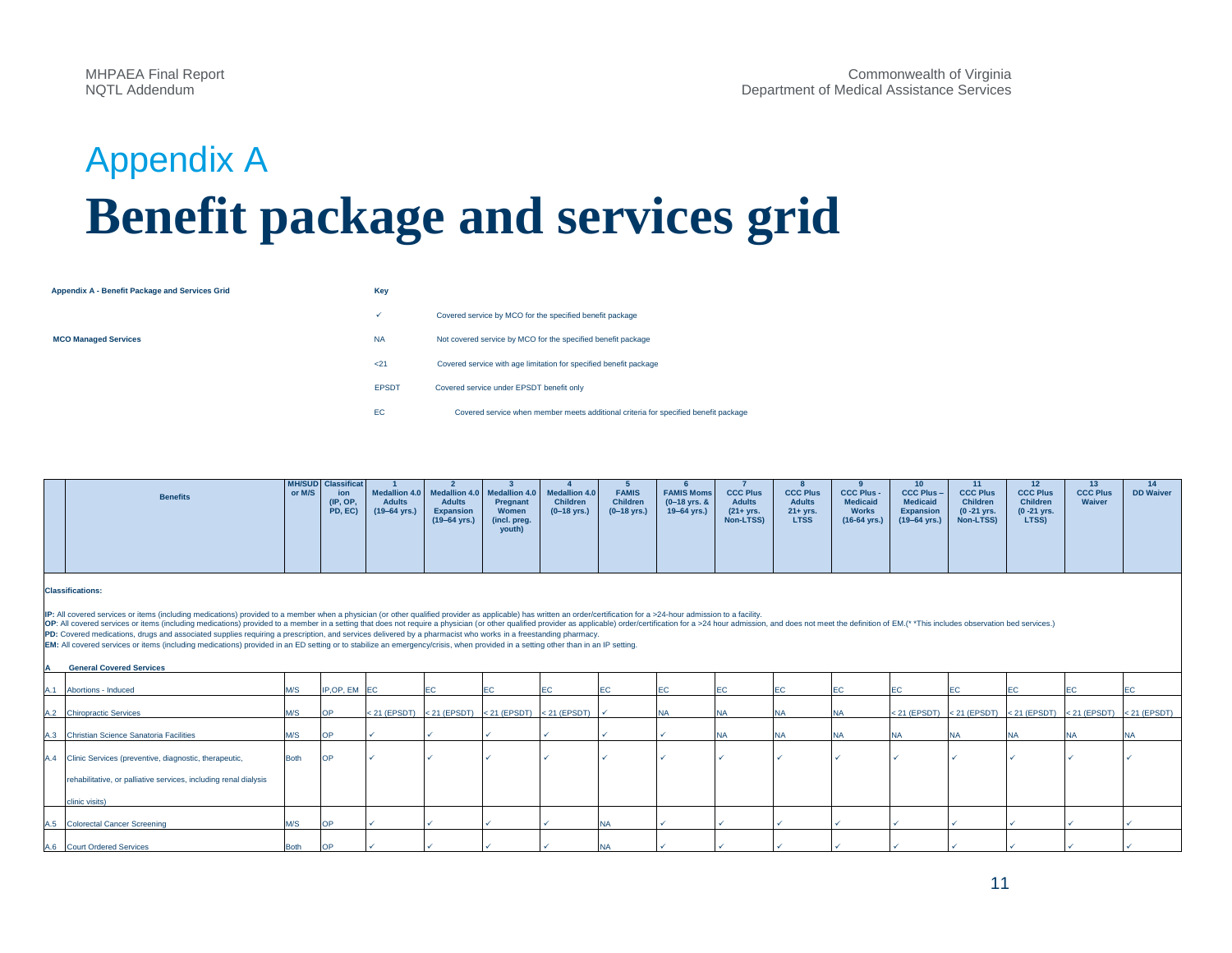|      | <b>Benefits</b>                                                   | <b>MH/SUD</b><br>or M/S | <b>Classificat</b><br>ion<br>(IP, OP,<br>PD, EC) | $\blacktriangleleft$<br><b>Medallion 4.0</b><br><b>Adults</b><br>$(19 - 64$ yrs.) | $\overline{2}$<br><b>Medallion 4.0</b><br><b>Adults</b><br><b>Expansion</b><br>$(19-64 \text{ yrs.})$ | $\mathbf{3}$<br><b>Medallion 4.0</b><br>Pregnant<br>Women<br>(incl. preg.<br>youth) | $\overline{\mathbf{4}}$<br><b>Medallion 4.0</b><br><b>Children</b><br>$(0-18$ yrs.) | $5^{\circ}$<br><b>FAMIS</b><br><b>Children</b><br>$(0-18$ yrs.) | - 6<br><b>FAMIS Moms</b><br>(0-18 yrs. &<br>$19 - 64$ yrs.) | $\overline{7}$<br><b>CCC Plus</b><br><b>Adults</b><br>$(21 + yrs.$<br>Non-LTSS) | 8<br><b>CCC Plus</b><br><b>Adults</b><br>$21 + yrs.$<br><b>LTSS</b> | -9<br><b>CCC Plus -</b><br><b>Medicaid</b><br><b>Works</b><br>$(16-64 \text{ yrs.})$ | 10<br><b>CCC Plus -</b><br><b>Medicaid</b><br><b>Expansion</b><br>$(19-64$ yrs.) | 11<br><b>CCC Plus</b><br><b>Children</b><br>(0 - 21 yrs.<br>Non-LTSS) | 12<br><b>CCC Plus</b><br><b>Children</b><br>$(0 - 21$ yrs.<br>LTSS) | 13<br><b>CCC Plus</b><br>Waiver | 14<br><b>DD Waiver</b> |
|------|-------------------------------------------------------------------|-------------------------|--------------------------------------------------|-----------------------------------------------------------------------------------|-------------------------------------------------------------------------------------------------------|-------------------------------------------------------------------------------------|-------------------------------------------------------------------------------------|-----------------------------------------------------------------|-------------------------------------------------------------|---------------------------------------------------------------------------------|---------------------------------------------------------------------|--------------------------------------------------------------------------------------|----------------------------------------------------------------------------------|-----------------------------------------------------------------------|---------------------------------------------------------------------|---------------------------------|------------------------|
|      | A.7 Dental Services                                               | M/S                     | IP.OP                                            | EC                                                                                | ЕC                                                                                                    | EC.                                                                                 | ЕC                                                                                  | <b>EC</b>                                                       | EC                                                          | EC                                                                              | EC                                                                  | EC                                                                                   | ЕC                                                                               | ЕC                                                                    | EC                                                                  | EС                              | ЕC                     |
| A.8  | <b>Early Intervention Services</b>                                | <b>Both</b>             | )P                                               | <b>NA</b>                                                                         | N۵                                                                                                    | NA                                                                                  |                                                                                     |                                                                 | <b>NA</b>                                                   | <b>NA</b>                                                                       | <b>NA</b>                                                           | <b>NA</b>                                                                            | <b>NA</b>                                                                        | -3                                                                    |                                                                     | NА                              | NА                     |
|      | A.9 Emergency Services                                            | Both                    | IP,OP,EM                                         |                                                                                   |                                                                                                       |                                                                                     |                                                                                     |                                                                 |                                                             |                                                                                 |                                                                     |                                                                                      |                                                                                  |                                                                       |                                                                     |                                 |                        |
|      | A.10 Emergency Services - Post Stabilization Care                 | <b>Both</b>             | IP,OP                                            |                                                                                   |                                                                                                       |                                                                                     |                                                                                     |                                                                 |                                                             |                                                                                 |                                                                     |                                                                                      |                                                                                  |                                                                       |                                                                     |                                 |                        |
|      | A.11 Enhanced Services                                            | <b>Both</b>             | )P                                               |                                                                                   |                                                                                                       |                                                                                     |                                                                                     |                                                                 |                                                             |                                                                                 |                                                                     |                                                                                      |                                                                                  |                                                                       |                                                                     |                                 |                        |
|      | A.12 Experimental and Investigational Procedures                  | Both                    | P,OP                                             | <b>NA</b>                                                                         |                                                                                                       | NA                                                                                  | NA                                                                                  | NA                                                              | NA                                                          | <b>NA</b>                                                                       | <b>NA</b>                                                           | NA                                                                                   | NA                                                                               | NA                                                                    | <b>NA</b>                                                           |                                 | NA                     |
|      | A.13 Family Planning Services                                     | M/S                     | <b>OC</b>                                        |                                                                                   |                                                                                                       |                                                                                     |                                                                                     |                                                                 |                                                             |                                                                                 |                                                                     |                                                                                      |                                                                                  |                                                                       |                                                                     |                                 |                        |
|      | A.14 Hearing Aids                                                 | M/S                     | OP                                               | <21 EPSDT                                                                         | <21 EPSDT                                                                                             | <21 EPSDT                                                                           | <b>EPSDT</b>                                                                        |                                                                 |                                                             |                                                                                 | NA                                                                  | <b>NA</b>                                                                            | NA                                                                               | <b>EPSDT</b>                                                          | <b>EPSDT</b>                                                        | JA                              | NA                     |
|      | A.15 HIV Testing and Treatment Counseling                         | M/S                     | <b>JP</b>                                        |                                                                                   |                                                                                                       |                                                                                     |                                                                                     |                                                                 |                                                             |                                                                                 |                                                                     |                                                                                      |                                                                                  |                                                                       |                                                                     |                                 |                        |
|      | A.16 Home Health Services                                         | M/S                     | <b>JP</b>                                        |                                                                                   |                                                                                                       |                                                                                     |                                                                                     |                                                                 |                                                             |                                                                                 |                                                                     |                                                                                      |                                                                                  |                                                                       |                                                                     |                                 |                        |
|      | A.17 Hospice Services                                             | M/S                     | P.OP                                             | <b>NA</b>                                                                         |                                                                                                       | <b>NA</b>                                                                           | NA                                                                                  |                                                                 | <b>NV</b>                                                   |                                                                                 |                                                                     |                                                                                      |                                                                                  |                                                                       |                                                                     |                                 |                        |
|      | A.18 Immunizations                                                | M/S                     | )P                                               |                                                                                   |                                                                                                       |                                                                                     |                                                                                     |                                                                 |                                                             |                                                                                 |                                                                     |                                                                                      |                                                                                  |                                                                       |                                                                     |                                 |                        |
|      | A.19 Inpatient Hospital Services                                  | <b>Both</b>             |                                                  |                                                                                   |                                                                                                       |                                                                                     |                                                                                     |                                                                 |                                                             |                                                                                 |                                                                     |                                                                                      |                                                                                  |                                                                       |                                                                     |                                 |                        |
|      | A.20 Laboratory, Radiology and Anesthesia Services                | M/S                     | <b>PC</b>                                        |                                                                                   |                                                                                                       |                                                                                     |                                                                                     |                                                                 |                                                             |                                                                                 |                                                                     |                                                                                      |                                                                                  |                                                                       |                                                                     |                                 |                        |
| A.21 | <b>Lead Testing</b>                                               | M/S                     | <b>OC</b>                                        | <21 EPSDT                                                                         | <21 EPSDT                                                                                             | <21 EPSDT                                                                           | <b>EPSDT</b>                                                                        |                                                                 |                                                             | <b>NA</b>                                                                       | <b>NA</b>                                                           | <b>NA</b>                                                                            | <b>NA</b>                                                                        | <b>EPSDT</b>                                                          | <b>EPSDT</b>                                                        | <b>NA</b>                       | <b>NA</b>              |
|      | A.22 Mammograms                                                   | M/S                     | <b>PC</b>                                        |                                                                                   |                                                                                                       |                                                                                     |                                                                                     |                                                                 |                                                             |                                                                                 |                                                                     |                                                                                      |                                                                                  |                                                                       |                                                                     |                                 |                        |
|      | A.23 Medical Supplies and Equipment                               | M/S                     | IP,OP,EM                                         |                                                                                   |                                                                                                       |                                                                                     |                                                                                     |                                                                 |                                                             |                                                                                 |                                                                     |                                                                                      |                                                                                  |                                                                       |                                                                     |                                 |                        |
|      | A.24 Certified Nurse-Midwife Services                             | M/S                     | IP.OP                                            |                                                                                   |                                                                                                       |                                                                                     |                                                                                     |                                                                 |                                                             |                                                                                 |                                                                     |                                                                                      |                                                                                  |                                                                       |                                                                     |                                 |                        |
|      | A.25 Organ Transplantation                                        | M/S                     | IP,OP                                            |                                                                                   |                                                                                                       |                                                                                     | <b>EPSDT</b>                                                                        |                                                                 |                                                             |                                                                                 |                                                                     |                                                                                      |                                                                                  |                                                                       |                                                                     |                                 |                        |
|      | A.26 Outpatient Hospital Services                                 | <b>Both</b>             | )P                                               |                                                                                   |                                                                                                       |                                                                                     |                                                                                     |                                                                 |                                                             |                                                                                 |                                                                     |                                                                                      |                                                                                  |                                                                       |                                                                     |                                 |                        |
|      | A.27 Pap Smears                                                   | M/S                     | )P                                               |                                                                                   |                                                                                                       |                                                                                     |                                                                                     |                                                                 |                                                             |                                                                                 |                                                                     |                                                                                      |                                                                                  |                                                                       |                                                                     |                                 |                        |
|      | A.28 Personal Care                                                | M/S                     | <b>OP</b>                                        |                                                                                   | $< 21$ (EPSDT) $< 21$ (EPSDT) $< 21$ (EPSDT)                                                          |                                                                                     | $< 21$ (EPSDT)                                                                      |                                                                 |                                                             |                                                                                 | $< 21$ (EPSDT) $< 21$ (EPSDT)                                       |                                                                                      | $< 21$ (EPSDT) $< 21$ (EPSDT)                                                    |                                                                       | < 21 (EPSDT) NA                                                     |                                 | N٨                     |
|      | A.29 Physical Therapy, Occupational Therapy, Speech Pathology M/S |                         | OP                                               |                                                                                   |                                                                                                       |                                                                                     |                                                                                     |                                                                 |                                                             |                                                                                 |                                                                     |                                                                                      |                                                                                  |                                                                       |                                                                     |                                 |                        |
|      | and Audiology Services                                            |                         |                                                  |                                                                                   |                                                                                                       |                                                                                     |                                                                                     |                                                                 |                                                             |                                                                                 |                                                                     |                                                                                      |                                                                                  |                                                                       |                                                                     |                                 |                        |
|      | A.30 Physician Services and Audiology Services                    | Both                    | IP,OP                                            |                                                                                   |                                                                                                       |                                                                                     |                                                                                     |                                                                 |                                                             |                                                                                 |                                                                     |                                                                                      |                                                                                  |                                                                       |                                                                     |                                 |                        |
|      | A.31 Podiatry                                                     | M/S                     | P.OP                                             |                                                                                   |                                                                                                       |                                                                                     |                                                                                     |                                                                 |                                                             |                                                                                 |                                                                     |                                                                                      |                                                                                  |                                                                       |                                                                     |                                 |                        |
|      | A.32 Pregnancy-Related Services                                   | M/S                     | IP.OP                                            |                                                                                   |                                                                                                       |                                                                                     |                                                                                     |                                                                 |                                                             |                                                                                 |                                                                     |                                                                                      |                                                                                  |                                                                       |                                                                     |                                 |                        |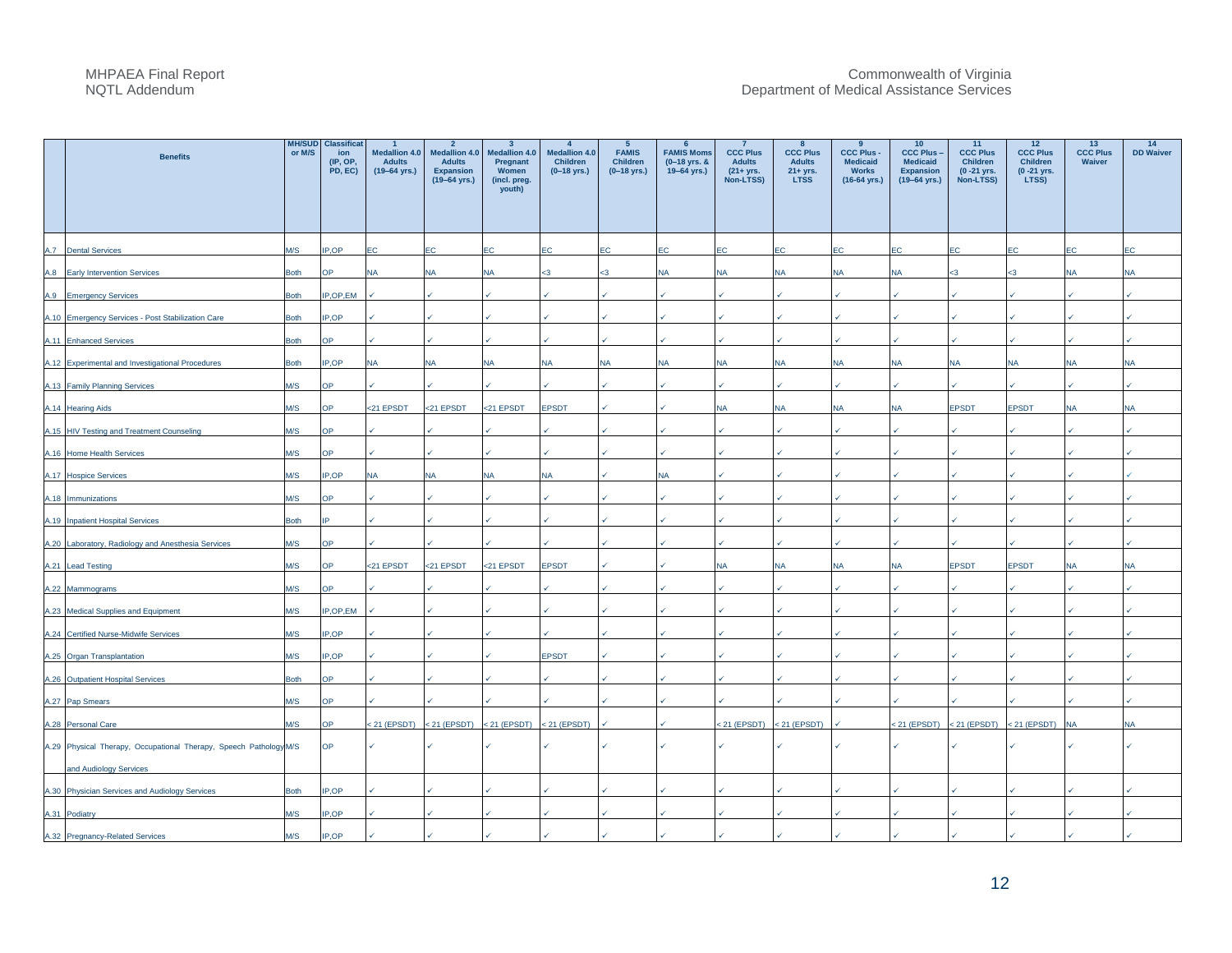|            | <b>Benefits</b>                                                                      | <b>MH/SUD</b><br>or M/S | <b>Classificat</b><br>ion<br>$(IP, OP,$ PD, EC) | $\overline{1}$<br><b>Medallion 4.0</b><br><b>Adults</b><br>$(19-64$ yrs.) | $\overline{2}$<br><b>Medallion 4.0</b><br><b>Adults</b><br><b>Expansion</b><br>$(19 - 64$ yrs.) | $\mathbf{3}$<br><b>Medallion 4.0</b><br>Pregnant<br>Women<br>(incl. preg.<br>youth) | $\overline{4}$<br><b>Medallion 4.0</b><br><b>Children</b><br>$(0-18$ yrs.) | 5<br><b>FAMIS</b><br><b>Children</b><br>$(0-18$ yrs.) | - 6<br><b>FAMIS Moms</b><br>(0-18 yrs. &<br>$19-64$ yrs.) | $\overline{7}$<br><b>CCC Plus</b><br><b>Adults</b><br>$(21 + yrs.$<br>Non-LTSS) | 8<br><b>CCC Plus</b><br><b>Adults</b><br>21+ yrs.<br><b>LTSS</b> | $\mathbf{q}$<br><b>CCC Plus -</b><br><b>Medicaid</b><br><b>Works</b><br>$(16-64 \text{ yrs.})$ | 10<br><b>CCC Plus-</b><br><b>Medicaid</b><br><b>Expansion</b><br>$(19 - 64$ yrs.) | 11<br><b>CCC Plus</b><br><b>Children</b><br>$(0 - 21$ yrs.<br>Non-LTSS) | 12<br><b>CCC Plus</b><br><b>Children</b><br>$(0 - 21$ yrs.<br>LTSS) | 13<br><b>CCC Plus</b><br>Waiver | 14<br><b>DD Waiver</b> |
|------------|--------------------------------------------------------------------------------------|-------------------------|-------------------------------------------------|---------------------------------------------------------------------------|-------------------------------------------------------------------------------------------------|-------------------------------------------------------------------------------------|----------------------------------------------------------------------------|-------------------------------------------------------|-----------------------------------------------------------|---------------------------------------------------------------------------------|------------------------------------------------------------------|------------------------------------------------------------------------------------------------|-----------------------------------------------------------------------------------|-------------------------------------------------------------------------|---------------------------------------------------------------------|---------------------------------|------------------------|
|            | A.33 Prescription Drugs                                                              | <b>Both</b>             | PD                                              |                                                                           |                                                                                                 |                                                                                     |                                                                            |                                                       |                                                           |                                                                                 |                                                                  |                                                                                                |                                                                                   |                                                                         |                                                                     |                                 |                        |
|            | A.34 Private Duty Nursing (PDN)                                                      | M/S                     | <b>AC</b>                                       | $< 21$ (EPSDT)                                                            | < 21 (EPSDT) < 21 (EPSDT)                                                                       |                                                                                     | $< 21$ (EPSDT)                                                             |                                                       | <21 (EPSDT)                                               | $<$ 21 (EPSDT)                                                                  | $<$ 21 (EPSDT) $<$ 21 (EPSDT)                                    |                                                                                                | $<$ 21 (EPSDT)                                                                    | $<$ 21 (EPSDT)                                                          | <b>EPSDT</b>                                                        |                                 | ΞC.                    |
|            | A.35 Prostate Specific Antigen (PSA) and Digital Rectal Exams                        | M/S                     | <b>OP</b>                                       |                                                                           |                                                                                                 |                                                                                     |                                                                            |                                                       |                                                           |                                                                                 |                                                                  |                                                                                                |                                                                                   |                                                                         |                                                                     |                                 |                        |
|            | A.36 Prosthetics/Orthotics                                                           | M/S                     | OP,EM                                           |                                                                           |                                                                                                 |                                                                                     |                                                                            |                                                       |                                                           |                                                                                 |                                                                  |                                                                                                |                                                                                   |                                                                         |                                                                     |                                 |                        |
|            | A.37 Prostheses, Breast                                                              | M/S                     | P.OP                                            |                                                                           |                                                                                                 |                                                                                     |                                                                            |                                                       |                                                           |                                                                                 |                                                                  |                                                                                                |                                                                                   |                                                                         |                                                                     |                                 |                        |
|            | A.38 Reconstructive Breast Surgery                                                   | M/S                     | P,OP                                            |                                                                           |                                                                                                 |                                                                                     |                                                                            |                                                       |                                                           |                                                                                 |                                                                  |                                                                                                |                                                                                   |                                                                         |                                                                     |                                 |                        |
|            | A.39 School Health Services                                                          | <b>Both</b>             | OP.                                             | N٨                                                                        |                                                                                                 | <b>NA</b>                                                                           | <b>NA</b>                                                                  | <b>NA</b>                                             | <b>NA</b>                                                 | <b>NA</b>                                                                       | <b>NA</b>                                                        | <b>NA</b>                                                                                      | <b>NA</b>                                                                         | <b>NA</b>                                                               | <b>NA</b>                                                           | JA                              | <b>NA</b>              |
|            | A.40 Skilled Nursing Facility Care                                                   | <b>Both</b>             | P.OP                                            | <b>NA</b>                                                                 |                                                                                                 | <b>NA</b>                                                                           | <b>NA</b>                                                                  | FΩ                                                    | <b>NA</b>                                                 | <b>NA</b>                                                                       |                                                                  | <b>NA</b>                                                                                      | <b>NA</b>                                                                         | <b>NA</b>                                                               |                                                                     |                                 | NА                     |
|            | A.41 Telemedicine Services                                                           | <b>Both</b>             | OP.                                             |                                                                           |                                                                                                 |                                                                                     |                                                                            |                                                       |                                                           |                                                                                 |                                                                  |                                                                                                |                                                                                   |                                                                         |                                                                     |                                 |                        |
|            | A.42 Transportation                                                                  | <b>Both</b>             | P,OP,EM                                         |                                                                           |                                                                                                 |                                                                                     |                                                                            | <b>NA</b>                                             |                                                           |                                                                                 |                                                                  |                                                                                                |                                                                                   |                                                                         |                                                                     |                                 |                        |
|            | A.43 Vision Services                                                                 | M/S                     | IP.OP                                           |                                                                           |                                                                                                 |                                                                                     |                                                                            |                                                       |                                                           |                                                                                 |                                                                  |                                                                                                |                                                                                   |                                                                         |                                                                     |                                 |                        |
|            | <b>B: Inpatient Mental Health Treatment Services</b>                                 |                         |                                                 |                                                                           |                                                                                                 |                                                                                     |                                                                            |                                                       |                                                           |                                                                                 |                                                                  |                                                                                                |                                                                                   |                                                                         |                                                                     |                                 |                        |
| <b>B.1</b> | Inpatient Psychiatric Hospitalization in Freestanding<br><b>Psychiatric Hospital</b> | MH/SUD IP               |                                                 | $<$ 21, EC                                                                | $<$ 21, EC                                                                                      | $<$ 21, EC                                                                          | EC                                                                         | EC.                                                   | <b>NA</b>                                                 | EC                                                                              | EC                                                               | $<$ 21, EC                                                                                     | $<$ 21, EC                                                                        |                                                                         | $\checkmark$                                                        | $<$ 21, EC                      | $<$ 21, EC             |
| B.2        | Inpatient Psychiatric Hospitalization in General Hospital                            | MH/SUD                  |                                                 |                                                                           |                                                                                                 |                                                                                     |                                                                            |                                                       |                                                           |                                                                                 |                                                                  |                                                                                                |                                                                                   |                                                                         |                                                                     |                                 |                        |
| <b>B.3</b> | Inpatient Mental Health Services Rendered in a State                                 | MH/SUD IP               |                                                 | NA                                                                        | <b>NA</b>                                                                                       | <b>NA</b>                                                                           | <b>NA</b>                                                                  | <b>NA</b>                                             | <b>NA</b>                                                 | <b>EC</b>                                                                       | <b>EC</b>                                                        | $<$ 21, EC                                                                                     | $<$ 21, EC                                                                        |                                                                         |                                                                     | $<$ 21, EC                      | $<$ 21, EC             |
| <b>B.4</b> | <b>Psychiatric Hospital</b><br>Temporary Detention Orders (TDOs) and Emergency       | MH/SUD IP               |                                                 | EC                                                                        | EC                                                                                              | EC                                                                                  | EC                                                                         | EC                                                    | EC                                                        | $\mathsf{EC}$                                                                   | EC                                                               | $\mathsf{EC}$                                                                                  | EC                                                                                | EC                                                                      | EC                                                                  | EC                              | EC                     |
|            | Custody Orders (ECO)                                                                 |                         |                                                 |                                                                           |                                                                                                 |                                                                                     |                                                                            |                                                       |                                                           |                                                                                 |                                                                  |                                                                                                |                                                                                   |                                                                         |                                                                     |                                 |                        |
|            | <b>C: Outpatient Mental Health Treatment Services</b>                                |                         |                                                 |                                                                           |                                                                                                 |                                                                                     |                                                                            |                                                       |                                                           |                                                                                 |                                                                  |                                                                                                |                                                                                   |                                                                         |                                                                     |                                 |                        |
| C.1        | <b>Electroconvulsive Therapy</b>                                                     | MH/SUD OP               |                                                 |                                                                           |                                                                                                 |                                                                                     |                                                                            |                                                       |                                                           |                                                                                 |                                                                  |                                                                                                |                                                                                   |                                                                         |                                                                     |                                 |                        |
|            | C.2 Pharmacological Management, Including Prescription and                           | MH/SUD OP               |                                                 |                                                                           |                                                                                                 |                                                                                     |                                                                            |                                                       |                                                           |                                                                                 |                                                                  |                                                                                                |                                                                                   |                                                                         |                                                                     |                                 |                        |
|            | Review of Medication, when Performed with Psychotherapy                              |                         |                                                 |                                                                           |                                                                                                 |                                                                                     |                                                                            |                                                       |                                                           |                                                                                 |                                                                  |                                                                                                |                                                                                   |                                                                         |                                                                     |                                 |                        |
|            | Services                                                                             |                         |                                                 |                                                                           |                                                                                                 |                                                                                     |                                                                            |                                                       |                                                           |                                                                                 |                                                                  |                                                                                                |                                                                                   |                                                                         |                                                                     |                                 |                        |
| C.3        | Psychiatric Diagnostic Evaluation                                                    | MH/SUD OP               |                                                 |                                                                           |                                                                                                 |                                                                                     |                                                                            |                                                       |                                                           |                                                                                 |                                                                  |                                                                                                |                                                                                   |                                                                         |                                                                     |                                 |                        |
| C.4        | Psychological-Neuropsychological Testing                                             | MH/SUD OP               |                                                 |                                                                           |                                                                                                 |                                                                                     |                                                                            |                                                       |                                                           |                                                                                 |                                                                  |                                                                                                |                                                                                   |                                                                         |                                                                     |                                 |                        |
|            | C.5 Psychotherapy (Individual, Family, and Group)                                    | MH/SUD OP               |                                                 |                                                                           |                                                                                                 |                                                                                     |                                                                            |                                                       |                                                           |                                                                                 |                                                                  |                                                                                                |                                                                                   |                                                                         |                                                                     |                                 |                        |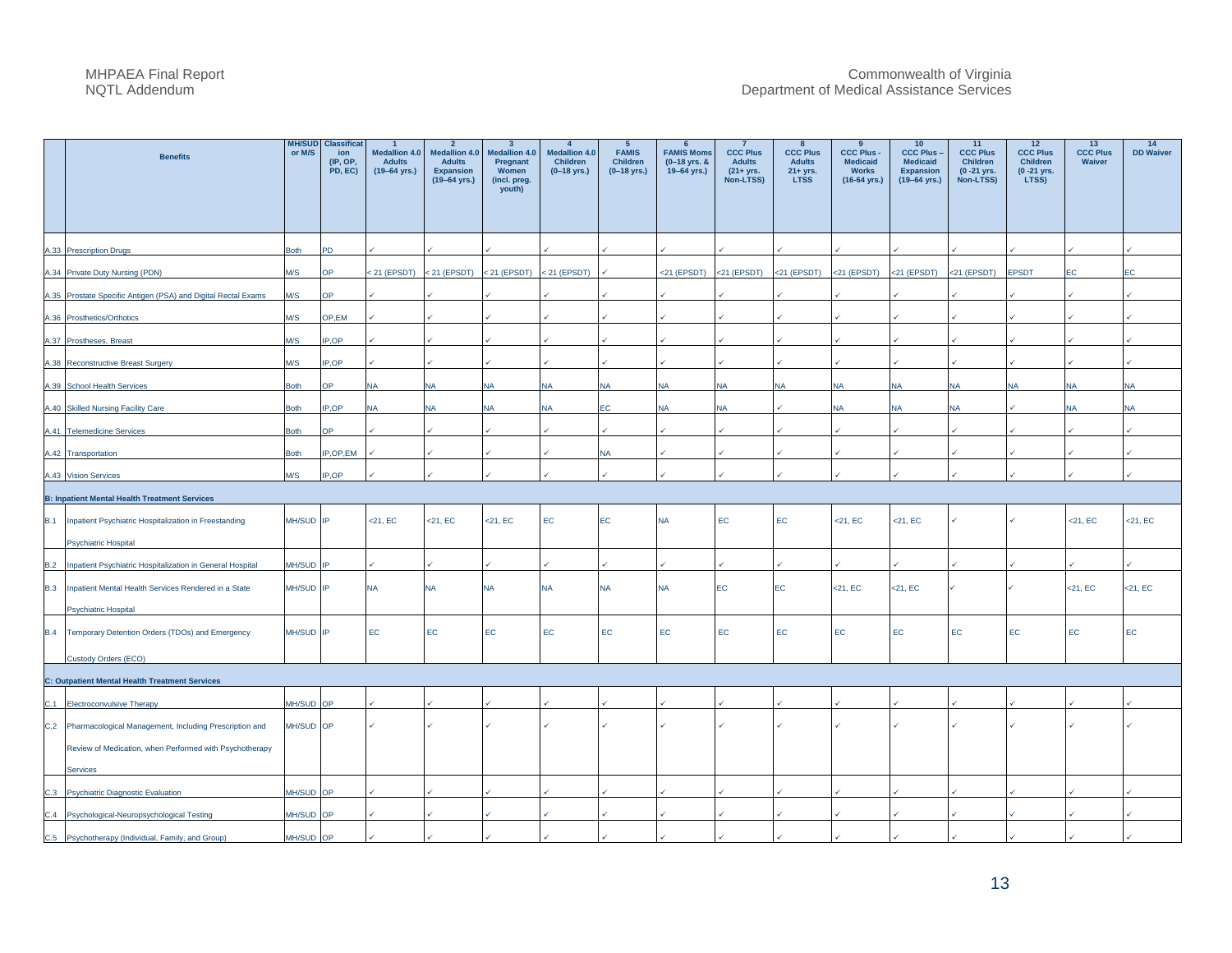| <b>Benefits</b>                                                                  | or M/S           | <b>MH/SUD</b> Classificat<br>ion<br>$(IP, OP,$ PD, EC) | $\overline{1}$<br><b>Medallion 4.0</b><br><b>Adults</b><br>$(19 - 64$ yrs.) | $2^{\circ}$<br><b>Medallion 4.0</b><br><b>Adults</b><br><b>Expansion</b><br>$(19 - 64$ yrs.) | $\mathbf{3}$<br><b>Medallion 4.0</b><br>Pregnant<br>Women<br>(incl. preg.<br>youth) | $\overline{4}$<br><b>Medallion 4.0</b><br>Children<br>$(0-18$ yrs.) | $5\overline{5}$<br><b>FAMIS</b><br><b>Children</b><br>$(0 - 18$ yrs.) | 6<br><b>FAMIS Moms</b><br>$(0-18$ yrs. &<br>19-64 yrs.) | $\overline{7}$<br><b>CCC Plus</b><br><b>Adults</b><br>$(21 + yrs.$<br>Non-LTSS) | 8<br><b>CCC Plus</b><br><b>Adults</b><br>21+ yrs.<br><b>LTSS</b> | 9<br><b>CCC Plus -</b><br><b>Medicaid</b><br><b>Works</b><br>$(16-64$ yrs.) | 10<br><b>CCC Plus -</b><br><b>Medicaid</b><br><b>Expansion</b><br>$(19 - 64$ yrs.) | 11<br><b>CCC Plus</b><br><b>Children</b><br>$(0 - 21$ yrs.<br>Non-LTSS) | 12<br><b>CCC Plus</b><br>Children<br>$(0 - 21$ yrs.<br>LTSS) | 13<br><b>CCC Plus</b><br>Waiver | 14<br><b>DD Waiver</b> |
|----------------------------------------------------------------------------------|------------------|--------------------------------------------------------|-----------------------------------------------------------------------------|----------------------------------------------------------------------------------------------|-------------------------------------------------------------------------------------|---------------------------------------------------------------------|-----------------------------------------------------------------------|---------------------------------------------------------|---------------------------------------------------------------------------------|------------------------------------------------------------------|-----------------------------------------------------------------------------|------------------------------------------------------------------------------------|-------------------------------------------------------------------------|--------------------------------------------------------------|---------------------------------|------------------------|
|                                                                                  |                  |                                                        |                                                                             |                                                                                              |                                                                                     |                                                                     |                                                                       |                                                         |                                                                                 |                                                                  |                                                                             |                                                                                    |                                                                         |                                                              |                                 |                        |
| <b>D: CMHRS</b>                                                                  |                  |                                                        |                                                                             |                                                                                              |                                                                                     |                                                                     |                                                                       |                                                         |                                                                                 |                                                                  |                                                                             |                                                                                    |                                                                         |                                                              |                                 |                        |
| D.1 Behavioral Therapy Services                                                  | <b>M/S</b>       | ЭP                                                     |                                                                             |                                                                                              |                                                                                     |                                                                     |                                                                       |                                                         |                                                                                 |                                                                  |                                                                             |                                                                                    |                                                                         |                                                              |                                 |                        |
| D.2<br><b>Crisis Intervention Services</b>                                       | MH/SUD OP        |                                                        |                                                                             |                                                                                              |                                                                                     |                                                                     |                                                                       |                                                         |                                                                                 |                                                                  |                                                                             |                                                                                    |                                                                         |                                                              |                                 |                        |
| <b>D.3 Crisis Stabilization Services</b>                                         | <b>MH/SUD OP</b> |                                                        |                                                                             |                                                                                              |                                                                                     |                                                                     | NA                                                                    |                                                         |                                                                                 |                                                                  |                                                                             |                                                                                    |                                                                         |                                                              |                                 |                        |
| Day Treatment/Partial Hospitalization<br>D.4                                     | MH/SUD OP        |                                                        |                                                                             |                                                                                              |                                                                                     |                                                                     | NA                                                                    |                                                         |                                                                                 |                                                                  |                                                                             |                                                                                    |                                                                         |                                                              |                                 |                        |
| D.5 Intensive Community Treatment Assessment and Treatment MH/SUD OP<br>Services |                  |                                                        | ✓                                                                           |                                                                                              |                                                                                     |                                                                     | NA                                                                    |                                                         |                                                                                 |                                                                  |                                                                             |                                                                                    |                                                                         |                                                              |                                 |                        |
| D.6 Intensive In-Home Assessment and Treatment Services                          | MH/SUD OP        |                                                        |                                                                             |                                                                                              |                                                                                     |                                                                     |                                                                       |                                                         |                                                                                 |                                                                  |                                                                             |                                                                                    |                                                                         |                                                              |                                 |                        |
| D.7<br>Mental Health Case Management                                             | MH/SUD OP        |                                                        |                                                                             |                                                                                              |                                                                                     |                                                                     |                                                                       |                                                         |                                                                                 |                                                                  |                                                                             |                                                                                    |                                                                         |                                                              |                                 |                        |
| D.8 Mental Health Skill-building Assessment and Treatment<br>Services            | MH/SUD OP        |                                                        |                                                                             |                                                                                              |                                                                                     |                                                                     | <b>NA</b>                                                             |                                                         |                                                                                 |                                                                  |                                                                             |                                                                                    |                                                                         |                                                              |                                 |                        |
| D.9<br>Psychosocial Rehabilitation Assessment and Treatment                      | MH/SUD OP        |                                                        |                                                                             |                                                                                              |                                                                                     |                                                                     | <b>NA</b>                                                             |                                                         |                                                                                 |                                                                  |                                                                             |                                                                                    |                                                                         |                                                              |                                 |                        |
| Services<br>D.10 Therapeutic Day Treatment (TDT) for Children and                | MH/SUD OP        |                                                        | 21                                                                          | $21$                                                                                         | $21$                                                                                |                                                                     |                                                                       | $21$                                                    |                                                                                 |                                                                  | <21                                                                         | 21                                                                                 |                                                                         |                                                              | $21$                            | $21$                   |
| Adolescents<br>D.11 Treatment Foster Care (TFC) Case Management (CM) for         | MH/SUD OP        |                                                        | $21$                                                                        | 21                                                                                           | $21$                                                                                |                                                                     | <b>NA</b>                                                             | $21$                                                    | <b>NA</b>                                                                       | <b>NA</b>                                                        | $21$                                                                        | $21$                                                                               | ✓                                                                       |                                                              | $21$                            | 21                     |
| Children Under Age 21 Years<br>D.12 Peer Support Services Group/Individual       | MH/SUD OP        |                                                        |                                                                             |                                                                                              |                                                                                     |                                                                     |                                                                       |                                                         |                                                                                 |                                                                  |                                                                             |                                                                                    |                                                                         |                                                              |                                 |                        |
| E: Residential Treatment Services (Psychiatric Only)                             |                  |                                                        |                                                                             |                                                                                              |                                                                                     |                                                                     |                                                                       |                                                         |                                                                                 |                                                                  |                                                                             |                                                                                    |                                                                         |                                                              |                                 |                        |
| E.1 Psychiatric Residential Treatment Facility Services (PRTF)                   | MH/SUD           |                                                        | <b>NV</b>                                                                   |                                                                                              | NΑ                                                                                  | <b>NA</b>                                                           | <b>NA</b>                                                             | JA                                                      | NA                                                                              | <b>NA</b>                                                        | <b>NA</b>                                                                   | <b>NA</b>                                                                          | <b>NA</b>                                                               | <b>NA</b>                                                    | NА                              | <b>NA</b>              |
| Therapeutic Group Home Services (TGH)<br>E.2                                     | MH/SUD IP        |                                                        | <b>NA</b>                                                                   | JA                                                                                           | <b>NA</b>                                                                           | <b>NA</b>                                                           | <b>NA</b>                                                             | <b>NA</b>                                               | NA                                                                              | <b>NA</b>                                                        | <b>NA</b>                                                                   | <b>NA</b>                                                                          | <b>NA</b>                                                               | <b>NA</b>                                                    | <b>NA</b>                       | <b>NA</b>              |
| F: Addiction and Recovery Treatment Services (ARTS)                              |                  |                                                        |                                                                             |                                                                                              |                                                                                     |                                                                     |                                                                       |                                                         |                                                                                 |                                                                  |                                                                             |                                                                                    |                                                                         |                                                              |                                 |                        |
| Medically Managed Intensive Inpatient<br>$F.1 -$                                 | MH/SUD IP        |                                                        |                                                                             |                                                                                              |                                                                                     |                                                                     |                                                                       |                                                         |                                                                                 |                                                                  |                                                                             |                                                                                    |                                                                         |                                                              |                                 |                        |
| F.2<br>Medically Monitored Intensive Inpatient Services                          | MH/SUD IP        |                                                        |                                                                             |                                                                                              |                                                                                     |                                                                     | NΑ                                                                    | NA                                                      |                                                                                 |                                                                  |                                                                             |                                                                                    |                                                                         |                                                              |                                 |                        |
| F.3 Clinically Managed High Intensity Residential Services                       | <b>MH/SUD</b>    |                                                        |                                                                             |                                                                                              |                                                                                     |                                                                     | NA                                                                    | ٩A                                                      |                                                                                 |                                                                  |                                                                             |                                                                                    |                                                                         |                                                              |                                 |                        |
| F.4 Clinically Managed Population-Specific High Intensity                        | MH/SUD IP        |                                                        |                                                                             |                                                                                              |                                                                                     |                                                                     | <b>NA</b>                                                             | <b>NA</b>                                               |                                                                                 |                                                                  |                                                                             |                                                                                    |                                                                         |                                                              |                                 |                        |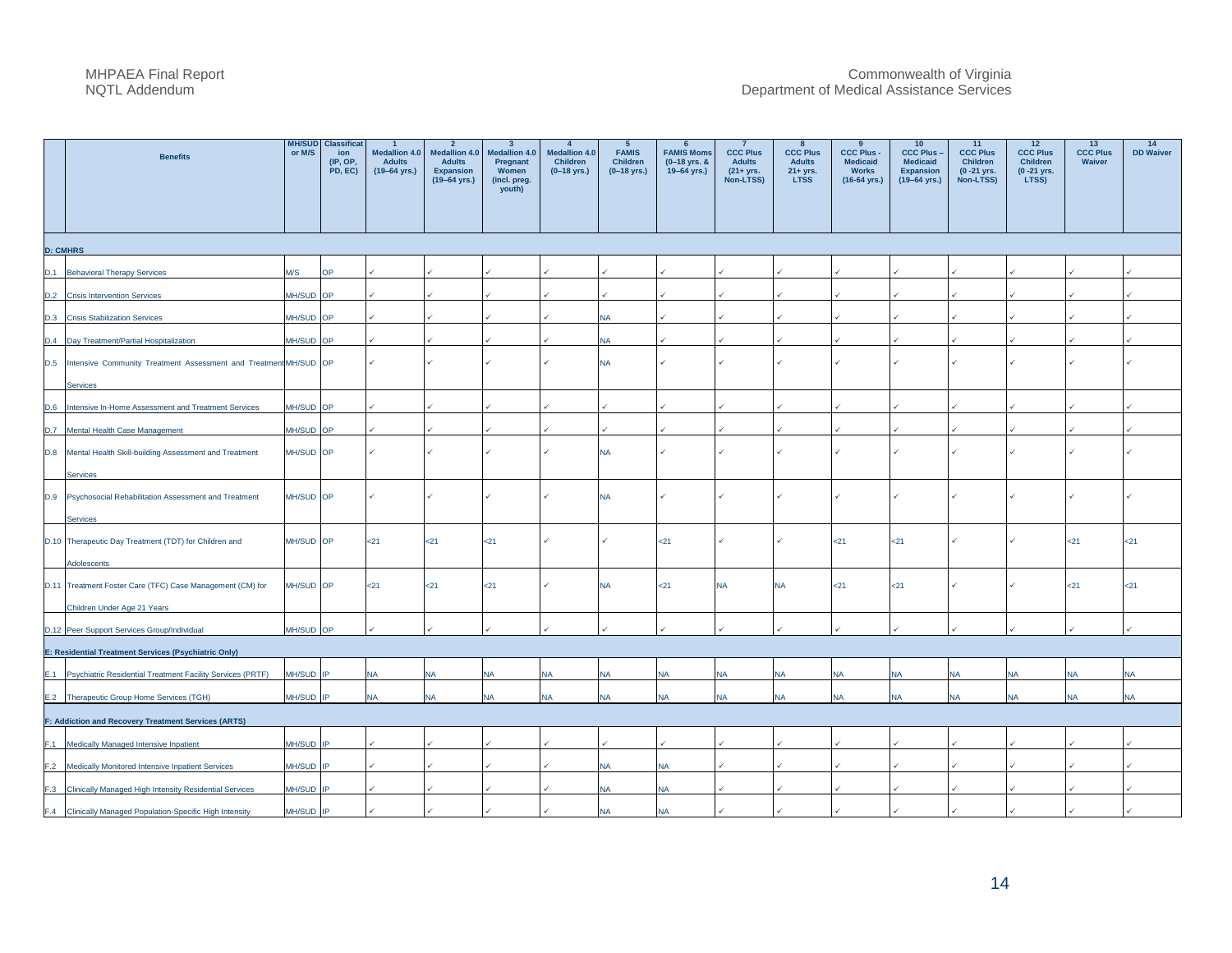|     | <b>Benefits</b>                                                                                                                  | <b>MH/SUD</b><br>or M/S | <b>Classifica</b><br>ion<br>(IP, OP,<br>PD, EC) | <b>Medallion 4.0</b><br><b>Adults</b><br>$(19-64$ yrs.) | $\overline{2}$<br><b>Medallion 4.0</b><br><b>Adults</b><br><b>Expansion</b> | $\overline{\mathbf{3}}$<br><b>Medallion 4.0</b><br>Pregnant<br>Women | $\overline{4}$<br><b>Medallion 4.0</b><br><b>Children</b><br>$(0-18$ yrs.) | $5\overline{5}$<br><b>FAMIS</b><br><b>Children</b><br>$(0-18$ yrs.) | <b>FAMIS Moms</b><br>(0-18 yrs. &<br>$19-64$ yrs.) | $\overline{7}$<br><b>CCC Plus</b><br><b>Adults</b><br>$(21 + yrs.$ | 8<br><b>CCC Plus</b><br><b>Adults</b><br>21+ yrs. | <b>CCC Plus -</b><br><b>Medicaid</b><br><b>Works</b> | 10 <sub>1</sub><br><b>CCC Plus-</b><br><b>Medicaid</b><br><b>Expansion</b> | 11<br><b>CCC Plus</b><br><b>Children</b><br>$(0 - 21$ yrs. | 12<br><b>CCC Plus</b><br><b>Children</b><br>(0 - 21 yrs. | 13<br><b>CCC Plus</b><br>Waiver | 14<br><b>DD Waiver</b> |
|-----|----------------------------------------------------------------------------------------------------------------------------------|-------------------------|-------------------------------------------------|---------------------------------------------------------|-----------------------------------------------------------------------------|----------------------------------------------------------------------|----------------------------------------------------------------------------|---------------------------------------------------------------------|----------------------------------------------------|--------------------------------------------------------------------|---------------------------------------------------|------------------------------------------------------|----------------------------------------------------------------------------|------------------------------------------------------------|----------------------------------------------------------|---------------------------------|------------------------|
|     |                                                                                                                                  |                         |                                                 |                                                         | $(19 - 64$ yrs.)                                                            | (incl. preg.<br>youth)                                               |                                                                            |                                                                     |                                                    | Non-LTSS)                                                          | <b>LTSS</b>                                       | $(16-64 \text{ yrs.})$                               | $(19-64$ yrs.)                                                             | Non-LTSS)                                                  | LTSS)                                                    |                                 |                        |
|     | F.5 Clinically Managed Low Intensity Residential Services<br><b>Residential Services</b>                                         | MH/SUD IP               |                                                 |                                                         |                                                                             |                                                                      |                                                                            | <b>NA</b>                                                           | <b>NA</b>                                          |                                                                    |                                                   |                                                      |                                                                            |                                                            |                                                          |                                 |                        |
| F.6 | <b>ARTS Partial Hospitalization</b>                                                                                              | <b>MH/SUD OP</b>        |                                                 |                                                         |                                                                             |                                                                      |                                                                            |                                                                     |                                                    |                                                                    |                                                   |                                                      |                                                                            |                                                            |                                                          |                                 |                        |
| F.7 | <b>ARTS Intensive Outpatient</b>                                                                                                 | <b>MH/SUD OP</b>        |                                                 |                                                         |                                                                             |                                                                      |                                                                            |                                                                     |                                                    |                                                                    |                                                   |                                                      |                                                                            |                                                            |                                                          |                                 |                        |
| F.8 | (MAT) Methadone in Opioid Treatment Program (DBHDS-<br>Licensed CSBs and Private Practitioner Clinics)                           | MH/SUD OP               |                                                 |                                                         |                                                                             |                                                                      |                                                                            |                                                                     |                                                    |                                                                    |                                                   |                                                      |                                                                            |                                                            |                                                          |                                 |                        |
| F.9 | (MAT) Buprenorphine/Naloxone in Opioid Treatment Program MH/SUD OP<br>(DBHDS-Licensed CSB and Private Practitioner Clinics)      |                         |                                                 |                                                         |                                                                             |                                                                      |                                                                            |                                                                     |                                                    |                                                                    |                                                   |                                                      |                                                                            |                                                            |                                                          |                                 |                        |
|     | F.10 (MAT) Buprenorphine/Naloxone in Office-Based Opioid<br>Treatment (Primary Care and other Physician Offices, FQHCs,<br>etc.) | MH/SUD OP               |                                                 |                                                         |                                                                             |                                                                      |                                                                            |                                                                     |                                                    |                                                                    |                                                   |                                                      |                                                                            |                                                            |                                                          |                                 |                        |
|     |                                                                                                                                  | MH/SUD                  | OP                                              |                                                         |                                                                             |                                                                      |                                                                            |                                                                     |                                                    |                                                                    |                                                   |                                                      |                                                                            |                                                            |                                                          |                                 |                        |
|     | F.11 Substance Abuse Case Management Treatment<br>F.12 Outpatient ARTS Individual, Family, and Group Counseling<br>Services      | MH/SUD OP               |                                                 |                                                         |                                                                             |                                                                      |                                                                            |                                                                     |                                                    |                                                                    |                                                   |                                                      |                                                                            |                                                            |                                                          |                                 |                        |
|     | F.13 Peer Recovery Supports Services                                                                                             | MH/SUD OP               |                                                 |                                                         |                                                                             |                                                                      |                                                                            |                                                                     |                                                    |                                                                    |                                                   |                                                      |                                                                            |                                                            |                                                          |                                 |                        |
|     | F.14 Screening, Brief Intervention and Referral to Treatment<br>(SBIRT)                                                          | MH/SUD OP               |                                                 |                                                         |                                                                             |                                                                      |                                                                            |                                                                     |                                                    |                                                                    |                                                   |                                                      |                                                                            |                                                            |                                                          |                                 |                        |
|     | <b>G: (EPSDT Services)</b>                                                                                                       |                         |                                                 |                                                         |                                                                             |                                                                      |                                                                            |                                                                     |                                                    |                                                                    |                                                   |                                                      |                                                                            |                                                            |                                                          |                                 |                        |
|     | G.1 EPSDT Case Management for High Risk Infants (up to age 2) M/S                                                                |                         | IP,OP                                           | NA                                                      | N٨                                                                          | <b>NA</b>                                                            | cЗ                                                                         | NA                                                                  | NA                                                 | NA                                                                 | NΑ                                                | NA                                                   | <b>NA</b>                                                                  | NA.                                                        | NA                                                       | NA                              | <b>NA</b>              |
|     | <b>G.2 EPSDT Clinical Trials</b>                                                                                                 | <b>Both</b>             | IP.OP                                           | <21 EPSDT                                               | <21 EPSDT                                                                   | <21 EPSDT                                                            |                                                                            | NΑ                                                                  | NA                                                 | <21 EPSDT                                                          | <21 EPSDT                                         | <21 EPSDT                                            | <21 EPSDT                                                                  | <21 EPSDT                                                  | <21 EPSDT                                                | <21 EPSDT                       | <21 EPSDT              |
| G.3 | <b>EPSDT Dental Screenings</b>                                                                                                   | W/S                     |                                                 | <21 EPSDT                                               | <21 EPSDT                                                                   | <21 EPSDT                                                            |                                                                            |                                                                     | NA                                                 | <21 EPSDT                                                          | <21 EPSDT                                         | <21 EPSDT                                            | <21 EPSDT                                                                  | <21 EPSDT                                                  | <21 EPSDT                                                | <21 EPSDT                       | <21 EPSDT              |
| G.4 | <b>EPSDT Hearing Services</b>                                                                                                    | M/S                     | ОP                                              | <21 EPSDT                                               | <21 EPSDT                                                                   | <21 EPSDT                                                            |                                                                            | NA                                                                  | NA                                                 | <21 EPSDT                                                          | 21 EPSDT                                          | <21 EPSDT                                            | <21 EPSDT                                                                  | <21 EPSDT                                                  | <21 EPSDT                                                | <21 EPSDT                       | <21 EPSDT              |
| G.5 | <b>EPSDT Immunizations</b>                                                                                                       | M/S                     | ٦P                                              | <21 EPSDT                                               | <21 EPSDT                                                                   | <21 EPSDT                                                            |                                                                            |                                                                     | <b>NA</b>                                          | <21 EPSDT                                                          | <21 EPSDT                                         | <21 EPSDT                                            | <21 EPSDT                                                                  | <21 EPSDT                                                  | <21 EPSDT                                                | <21 EPSDT                       | 21 EPSDT               |
|     | G.6 EPSDT Laboratory Tests                                                                                                       | <b>Both</b>             |                                                 | 21 EPSDT                                                | <21 EPSDT                                                                   | <21 EPSDT                                                            |                                                                            |                                                                     | <b>NA</b>                                          | <21 EPSDT                                                          | :21 EPSDT                                         | <21 EPSDT                                            | <21 EPSDT                                                                  | <21 EPSDT                                                  | <21 EPSDT                                                | <21 EPSDT                       | 21 EPSDT               |
|     | G.7 EPSDT Lead Investigations                                                                                                    | M/S                     | ∩P                                              | <21 EPSDT                                               | <21 EPSDT                                                                   | <21 EPSDT                                                            |                                                                            |                                                                     | <21 EPSDT                                          | <21 EPSDT                                                          | <21 EPSDT                                         | <21 EPSDT                                            | <21 EPSDT                                                                  | <21 EPSDT                                                  | <21 EPSDT                                                | <21 EPSDT                       | <21 EPSDT              |
|     | G.8 EPSDT Other MN Services                                                                                                      | <b>Both</b>             |                                                 | <21 EPSDT                                               | <21 EPSDT                                                                   | <21 EPSDT                                                            |                                                                            |                                                                     | <b>NA</b>                                          | <21 EPSDT                                                          | <21 EPSDT                                         | <21 EPSDT                                            | <21 EPSDT                                                                  | <21 EPSDT                                                  | <21 EPSDT                                                | <21 EPSDT                       | <21 EPSDT              |
|     | G.9 EPSDT Personal Care                                                                                                          | M/S                     | OP                                              | <21 EPSDT                                               | <21 EPSDT                                                                   | <21 EPSDT                                                            |                                                                            |                                                                     | <b>NA</b>                                          | <21 EPSDT                                                          | <21 EPSDT                                         | <21 EPSDT                                            | <21 EPSDT                                                                  | <21 EPSDT                                                  | <21 EPSDT                                                | <21 EPSDT                       | <21 EPSDT              |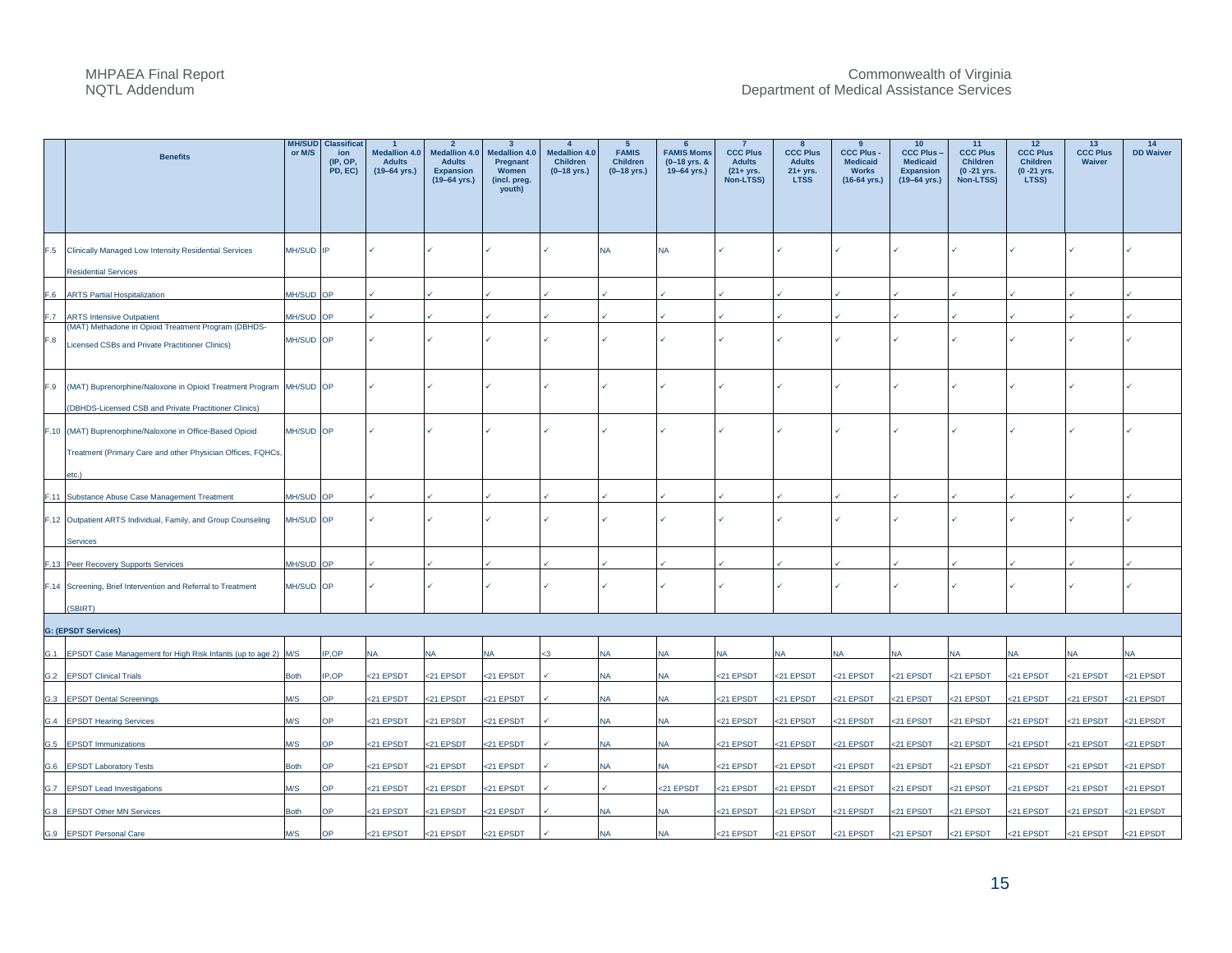|     | <b>Benefits</b>                                                    | <b>MH/SUD</b><br>or M/S | <b>Classifica</b><br>ion<br>(IP, OP,<br>PD, EC) | <b>Medallion 4.0</b><br><b>Adults</b><br>$(19 - 64$ yrs.) | $\overline{2}$<br><b>Medallion 4.0</b><br><b>Adults</b><br><b>Expansion</b><br>$(19-64$ yrs.) | $\mathbf{3}$<br><b>Medallion 4.0</b><br>Pregnant<br>Women<br>(incl. preg.<br>youth) | $\overline{4}$<br><b>Medallion 4.0</b><br>Children<br>$(0-18$ yrs.) | $5\phantom{.0}$<br><b>FAMIS</b><br><b>Children</b><br>$(0-18$ yrs.) | <b>FAMIS Moms</b><br>(0-18 yrs. &<br>19-64 yrs.) | $\overline{7}$<br><b>CCC Plus</b><br><b>Adults</b><br>$(21 + yrs.$<br>Non-LTSS) | 8<br><b>CCC Plus</b><br><b>Adults</b><br>21+ yrs.<br><b>LTSS</b> | 9<br><b>CCC Plus</b><br><b>Medicaid</b><br><b>Works</b><br>$(16-64$ yrs.) | 10 <sub>1</sub><br><b>CCC Plus -</b><br><b>Medicaid</b><br><b>Expansion</b><br>$(19 - 64$ yrs.) | 11<br><b>CCC Plus</b><br><b>Children</b><br>$(0 - 21$ yrs.<br>Non-LTSS) | 12<br><b>CCC Plus</b><br>Children<br>(0 -21 yrs.<br>LTSS) | 13<br><b>CCC Plus</b><br>Waiver | 14<br><b>DD Waiver</b> |
|-----|--------------------------------------------------------------------|-------------------------|-------------------------------------------------|-----------------------------------------------------------|-----------------------------------------------------------------------------------------------|-------------------------------------------------------------------------------------|---------------------------------------------------------------------|---------------------------------------------------------------------|--------------------------------------------------|---------------------------------------------------------------------------------|------------------------------------------------------------------|---------------------------------------------------------------------------|-------------------------------------------------------------------------------------------------|-------------------------------------------------------------------------|-----------------------------------------------------------|---------------------------------|------------------------|
|     | G.10 EPSDT Private Duty Nursing                                    | M/S                     | <b>OP</b>                                       | <21 EPSDT                                                 | <21 EPSDT                                                                                     | <21 EPSDT                                                                           |                                                                     | <b>NA</b>                                                           | <b>NA</b>                                        | <21 EPSDT                                                                       | <21 EPSDT                                                        | <21 EPSDT                                                                 | <21 EPSDT                                                                                       | <21 EPSDT                                                               | <21 EPSDT                                                 | <21 EPSDT                       | <21 EPSDT              |
|     | G.11 EPSDT Program Global Coverage Guidelines                      | Both                    | <b>P.OP</b>                                     | <21 EPSDT                                                 | :21 EPSDT                                                                                     | <21 EPSDT                                                                           |                                                                     | <b>NA</b>                                                           | <b>NA</b>                                        | <21 EPSDT                                                                       | <21 EPSDT                                                        | <21 EPSDT                                                                 | :21 EPSDT                                                                                       | <21 EPSDT                                                               | <21 EPSDT                                                 | <21 EPSDT                       | :21 EPSDT              |
|     | G.12 EPSDT Screenings                                              | M/S                     | <b>PC</b>                                       | <21 EPSDT                                                 | 21 EPSDT                                                                                      | <21 EPSDT                                                                           |                                                                     | <b>NA</b>                                                           | <b>NA</b>                                        | <21 EPSDT                                                                       | <21 EPSDT                                                        | <21 EPSDT                                                                 | <21 EPSDT                                                                                       | <21 EPSDT                                                               | <21 EPSDT                                                 | <21 EPSDT                       | <21 EPSDT              |
|     | G.13 EPSDT Tobacco Cessation                                       | <b>Both</b>             | OP                                              | <21 EPSDT                                                 | <21 EPSDT                                                                                     | <21 EPSDT                                                                           |                                                                     | <b>NA</b>                                                           | <b>NA</b>                                        | <21 EPSDT                                                                       | <21 EPSDT                                                        | <21 EPSDT                                                                 | <21 EPSDT                                                                                       | <21 EPSDT                                                               | <21 EPSDT                                                 | <21 EPSDT                       | <21 EPSDT              |
|     | G.14 EPSDT Vision Services                                         | M/S                     | OP                                              | <21 EPSDT                                                 | <21 EPSDT                                                                                     | <21 EPSDT                                                                           |                                                                     | <b>NA</b>                                                           | <b>NA</b>                                        | <21 EPSDT                                                                       | <21 EPSDT                                                        | <21 EPSDT                                                                 | <21 EPSDT                                                                                       | <21 EPSDT                                                               | <21 EPSDT                                                 | <21 EPSDT                       | <21 EPSDT              |
|     | H: Medicaid Expansion Population Services                          |                         |                                                 |                                                           |                                                                                               |                                                                                     |                                                                     |                                                                     |                                                  |                                                                                 |                                                                  |                                                                           |                                                                                                 |                                                                         |                                                           |                                 |                        |
|     | H.1 ACIP Recommended Adult Vaccines                                | M/S                     | OP                                              | <b>NA</b>                                                 |                                                                                               | <b>NA</b>                                                                           | <b>NA</b>                                                           | <b>NA</b>                                                           | <b>NA</b>                                        | <b>NA</b>                                                                       | <b>NA</b>                                                        | <b>NA</b>                                                                 |                                                                                                 | <b>NA</b>                                                               | <b>NA</b>                                                 | <b>NA</b>                       | <b>NA</b>              |
|     | H.2 Annual Adult Wellness Exams                                    | M/S                     | <b>OP</b>                                       | <b>NA</b>                                                 |                                                                                               | <b>NA</b>                                                                           | <b>NA</b>                                                           | <b>NA</b>                                                           | <b>NA</b>                                        | <b>NA</b>                                                                       | <b>NA</b>                                                        | <b>NA</b>                                                                 |                                                                                                 | <b>NA</b>                                                               | <b>NA</b>                                                 | <b>NA</b>                       | <b>NA</b>              |
|     | H.3 Nutritional Counseling for Individuals with Obesity or Chronic | M/S                     | <b>OP</b>                                       | <b>NA</b>                                                 |                                                                                               | <b>NA</b>                                                                           | <b>NA</b>                                                           | <b>NA</b>                                                           | <b>NA</b>                                        | <b>NA</b>                                                                       | <b>NA</b>                                                        | <b>NA</b>                                                                 |                                                                                                 | <b>NA</b>                                                               | <b>NA</b>                                                 | <b>NA</b>                       | <b>NA</b>              |
|     | <b>Disease</b>                                                     |                         |                                                 |                                                           |                                                                                               |                                                                                     |                                                                     |                                                                     |                                                  |                                                                                 |                                                                  |                                                                           |                                                                                                 |                                                                         |                                                           |                                 |                        |
|     | H.4 Smoking Cessation Counseling, Individual and Group             | M/S                     | OP                                              | <b>NA</b>                                                 |                                                                                               | <b>NA</b>                                                                           | <b>NA</b>                                                           | <b>NA</b>                                                           | <b>NA</b>                                        | <b>NA</b>                                                                       | NA                                                               | <b>NA</b>                                                                 |                                                                                                 | <b>NA</b>                                                               | <b>NA</b>                                                 | <b>NA</b>                       | <b>NA</b>              |
|     | J: Long-Term Services and Supports Services                        |                         |                                                 |                                                           |                                                                                               |                                                                                     |                                                                     |                                                                     |                                                  |                                                                                 |                                                                  |                                                                           |                                                                                                 |                                                                         |                                                           |                                 |                        |
|     | J.1 Intermediate Care Facility/Individuals with Intellectual       | M/S                     | IP                                              | <b>NA</b>                                                 | <b>NA</b>                                                                                     | <b>NA</b>                                                                           | <b>NA</b>                                                           | <b>NA</b>                                                           | <b>NA</b>                                        | <b>NA</b>                                                                       | <b>NA</b>                                                        | <b>NA</b>                                                                 | <b>NA</b>                                                                                       | <b>NA</b>                                                               | <b>NA</b>                                                 | <b>NA</b>                       | <b>NA</b>              |
|     | Disabilities (ICF/IID)                                             |                         |                                                 |                                                           |                                                                                               |                                                                                     |                                                                     |                                                                     |                                                  |                                                                                 |                                                                  |                                                                           |                                                                                                 |                                                                         |                                                           |                                 |                        |
|     | J.2 Long Stay Hospital - State Plan Only Service                   | M/S                     | IP                                              | <b>NA</b>                                                 | NA                                                                                            | <b>NA</b>                                                                           | <b>NA</b>                                                           | <b>NA</b>                                                           | <b>NA</b>                                        | <b>NA</b>                                                                       | EC                                                               | <b>NA</b>                                                                 | <b>EC</b>                                                                                       | NA                                                                      | <b>EC</b>                                                 | EC                              | EC                     |
|     | J.3 Nursing Facility                                               | M/S                     | IP                                              | <b>NA</b>                                                 | NA                                                                                            | <b>NA</b>                                                                           | <b>NA</b>                                                           | <b>NA</b>                                                           | <b>NA</b>                                        | <b>NA</b>                                                                       | EC                                                               | <b>NA</b>                                                                 | EC                                                                                              | NA                                                                      | <b>EC</b>                                                 | EC                              | ЕC                     |
|     | J.4 Specialized Care - State Plan Only Service                     | M/S                     | IP                                              | <b>NA</b>                                                 | <b>NA</b>                                                                                     | <b>NA</b>                                                                           | <b>NA</b>                                                           | <b>NA</b>                                                           | <b>NA</b>                                        | <b>NA</b>                                                                       | EC                                                               | <b>NA</b>                                                                 | EC                                                                                              | <b>NA</b>                                                               | EC                                                        | EC                              | ЕC                     |
|     | J.5 CCC Plus Waiver - Adult Day Health Care                        | M/S                     | OP                                              | <b>NA</b>                                                 | <b>NA</b>                                                                                     | <b>NA</b>                                                                           | <b>NA</b>                                                           | <b>NA</b>                                                           | <b>NA</b>                                        | <b>NA</b>                                                                       | <b>NA</b>                                                        | <b>NA</b>                                                                 | <b>NA</b>                                                                                       | <b>NA</b>                                                               | <b>NA</b>                                                 |                                 | <b>NA</b>              |
| J.6 | CCC Plus Waiver - Assistive Technology and Assistive               | M/S                     | OP                                              | <b>NA</b>                                                 | NA                                                                                            | <b>NA</b>                                                                           | <b>NA</b>                                                           | <b>NA</b>                                                           | <b>NA</b>                                        | <b>NA</b>                                                                       | <b>NA</b>                                                        | <b>NA</b>                                                                 | <b>NA</b>                                                                                       | <b>NA</b>                                                               | <b>NA</b>                                                 |                                 | <b>NA</b>              |
|     | <b>Technology Maintenance</b>                                      |                         |                                                 |                                                           |                                                                                               |                                                                                     |                                                                     |                                                                     |                                                  |                                                                                 |                                                                  |                                                                           |                                                                                                 |                                                                         |                                                           |                                 |                        |
| J.7 | CCC Plus Waiver - Environmental Modifications and                  | M/S                     | <b>OP</b>                                       | <b>NA</b>                                                 | NA                                                                                            | <b>NA</b>                                                                           | <b>NA</b>                                                           | <b>NA</b>                                                           | <b>NA</b>                                        | <b>NA</b>                                                                       | NA                                                               | <b>NA</b>                                                                 | <b>NA</b>                                                                                       | <b>NA</b>                                                               | <b>NA</b>                                                 |                                 | <b>NA</b>              |
|     | <b>Environmental Modification Maintenance</b>                      |                         |                                                 |                                                           |                                                                                               |                                                                                     |                                                                     |                                                                     |                                                  |                                                                                 |                                                                  |                                                                           |                                                                                                 |                                                                         |                                                           |                                 |                        |
| J.8 | CCC Plus Waiver - Personal Care                                    | M/S                     | <b>OP</b>                                       | <b>NA</b>                                                 | NA                                                                                            | <b>NA</b>                                                                           | <b>NA</b>                                                           | <b>NA</b>                                                           | <b>NA</b>                                        | <b>NA</b>                                                                       | <b>NA</b>                                                        | <b>NA</b>                                                                 | <b>NA</b>                                                                                       | <b>NA</b>                                                               | <b>NA</b>                                                 |                                 | <b>NA</b>              |
| J.9 | CCC Plus Waiver - Personal Emergency Response System               | M/S                     | <b>OP</b>                                       | <b>NA</b>                                                 | <b>NA</b>                                                                                     | <b>NA</b>                                                                           | <b>NA</b>                                                           | <b>NA</b>                                                           | <b>NA</b>                                        | <b>NA</b>                                                                       | <b>NA</b>                                                        | <b>NA</b>                                                                 | <b>NA</b>                                                                                       | <b>NA</b>                                                               | <b>NA</b>                                                 |                                 | <b>NA</b>              |
|     | (PERS)                                                             |                         |                                                 |                                                           |                                                                                               |                                                                                     |                                                                     |                                                                     |                                                  |                                                                                 |                                                                  |                                                                           |                                                                                                 |                                                                         |                                                           |                                 |                        |
|     | J.10 CCC Plus Waiver - Respite Care                                | M/S                     | OP                                              | <b>NA</b>                                                 | NA                                                                                            | <b>NA</b>                                                                           | <b>NA</b>                                                           | <b>NA</b>                                                           | <b>NA</b>                                        | <b>NA</b>                                                                       | <b>NA</b>                                                        | <b>NA</b>                                                                 | <b>NA</b>                                                                                       | <b>NA</b>                                                               | <b>NA</b>                                                 |                                 | <b>NA</b>              |
|     | J.11 CCC Plus Waiver - Services Facilitation                       | M/S                     | OP                                              | <b>NA</b>                                                 | NA                                                                                            | <b>NA</b>                                                                           | <b>NA</b>                                                           | NA                                                                  | <b>NA</b>                                        | <b>NA</b>                                                                       | NA                                                               | <b>NA</b>                                                                 | <b>NA</b>                                                                                       | <b>NA</b>                                                               | <b>NA</b>                                                 |                                 | <b>NA</b>              |
|     | J.12 CCC Plus Waiver - Skilled Private Duty Nursing                | M/S                     | <b>OP</b>                                       | <b>NA</b>                                                 | <b>NA</b>                                                                                     | <b>NA</b>                                                                           | <b>NA</b>                                                           | <b>NA</b>                                                           | <b>NA</b>                                        | <b>NA</b>                                                                       | <b>NA</b>                                                        | <b>NA</b>                                                                 | <b>NA</b>                                                                                       | <b>NA</b>                                                               | <b>NA</b>                                                 |                                 | <b>NA</b>              |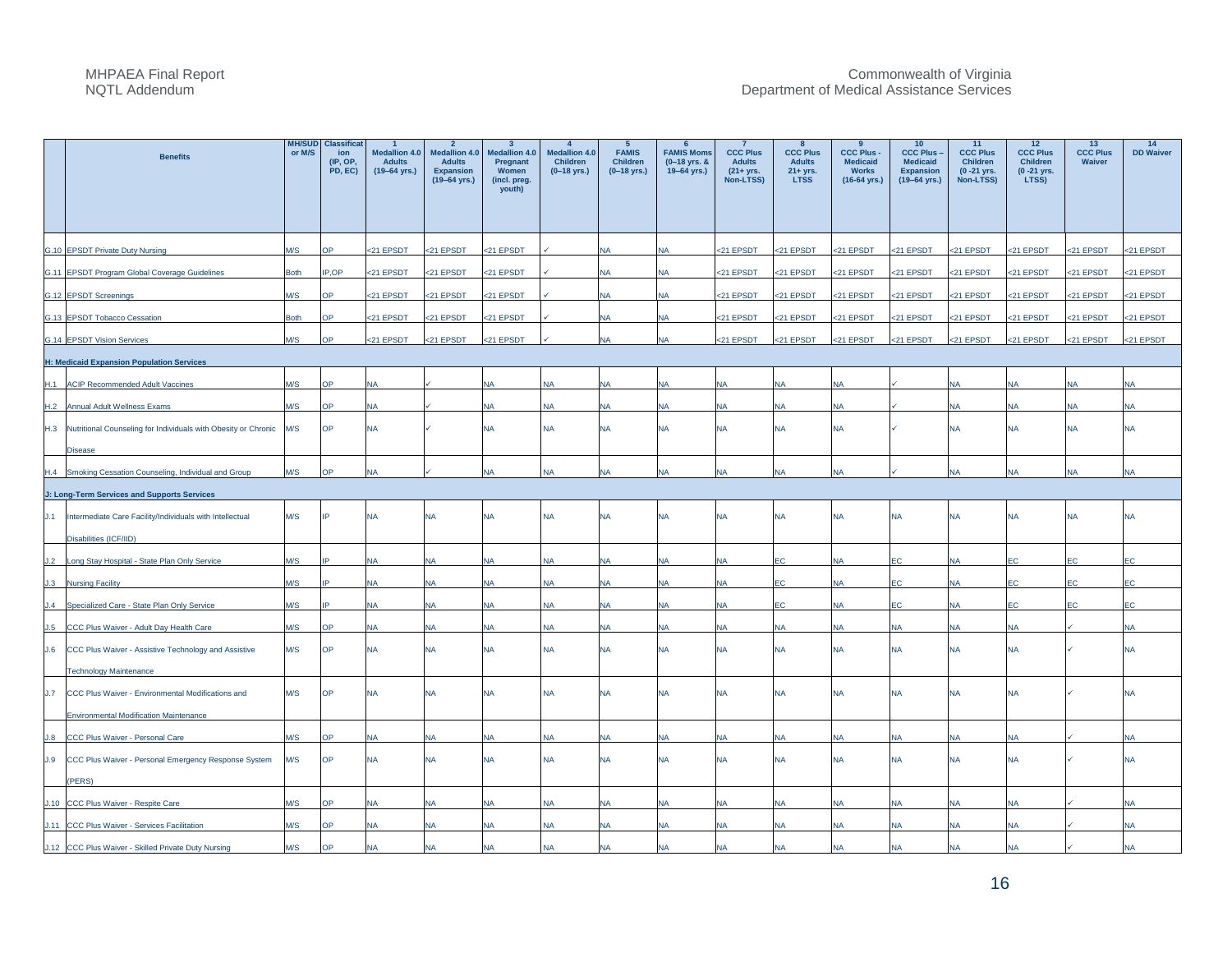|     | <b>Benefits</b>                                | or M/S | <b>MH/SUD</b> Classificat<br>ion<br>(IP, OP,<br>PD, EC) | $\overline{1}$<br><b>Medallion 4.0</b><br><b>Adults</b><br>$(19-64$ yrs.) | $\overline{2}$<br><b>Medallion 4.0</b><br><b>Adults</b><br><b>Expansion</b><br>$(19-64 \text{ yrs.})$ | $\overline{\mathbf{3}}$<br><b>Medallion 4.0</b><br>Pregnant<br>Women<br>(incl. preg.<br>youth) | $\overline{4}$<br><b>Medallion 4.0</b><br>Children<br>$(0-18$ yrs.) | $5^{\circ}$<br><b>FAMIS</b><br>Children<br>$(0-18$ yrs.) | - 6<br><b>FAMIS Moms</b><br>(0-18 yrs. &<br>19-64 yrs.) | $\overline{7}$<br><b>CCC Plus</b><br><b>Adults</b><br>$(21 + yrs.$<br>Non-LTSS) | 8<br><b>CCC Plus</b><br><b>Adults</b><br>$21 + yrs.$<br><b>LTSS</b> | 9<br><b>CCC Plus -</b><br><b>Medicaid</b><br><b>Works</b><br>$(16-64$ yrs.) | 10<br><b>CCC Plus</b><br><b>Medicaid</b><br><b>Expansion</b><br>(19-64 yrs.) | 11<br><b>CCC Plus</b><br><b>Children</b><br>$(0 - 21$ yrs.<br>Non-LTSS) | 12<br><b>CCC Plus</b><br><b>Children</b><br>$(0 - 21$ yrs.<br>LTSS) | 13<br><b>CCC Plus</b><br>Waiver | 14<br><b>DD Waiver</b> |
|-----|------------------------------------------------|--------|---------------------------------------------------------|---------------------------------------------------------------------------|-------------------------------------------------------------------------------------------------------|------------------------------------------------------------------------------------------------|---------------------------------------------------------------------|----------------------------------------------------------|---------------------------------------------------------|---------------------------------------------------------------------------------|---------------------------------------------------------------------|-----------------------------------------------------------------------------|------------------------------------------------------------------------------|-------------------------------------------------------------------------|---------------------------------------------------------------------|---------------------------------|------------------------|
|     | J.13 CCC Plus Waiver - Transition Services     | M/S    | OP                                                      | <b>NA</b>                                                                 | <b>NA</b>                                                                                             | <b>NA</b>                                                                                      | <b>NA</b>                                                           | <b>NA</b>                                                | <b>NA</b>                                               | <b>NA</b>                                                                       | <b>NA</b>                                                           | <b>NA</b>                                                                   | <b>NA</b>                                                                    | <b>NA</b>                                                               | <b>NA</b>                                                           |                                 | <b>NA</b>              |
|     | <b>K: DD Waiver Services</b>                   |        |                                                         |                                                                           |                                                                                                       |                                                                                                |                                                                     |                                                          |                                                         |                                                                                 |                                                                     |                                                                             |                                                                              |                                                                         |                                                                     |                                 |                        |
|     | K.1 Assistive Technology (AT)                  | M/S    | <b>OP</b>                                               | NA                                                                        | <b>NA</b>                                                                                             | <b>NA</b>                                                                                      | <b>NA</b>                                                           | <b>NA</b>                                                | <b>NA</b>                                               | <b>NA</b>                                                                       | <b>NA</b>                                                           | <b>NA</b>                                                                   | NA                                                                           | <b>NA</b>                                                               | <b>NA</b>                                                           | <b>NA</b>                       |                        |
|     | K.2 Benefits Planning                          | M/S    | OP                                                      | <b>NA</b>                                                                 | <b>NA</b>                                                                                             | <b>NA</b>                                                                                      | <b>NA</b>                                                           | <b>NA</b>                                                | <b>NA</b>                                               | <b>NA</b>                                                                       | <b>NA</b>                                                           | <b>NA</b>                                                                   | <b>NA</b>                                                                    | <b>NA</b>                                                               | <b>NA</b>                                                           | <b>NA</b>                       |                        |
|     | K.3 Center-Based Crisis Supports               | M/S    | OP                                                      | <b>NA</b>                                                                 | NA                                                                                                    | <b>NA</b>                                                                                      | <b>NA</b>                                                           | <b>NA</b>                                                | <b>NA</b>                                               | <b>NA</b>                                                                       | <b>NA</b>                                                           | <b>NA</b>                                                                   | <b>NA</b>                                                                    | <b>NA</b>                                                               | <b>NA</b>                                                           | <b>NA</b>                       |                        |
|     | K.4 Community Coaching                         | M/S    | ЭP                                                      | NA                                                                        | NA                                                                                                    | <b>NA</b>                                                                                      | <b>NA</b>                                                           | NA                                                       | <b>NA</b>                                               | <b>NA</b>                                                                       | <b>NA</b>                                                           | <b>NA</b>                                                                   | NA                                                                           | <b>NA</b>                                                               | <b>NA</b>                                                           | <b>NA</b>                       |                        |
|     | K.5 Community Engagement                       | M/S    | OP                                                      | <b>NA</b>                                                                 | <b>NA</b>                                                                                             | <b>NA</b>                                                                                      | <b>NA</b>                                                           | <b>NA</b>                                                | <b>NA</b>                                               | <b>NA</b>                                                                       | <b>NA</b>                                                           | <b>NA</b>                                                                   | <b>NA</b>                                                                    | <b>NA</b>                                                               | <b>NA</b>                                                           | <b>NA</b>                       |                        |
|     | K.6 Community Guide                            | M/S    | OP                                                      | <b>NA</b>                                                                 | NA                                                                                                    | <b>NA</b>                                                                                      | <b>NA</b>                                                           | <b>NA</b>                                                | <b>NA</b>                                               | <b>NA</b>                                                                       | <b>NA</b>                                                           | <b>NA</b>                                                                   | <b>NA</b>                                                                    | <b>NA</b>                                                               | <b>NA</b>                                                           | <b>NA</b>                       |                        |
|     | K.7 Community-Based Crisis Supports            | M/S    | ЭP                                                      | NA                                                                        | NA                                                                                                    | <b>NA</b>                                                                                      | <b>NA</b>                                                           | <b>NA</b>                                                | NA                                                      | <b>NA</b>                                                                       | <b>NA</b>                                                           | <b>NA</b>                                                                   | <b>NA</b>                                                                    | NA                                                                      | NA                                                                  | <b>NA</b>                       |                        |
| K.8 | <b>Companion Services</b>                      | M/S    | OP                                                      | <b>NA</b>                                                                 | NA                                                                                                    | <b>NA</b>                                                                                      | <b>NA</b>                                                           | <b>NA</b>                                                | <b>NA</b>                                               | <b>NA</b>                                                                       | <b>NA</b>                                                           | <b>NA</b>                                                                   | <b>NA</b>                                                                    | <b>NA</b>                                                               | <b>NA</b>                                                           | <b>NA</b>                       |                        |
|     | K.9 Crisis Support Services                    | M/S    | OP                                                      | NA                                                                        | <b>NA</b>                                                                                             | <b>NA</b>                                                                                      | NA                                                                  | <b>NA</b>                                                | <b>NA</b>                                               | <b>NA</b>                                                                       | <b>NA</b>                                                           | <b>NA</b>                                                                   | NA                                                                           | <b>NA</b>                                                               | <b>NA</b>                                                           | <b>NA</b>                       |                        |
|     | K.10 Electronic-Based Home Supports            | M/S    | <b>PC</b>                                               | NA                                                                        | NA                                                                                                    | <b>NA</b>                                                                                      | <b>NA</b>                                                           | NA                                                       | <b>NA</b>                                               | <b>NA</b>                                                                       | <b>NA</b>                                                           | <b>NA</b>                                                                   | <b>NA</b>                                                                    | <b>NA</b>                                                               | <b>NA</b>                                                           | <b>NA</b>                       |                        |
|     | K.11 Employment and Community Transportation   | M/S    | OP                                                      | <b>NA</b>                                                                 | <b>NA</b>                                                                                             | <b>NA</b>                                                                                      | <b>NA</b>                                                           | <b>NA</b>                                                | <b>NA</b>                                               | <b>NA</b>                                                                       | <b>NA</b>                                                           | <b>NA</b>                                                                   | <b>NA</b>                                                                    | <b>NA</b>                                                               | <b>NA</b>                                                           | <b>NA</b>                       |                        |
|     | K.12 Environmental Modifications               | M/S    | <b>AC</b>                                               | NA                                                                        | NA                                                                                                    | <b>NA</b>                                                                                      | <b>NA</b>                                                           | NA                                                       | <b>NA</b>                                               | <b>NA</b>                                                                       | <b>NA</b>                                                           | <b>NA</b>                                                                   | <b>NA</b>                                                                    | <b>NA</b>                                                               | <b>NA</b>                                                           | <b>NA</b>                       |                        |
|     | K.13 Group Day Services                        | M/S    | ЭP                                                      | <b>NA</b>                                                                 | NA                                                                                                    | <b>NA</b>                                                                                      | <b>NA</b>                                                           | NA                                                       | <b>NA</b>                                               | <b>NA</b>                                                                       | <b>NA</b>                                                           | <b>NA</b>                                                                   | <b>NA</b>                                                                    | <b>NA</b>                                                               | <b>NA</b>                                                           | <b>NA</b>                       |                        |
|     | K.14 Group Home Residential                    | M/S    | <b>OP</b>                                               | <b>NA</b>                                                                 | <b>NA</b>                                                                                             | <b>NA</b>                                                                                      | <b>NA</b>                                                           | <b>NA</b>                                                | <b>NA</b>                                               | <b>NA</b>                                                                       | <b>NA</b>                                                           | <b>NA</b>                                                                   | <b>NA</b>                                                                    | <b>NA</b>                                                               | <b>NA</b>                                                           | <b>NA</b>                       |                        |
|     | K.15 Group Supported Employment                | M/S    | OP.                                                     | NA                                                                        | <b>NA</b>                                                                                             | <b>NA</b>                                                                                      | <b>NA</b>                                                           | <b>NA</b>                                                | <b>NA</b>                                               | <b>NA</b>                                                                       | <b>NA</b>                                                           | <b>NA</b>                                                                   | <b>NA</b>                                                                    | <b>NA</b>                                                               | <b>NA</b>                                                           | <b>NA</b>                       |                        |
|     | K.16 Independent Living                        | M/S    | OP                                                      | <b>NA</b>                                                                 | <b>NA</b>                                                                                             | <b>NA</b>                                                                                      | <b>NA</b>                                                           | <b>NA</b>                                                | <b>NA</b>                                               | <b>NA</b>                                                                       | <b>NA</b>                                                           | <b>NA</b>                                                                   | <b>NA</b>                                                                    | <b>NA</b>                                                               | <b>NA</b>                                                           | <b>NA</b>                       |                        |
|     | K.17 Individual & Family Caregiver Training    | M/S    | OP                                                      | NA                                                                        | NA                                                                                                    | <b>NA</b>                                                                                      | <b>NA</b>                                                           | <b>NA</b>                                                | <b>NA</b>                                               | <b>NA</b>                                                                       | <b>NA</b>                                                           | <b>NA</b>                                                                   | <b>NA</b>                                                                    | <b>NA</b>                                                               | <b>NA</b>                                                           | <b>NA</b>                       |                        |
|     | K.18 Individual Supported Employment           | M/S    | <b>OP</b>                                               | <b>NA</b>                                                                 | NA                                                                                                    | <b>NA</b>                                                                                      | <b>NA</b>                                                           | <b>NA</b>                                                | <b>NA</b>                                               | <b>NA</b>                                                                       | <b>NA</b>                                                           | <b>NA</b>                                                                   | <b>NA</b>                                                                    | <b>NA</b>                                                               | NA                                                                  | <b>NA</b>                       |                        |
|     | K.19 In-Home Supports                          | M/S    | OP                                                      | <b>NA</b>                                                                 | NA                                                                                                    | <b>NA</b>                                                                                      | <b>NA</b>                                                           | <b>NA</b>                                                | <b>NA</b>                                               | <b>NA</b>                                                                       | <b>NA</b>                                                           | <b>NA</b>                                                                   | <b>NA</b>                                                                    | <b>NA</b>                                                               | <b>NA</b>                                                           | <b>NA</b>                       |                        |
|     | K.20 Peer Monitoring                           | M/S    | OP                                                      | NA                                                                        | NA                                                                                                    | <b>NA</b>                                                                                      | <b>NA</b>                                                           | <b>NA</b>                                                | NA                                                      | NA                                                                              | <b>NA</b>                                                           | <b>NA</b>                                                                   | <b>NA</b>                                                                    | <b>NA</b>                                                               | NA                                                                  | <b>NA</b>                       |                        |
|     | K.21 Personal Assistance                       | M/S    | ОP                                                      | <b>NA</b>                                                                 | NA                                                                                                    | <b>NA</b>                                                                                      | <b>NA</b>                                                           | NA                                                       | <b>NA</b>                                               | NA                                                                              | <b>NA</b>                                                           | <b>NA</b>                                                                   | <b>NA</b>                                                                    | <b>NA</b>                                                               | <b>NA</b>                                                           | <b>NA</b>                       |                        |
|     | K.22 Personal Emergency Response System (PERS) | M/S    | OP                                                      | <b>NA</b>                                                                 | <b>NA</b>                                                                                             | <b>NA</b>                                                                                      | <b>NA</b>                                                           | <b>NA</b>                                                | <b>NA</b>                                               | <b>NA</b>                                                                       | <b>NA</b>                                                           | <b>NA</b>                                                                   | <b>NA</b>                                                                    | <b>NA</b>                                                               | <b>NA</b>                                                           | <b>NA</b>                       |                        |
|     | K.23 Private Duty Nursing                      | M/S    | ЭP                                                      | NA                                                                        | <b>NA</b>                                                                                             | <b>NA</b>                                                                                      | <b>NA</b>                                                           | <b>NA</b>                                                | <b>NA</b>                                               | <b>NA</b>                                                                       | <b>NA</b>                                                           | <b>NA</b>                                                                   | <b>NA</b>                                                                    | <b>NA</b>                                                               | <b>NA</b>                                                           | <b>NA</b>                       |                        |
|     | K.24 Respite Services                          | M/S    | OP                                                      | <b>NA</b>                                                                 | <b>NA</b>                                                                                             | <b>NA</b>                                                                                      | <b>NA</b>                                                           | NA                                                       | <b>NA</b>                                               | <b>NA</b>                                                                       | <b>NA</b>                                                           | <b>NA</b>                                                                   | <b>NA</b>                                                                    | <b>NA</b>                                                               | <b>NA</b>                                                           | <b>NA</b>                       |                        |
|     | K.25 Services Facilitation (SF)                | M/S    | ЭP                                                      | <b>NA</b>                                                                 | NA                                                                                                    | <b>NA</b>                                                                                      | <b>NA</b>                                                           | NA                                                       | <b>NA</b>                                               | <b>NA</b>                                                                       | <b>NA</b>                                                           | <b>NA</b>                                                                   | <b>NA</b>                                                                    | <b>NA</b>                                                               | <b>NA</b>                                                           | <b>NA</b>                       |                        |
|     | K.26 Shared Living                             | M/S    | <b>OP</b>                                               | <b>NA</b>                                                                 | <b>NA</b>                                                                                             | <b>NA</b>                                                                                      | <b>NA</b>                                                           | <b>NA</b>                                                | <b>NA</b>                                               | <b>NA</b>                                                                       | <b>NA</b>                                                           | <b>NA</b>                                                                   | <b>NA</b>                                                                    | <b>NA</b>                                                               | <b>NA</b>                                                           | <b>NA</b>                       |                        |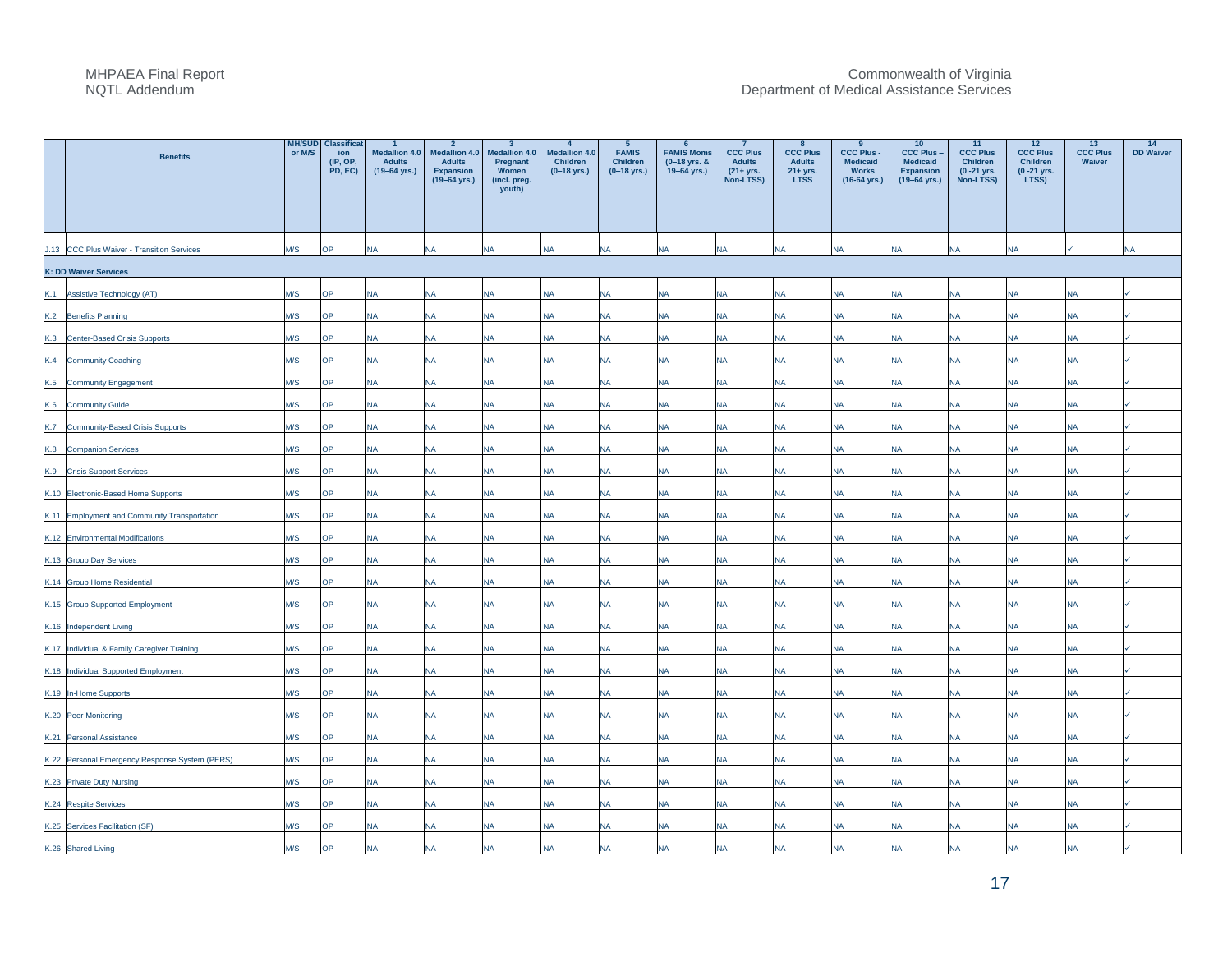| <b>Benefits</b>                                           | <b>MH/SUD</b><br>or M/S | <b>Classificat</b><br>ion<br>(IP, OP,<br>PD, EC) | <b>Adults</b><br>$(19-64$ yrs.) | Medallion 4.0 Medallion 4.0<br><b>Adults</b><br><b>Expansion</b><br>$(19-64$ yrs.) | Medallion 4.0<br>Pregnant<br>Women<br>(incl. preg.<br>youth) | <b>Medallion 4.0</b><br><b>Children</b><br>$(0-18$ yrs.) | <b>FAMIS</b><br><b>Children</b><br>$(0-18$ yrs.) | <b>FAMIS Moms</b><br>$(0-18$ yrs. &<br>$19-64$ yrs.) | <b>CCC Plus</b><br><b>Adults</b><br>$(21 + yrs.$<br>Non-LTSS) | <b>CCC Plus</b><br><b>Adults</b><br>$21 + yrs.$<br><b>LTSS</b> | <b>CCC Plus -</b><br><b>Medicaid</b><br><b>Works</b><br>$(16-64$ yrs.) | 10 <sub>1</sub><br><b>CCC Plus -</b><br><b>Medicaid</b><br><b>Expansion</b><br>$(19-64 \text{ yrs.})$ | 11<br><b>CCC Plus</b><br>Children<br>$(0 - 21$ yrs.<br>Non-LTSS) | 12<br><b>CCC Plus</b><br><b>Children</b><br>$(0 - 21$ yrs.<br>LTSS) | 13<br><b>CCC Plus</b><br>Waiver | 14<br><b>DD Waiver</b> |
|-----------------------------------------------------------|-------------------------|--------------------------------------------------|---------------------------------|------------------------------------------------------------------------------------|--------------------------------------------------------------|----------------------------------------------------------|--------------------------------------------------|------------------------------------------------------|---------------------------------------------------------------|----------------------------------------------------------------|------------------------------------------------------------------------|-------------------------------------------------------------------------------------------------------|------------------------------------------------------------------|---------------------------------------------------------------------|---------------------------------|------------------------|
| K.27 Skilled Nursing                                      | M/S                     | OP                                               | <b>NA</b>                       | NA                                                                                 | <b>NA</b>                                                    | <b>NA</b>                                                |                                                  | <b>NA</b>                                            |                                                               | NA                                                             | <b>NA</b>                                                              | <b>NA</b>                                                                                             | <b>NA</b>                                                        | <b>NA</b>                                                           | NA                              |                        |
| K.28 Sponsored Residential                                | M/S                     | <b>OP</b>                                        | <b>NA</b>                       | NA                                                                                 | <b>NA</b>                                                    | <b>NA</b>                                                | <b>NA</b>                                        | <b>NA</b>                                            |                                                               | <b>NA</b>                                                      | <b>NA</b>                                                              | <b>NA</b>                                                                                             | <b>NA</b>                                                        | <b>NA</b>                                                           | <b>NA</b>                       |                        |
| K.29 Supported Living Residential                         | M/S                     | <b>OP</b>                                        | <b>NA</b>                       | NA                                                                                 | <b>NA</b>                                                    | <b>NA</b>                                                | <b>NA</b>                                        | <b>NA</b>                                            | <b>NA</b>                                                     | <b>NA</b>                                                      | <b>NA</b>                                                              | <b>NA</b>                                                                                             | <b>NA</b>                                                        | <b>NA</b>                                                           | <b>NA</b>                       |                        |
| K.30 Therapeutic Consultation - Other Professionals       | M/S                     | <b>OP</b>                                        | <b>NA</b>                       | <b>NA</b>                                                                          | <b>NA</b>                                                    | <b>NA</b>                                                | <b>NA</b>                                        | <b>NA</b>                                            | <b>NA</b>                                                     | <b>NA</b>                                                      | <b>NA</b>                                                              | <b>NA</b>                                                                                             | <b>NA</b>                                                        | <b>NA</b>                                                           | <b>NA</b>                       |                        |
| K.31 Therapeutic Consultation - Psychologist/Psychiatrist | M/S                     | <b>OP</b>                                        | <b>NA</b>                       | <b>NA</b>                                                                          | <b>NA</b>                                                    | <b>NA</b>                                                | <b>NA</b>                                        | <b>NA</b>                                            | <b>NA</b>                                                     | <b>NA</b>                                                      | <b>NA</b>                                                              | <b>NA</b>                                                                                             | <b>NA</b>                                                        | <b>NA</b>                                                           | <b>NA</b>                       |                        |
|                                                           |                         |                                                  |                                 |                                                                                    |                                                              |                                                          |                                                  |                                                      |                                                               |                                                                |                                                                        |                                                                                                       |                                                                  |                                                                     |                                 |                        |
| K.32 Therapeutic Consultation - Therapists/Behavior       | M/S                     | <b>OP</b>                                        | <b>NA</b>                       | <b>NA</b>                                                                          | <b>NA</b>                                                    | <b>NA</b>                                                | <b>NA</b>                                        | <b>NA</b>                                            | <b>NA</b>                                                     | <b>NA</b>                                                      | <b>NA</b>                                                              | <b>NA</b>                                                                                             | <b>NA</b>                                                        | <b>NA</b>                                                           | <b>NA</b>                       |                        |
| K.33 Transition Services Analysts/Rehab Engineer          | M/S                     | <b>OP</b>                                        | <b>NA</b>                       | NA                                                                                 | <b>NA</b>                                                    | <b>NA</b>                                                | <b>NA</b>                                        | <b>NA</b>                                            | <b>NA</b>                                                     | <b>NA</b>                                                      | <b>NA</b>                                                              | <b>NA</b>                                                                                             | <b>NA</b>                                                        | <b>NA</b>                                                           | <b>NA</b>                       |                        |
| K.34 Workplace Assistance Services                        | M/S                     | <b>OP</b>                                        | <b>NA</b>                       | NA                                                                                 | <b>NA</b>                                                    | <b>NA</b>                                                |                                                  |                                                      |                                                               | <b>NA</b>                                                      | <b>NA</b>                                                              | <b>NA</b>                                                                                             | <b>NA</b>                                                        | <b>NA</b>                                                           | <b>NA</b>                       |                        |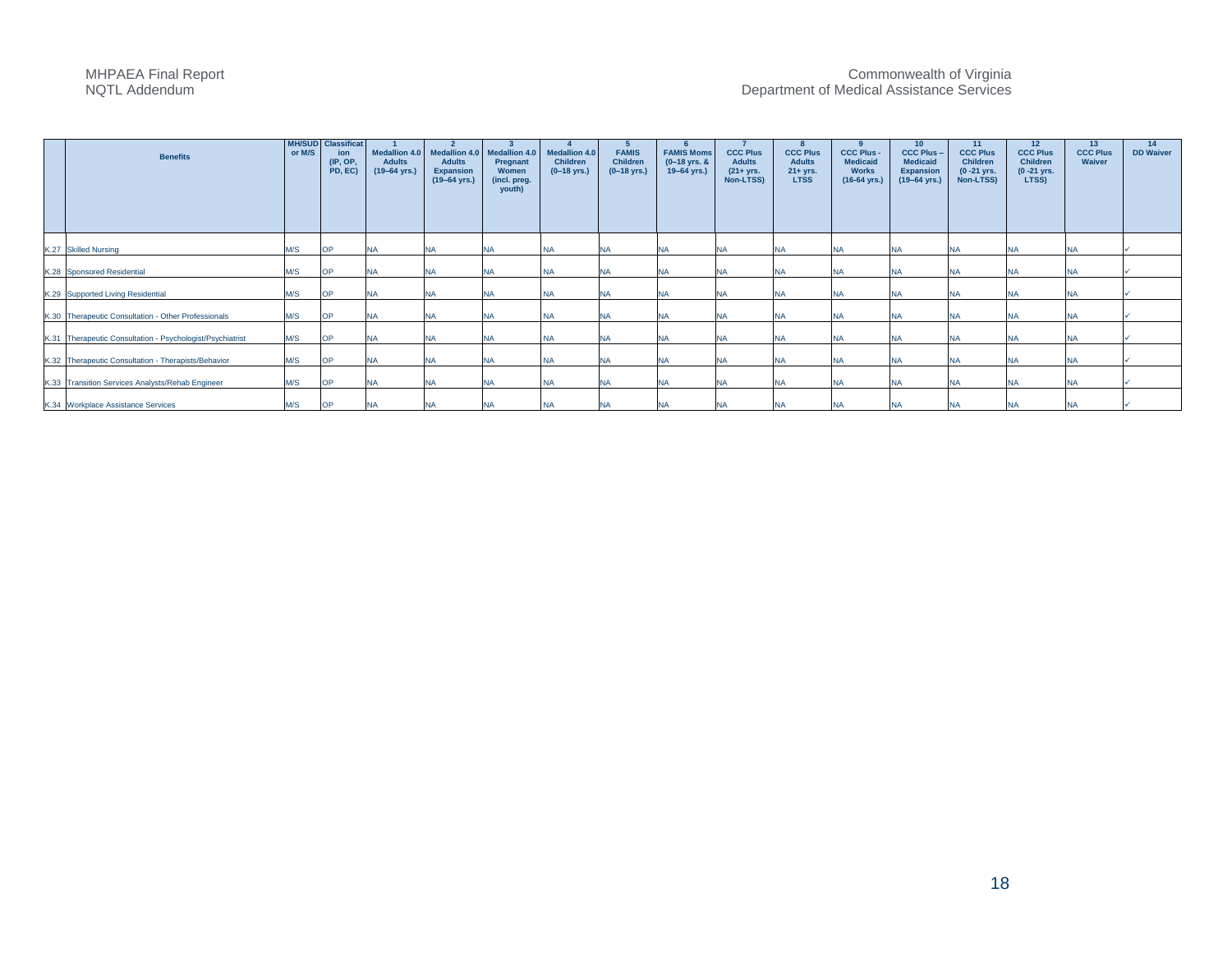# Appendix B **Summary of NQTL findings by MCO**

#### **Aetna Better Health of Virginia**

| <b>NQTL</b>                    | MH/SUD services (A full list by classification and benefit<br>package can be found in Appendix A)                                                                                                                                                                                                                                                                                                                                                                                                                                                                                                                                                                                                                                                                                                                                              |
|--------------------------------|------------------------------------------------------------------------------------------------------------------------------------------------------------------------------------------------------------------------------------------------------------------------------------------------------------------------------------------------------------------------------------------------------------------------------------------------------------------------------------------------------------------------------------------------------------------------------------------------------------------------------------------------------------------------------------------------------------------------------------------------------------------------------------------------------------------------------------------------|
| <b>MNC/Clinical Guidelines</b> | <b>IP classification (All Benefit Packages)</b><br>Criteria developed utilizing the MCG, ASAM (adult and child),<br>DMAS Provider Manual, the CMHRS manual, Aetna Clinical<br>Policy Bulletins and Aetna Clinical policy council review.<br>Applied to all covered services following annual review of the<br>$\bullet$<br>existing national criteria, literature reviews and double blind<br>studies and emerging and evidence-based practices.<br>A senior-level multi-disciplinary Steering Committee reviews<br>$\bullet$<br>national criteria and sets the procedures for applying them<br>against current clinical and medical evidence annually.<br>Discretion may be exercised in urgent situations, but only at the<br>$\bullet$<br>authority of the Medical Director or designee, DMAS or the<br>health plan committee.              |
|                                | <b>OP classification (All Benefit Packages)</b><br>Criteria developed utilizing the MCG, ASAM (adult and child),<br>$\bullet$<br>DMAS Provider Manual, the CMHRS manual, Aetna Clinical<br>Policy Bulletins and Aetna Clinical policy council review.<br>Applied to all covered services following annual review of the<br>$\bullet$<br>existing national criteria, literature reviews and double blind<br>studies and emerging and evidence-based practices.<br>A senior-level multi-disciplinary Steering Committee reviews<br>$\bullet$<br>national criteria and sets the procedures for applying them<br>against current clinical and medical evidence annually.<br>Discretion may be exercised in urgent situations, but only at the<br>$\bullet$<br>authority of the Medical Director or designee, DMAS or the<br>health plan committee. |
| <b>Provider Reimbursement</b>  | <b>IP classification (All Benefit Packages)</b><br>All providers are subject to requirements.<br>Uses the Commonwealth fee schedule to establish all rates.<br>$\bullet$                                                                                                                                                                                                                                                                                                                                                                                                                                                                                                                                                                                                                                                                       |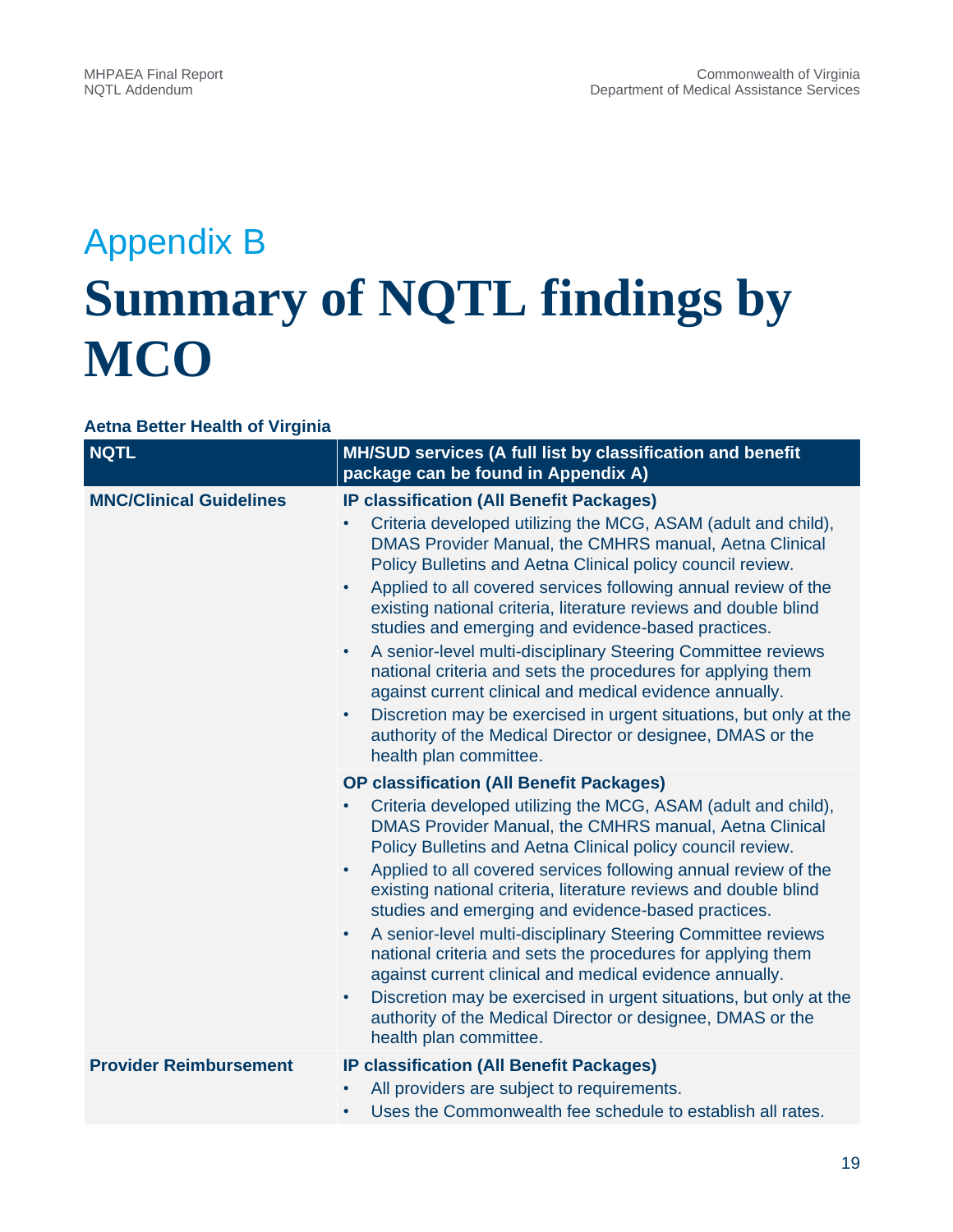| <b>NQTL</b> | MH/SUD services (A full list by classification and benefit<br>package can be found in Appendix A)                                                                                                                                                              |
|-------------|----------------------------------------------------------------------------------------------------------------------------------------------------------------------------------------------------------------------------------------------------------------|
|             | Rate negotiations are triggered by provider requests or industry<br>$\bullet$<br>changes.<br>Rates are reviewed and updated quarterly and at contract<br>$\bullet$<br>renewal through comparison to reference databases, market<br>analysis and internal data. |
|             | <b>OP classification (All Benefit Packages)</b>                                                                                                                                                                                                                |
|             | All providers are subject to requirements.<br>$\bullet$                                                                                                                                                                                                        |
|             | Uses the Commonwealth fee schedule to establish all rates.<br>$\bullet$                                                                                                                                                                                        |
|             | Rate negotiations are triggered by provider requests or industry<br>$\bullet$<br>changes.                                                                                                                                                                      |
|             | Rates are reviewed and updated quarterly and at contract<br>$\bullet$<br>renewal through comparison to reference databases, market<br>analysis and internal data.                                                                                              |
|             | <b>EM classification (All Benefit Packages)</b>                                                                                                                                                                                                                |
|             | All providers are subject to requirements.<br>$\bullet$                                                                                                                                                                                                        |
|             | Uses the Commonwealth fee schedule to establish all rates.<br>$\bullet$                                                                                                                                                                                        |
|             | Rate negotiations are triggered by provider requests or industry<br>$\bullet$<br>changes.                                                                                                                                                                      |
|             | Rates are reviewed and updated quarterly and at contract<br>$\bullet$<br>renewal through comparison to reference databases, market<br>analysis and internal data.                                                                                              |

### **Anthem Healthkeepers Plus of Virginia**

| <b>NQTL</b>                    | MH/SUD services (A full list by classification and benefit<br>package can be found in Appendix A)                                                                                                                                                                                                                                                                                |
|--------------------------------|----------------------------------------------------------------------------------------------------------------------------------------------------------------------------------------------------------------------------------------------------------------------------------------------------------------------------------------------------------------------------------|
| <b>MNC/Clinical Guidelines</b> | <b>IP classification (All Benefit Packages)</b>                                                                                                                                                                                                                                                                                                                                  |
|                                | Criteria developed utilizing the MCG, ASAM (adult and child),<br>and the CMHRS manual.                                                                                                                                                                                                                                                                                           |
|                                | • Applied to all covered services following annual review of the<br>existing national criteria, literature reviews and double blind<br>studies and emerging and evidence-based practices.<br>Criteria are reviewed at least annually against changes to<br>$\bullet$<br>Commonwealth standards, emerging gest practices and fidelity<br>standards and changes to LOC guidelines. |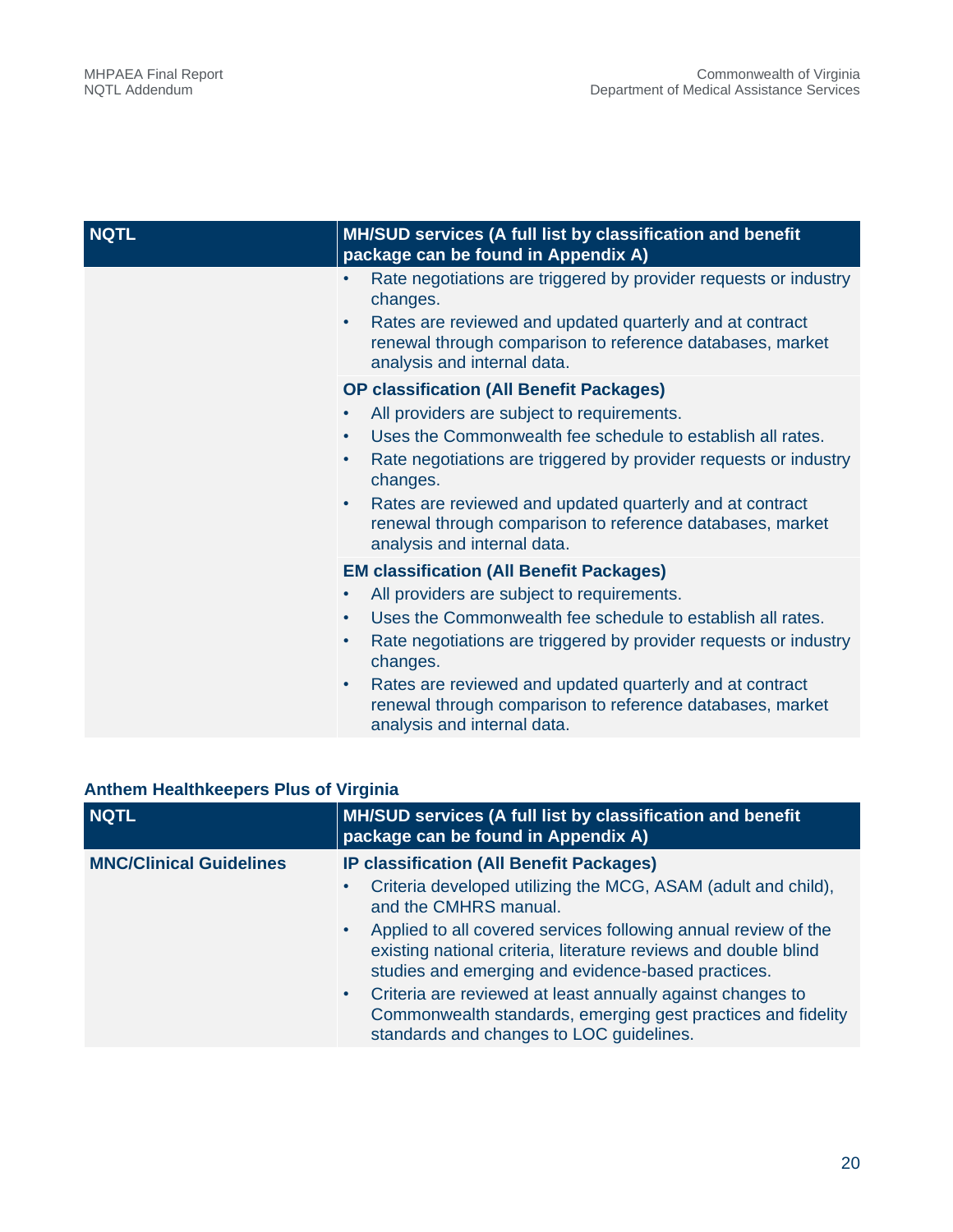| <b>NQTL</b>                   | MH/SUD services (A full list by classification and benefit<br>package can be found in Appendix A)                                                                                                                                                                                                                                                                                                                                                                                                                                                                      |  |  |  |
|-------------------------------|------------------------------------------------------------------------------------------------------------------------------------------------------------------------------------------------------------------------------------------------------------------------------------------------------------------------------------------------------------------------------------------------------------------------------------------------------------------------------------------------------------------------------------------------------------------------|--|--|--|
|                               | <b>OP classification (All Benefit Packages)</b><br>Criteria developed utilizing the MCG, ASAM (adult and child),<br>and the CMHRS manual.<br>Applied to all covered services following annual review of the<br>$\bullet$<br>existing national criteria, literature reviews and double blind<br>studies and emerging and evidence-based practices.<br>Criteria are reviewed at least annually against changes to<br>$\bullet$<br>Commonwealth standards, emerging gest practices and fidelity<br>standards and changes to LOC guidelines.                               |  |  |  |
| <b>Provider Reimbursement</b> | <b>IP classification (All Benefit Packages)</b><br>All providers are subject to requirements.<br>$\bullet$<br>Uses the Commonwealth fee schedule to establish all rates.<br>$\bullet$<br>Rate negotiations are triggered by provider requests, industry<br>$\bullet$<br>changes, or market analysis.<br>Network access, appointment access, provider complaints and<br>$\bullet$<br>volume of non-participating/Single Case Agreements are all<br>used to monitor the adequacy of established rates.                                                                   |  |  |  |
|                               | <b>OP classification (All Benefit Packages)</b><br>All providers are subject to requirements.<br>$\bullet$<br>EAPG software is used for Ambulatory Surgical Services only,<br>$\bullet$<br>and all others use Unit Cost Fee Schedule to establish rates.<br>Rate negotiations are triggered by provider requests, industry<br>$\bullet$<br>changes or market analysis.<br>Network access, appointment access, provider complaints and<br>$\bullet$<br>volume of non-participating/Single Case Agreements are all<br>used to monitor the adequacy of established rates. |  |  |  |
|                               | <b>EM classification (All Benefit Packages)</b><br>All providers are subject to requirements.<br>$\bullet$<br>Uses the Commonwealth fee schedule to establish all rates.<br>$\bullet$<br>Rate negotiations are triggered by provider requests, industry<br>$\bullet$<br>changes or market analysis.<br>Network access, appointment access, provider complaints and<br>$\bullet$<br>volume of non-participating/Single Case Agreements are all<br>used to monitor the adequacy of established rates.                                                                    |  |  |  |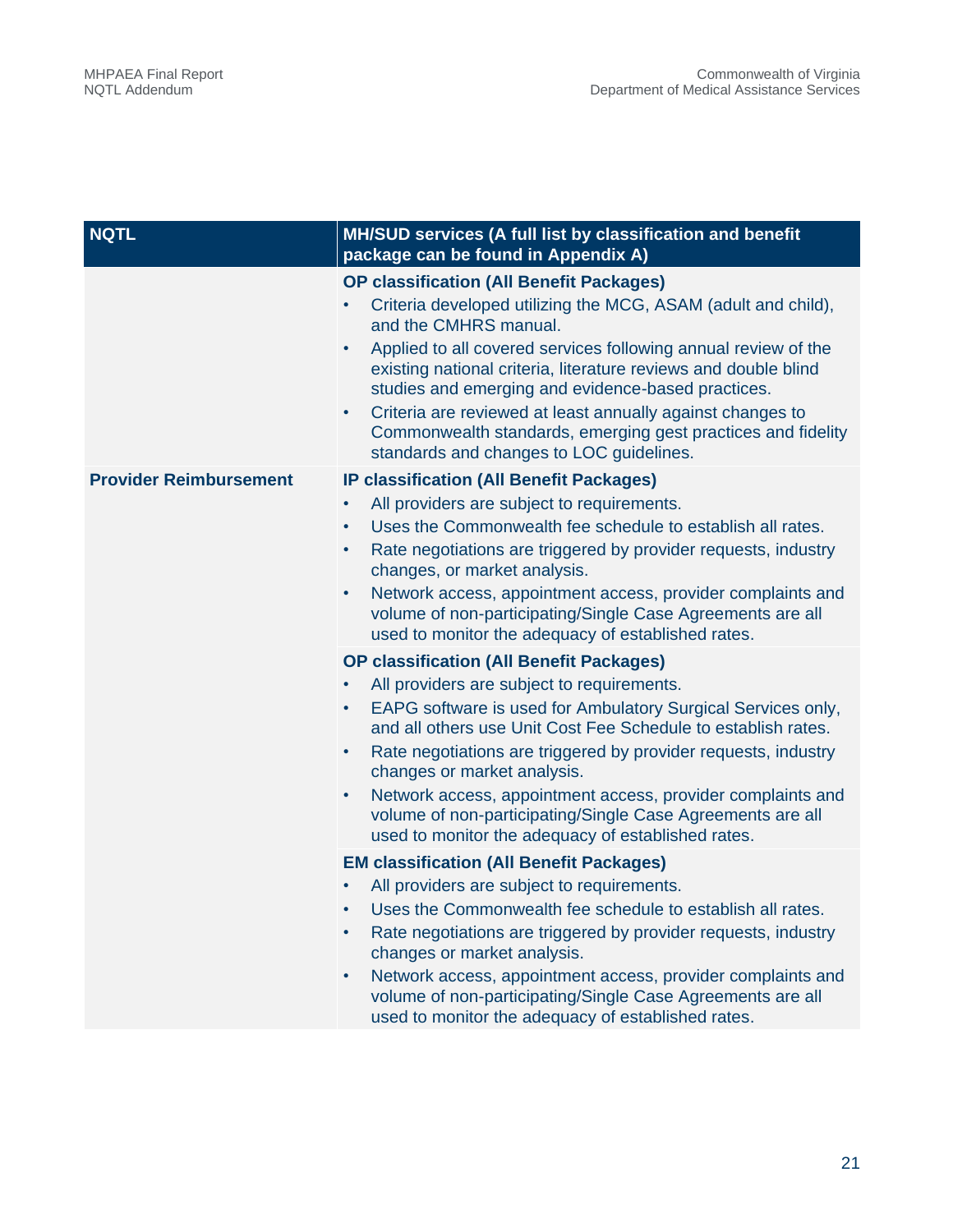### **Magellan Complete Care of Virginia**

| <b>NQTL</b>                    | MH/SUD services (A full list by classification and benefit<br>package can be found in Appendix A)                                                                                                                                                                                                                                                                                                                                                                                                                                                                                                                                                                                                                                                                                                                                                                                                                                                                                                                                                                   |
|--------------------------------|---------------------------------------------------------------------------------------------------------------------------------------------------------------------------------------------------------------------------------------------------------------------------------------------------------------------------------------------------------------------------------------------------------------------------------------------------------------------------------------------------------------------------------------------------------------------------------------------------------------------------------------------------------------------------------------------------------------------------------------------------------------------------------------------------------------------------------------------------------------------------------------------------------------------------------------------------------------------------------------------------------------------------------------------------------------------|
| <b>MNC/Clinical Guidelines</b> | <b>IP classification (All Benefit Packages)</b><br>Criteria developed utilizing the MCG, ASAM (adult and child),<br>DMAS psychiatric manual, DMAS provider manual and the<br><b>CMHRS</b> manual.<br>Applied to IP psychiatric hospitalization, TGH, PRTF and ARTS<br>$\bullet$<br>3.5, 3.7 and 4.0 and TGH.<br>Criteria sets are selected after review of fitness with existing<br>$\bullet$<br>national criteria against the Commonwealth's requirements;<br>otherwise, MNC and LOC guidelines are developed.<br>MNC are reviewed against changes to the Commonwealth's<br>$\bullet$<br>contract standards, emerging best practices and EBP fidelity<br>standards, changes to national LOC guidelines, service gaps<br>and needs, data metrics such as utilization reports, grievance<br>and appeal numbers, and member and provider feedback<br>annually.                                                                                                                                                                                                        |
|                                | <b>OP classification (All Benefit Packages)</b><br>Criteria developed utilizing the MCG, ASAM (adult and child),<br>$\bullet$<br>DMAS psychiatric manual, DMAS provider manual and the<br><b>CMHRS</b> manual.<br>Applied to CMHRS services, crisis services, intensive<br>$\bullet$<br>community treatment, intensive in-home services, MH skill<br>building services, therapeutic day treatment, therapeutic foster<br>care and ARTS Partial Hospitalization Program, Intensive OP<br>and peer recovery services.<br>Criteria sets are selected after review of fitness with existing<br>$\bullet$<br>national criteria against the Commonwealth's requirements;<br>otherwise, MNC and LOC guidelines are developed.<br>MNC are reviewed against changes to the Commonwealth's<br>$\bullet$<br>contract standards, emerging best practices and EBP fidelity<br>standards, changes to national LOC guidelines, service gaps<br>and needs, data metrics such as utilization reports, grievance<br>and appeal numbers, and member and provider feedback<br>annually. |
| <b>Provider Reimbursement</b>  | <b>IP classification (All Benefit Packages)</b><br>All providers are subject to requirements.<br>$\bullet$<br>Uses APR-DRGs and the Commonwealth fee schedule to<br>$\bullet$<br>establish all rates.                                                                                                                                                                                                                                                                                                                                                                                                                                                                                                                                                                                                                                                                                                                                                                                                                                                               |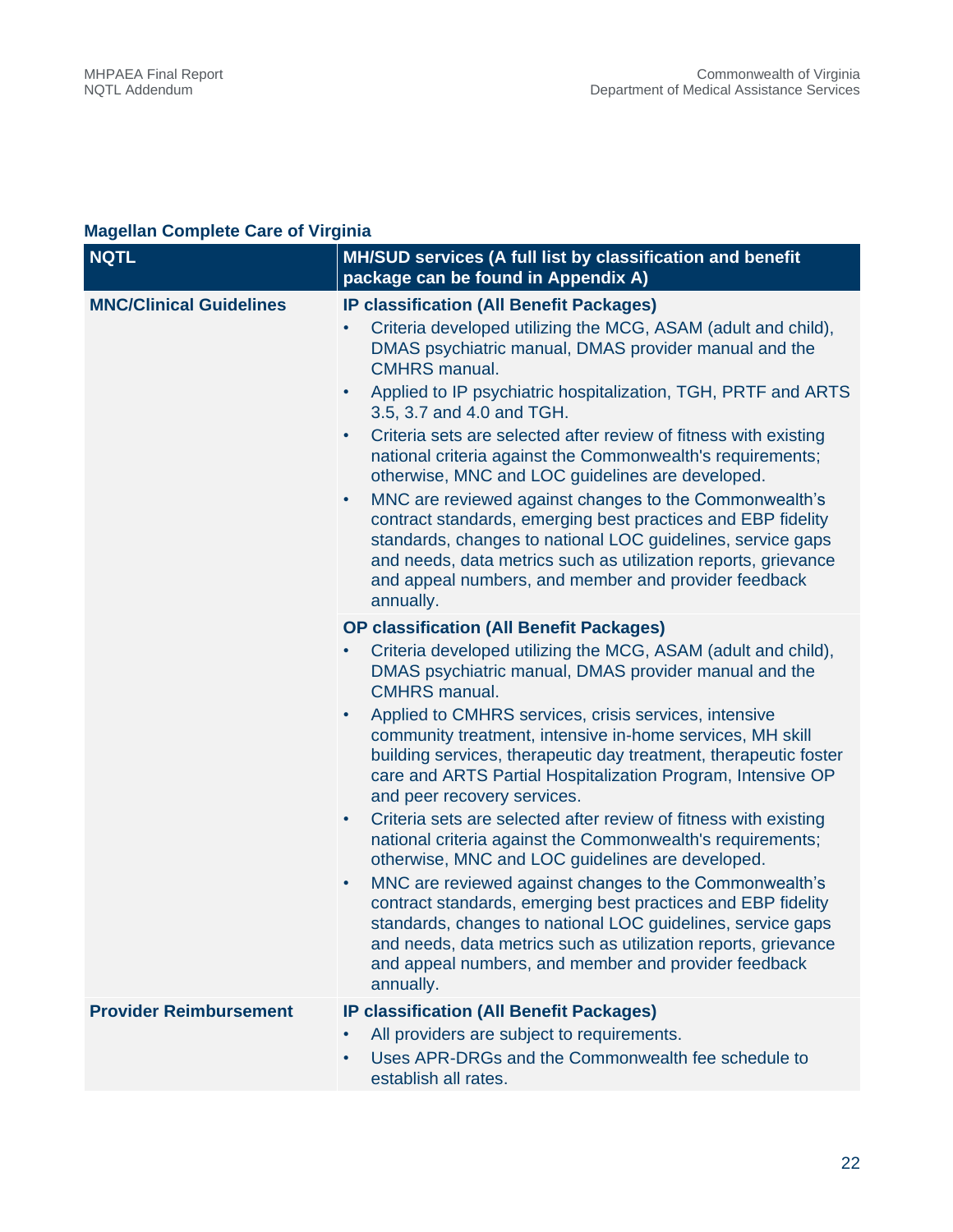| <b>NQTL</b> | MH/SUD services (A full list by classification and benefit<br>package can be found in Appendix A)                                                                                                                                                                                                                                                                                                                                                                                                                                                                                                                                                                                                                                                        |
|-------------|----------------------------------------------------------------------------------------------------------------------------------------------------------------------------------------------------------------------------------------------------------------------------------------------------------------------------------------------------------------------------------------------------------------------------------------------------------------------------------------------------------------------------------------------------------------------------------------------------------------------------------------------------------------------------------------------------------------------------------------------------------|
|             | Rate negotiations are triggered by provider requests or industry<br>changes and evaluated against normative data using internal<br>claims databases, as well as publicly available databases.<br>Monthly monitoring of network access, appointment access,<br>$\bullet$<br>provider or member complaints, volume of negotiation requests,<br>volume of reimbursement related provider terminations or<br>refusals to join the network and volume of non-participating<br>/single case agreements are used to determine the adequacy of<br>established rates.                                                                                                                                                                                             |
|             | <b>OP classification (All Benefit Packages)</b><br>All providers are subject to requirements.<br>Uses APR-DRGs and the Commonwealth fee schedule to<br>establish all rates.<br>Rate negotiations are triggered by provider requests or industry<br>changes and evaluated against normative data using internal<br>claims databases, as well as publicly available databases.<br>Monthly monitoring of network access, appointment access,<br>$\bullet$<br>provider or member complaints, volume of negotiation requests,<br>volume of reimbursement related provider terminations or<br>refusals to join the network and volume of non-participating<br>/single case agreements are used to determine the adequacy of<br>established rates.              |
|             | <b>EM classification (All Benefit Packages)</b><br>All providers are subject to requirements.<br>Uses APR-DRGs and the Commonwealth fee schedule to<br>$\bullet$<br>establish all rates.<br>Rate negotiations are triggered by provider requests or industry<br>changes and evaluated against normative data using internal<br>claims databases, as well as publicly available databases.<br>Monthly monitoring of network access, appointment access,<br>$\bullet$<br>provider or member complaints, volume of negotiation requests,<br>volume of reimbursement related provider terminations or<br>refusals to join the network and volume of non-participating<br>/single case agreements are used to determine the adequacy of<br>established rates. |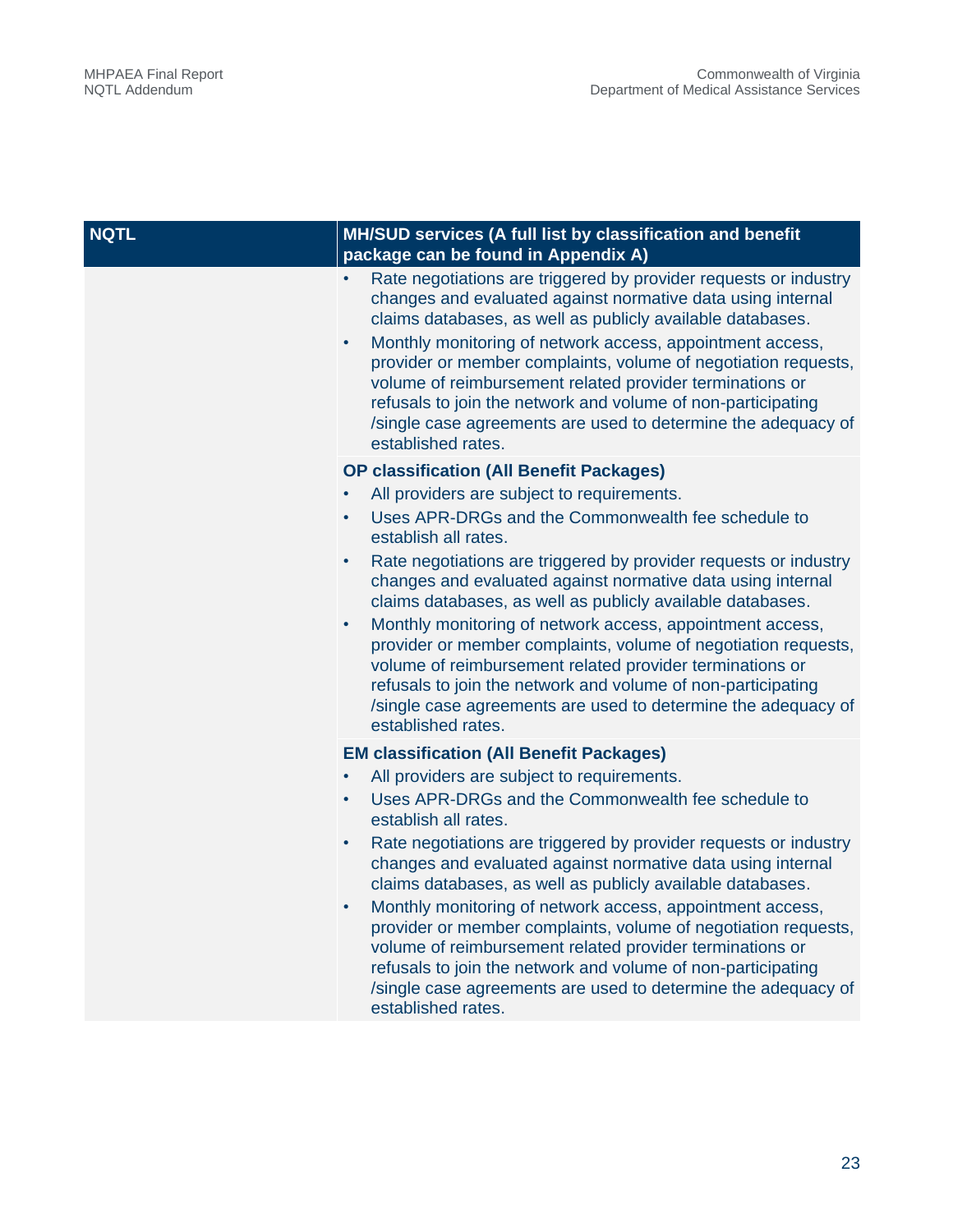### **Optima Health of Virginia**

| <b>NQTL</b>                    | MH/SUD services (A full list by classification and benefit<br>package can be found in Appendix A)                                                                                                                                                                                                                                                                                                                                                                                                                                                                                                                                                                                                                                                                                                                                |
|--------------------------------|----------------------------------------------------------------------------------------------------------------------------------------------------------------------------------------------------------------------------------------------------------------------------------------------------------------------------------------------------------------------------------------------------------------------------------------------------------------------------------------------------------------------------------------------------------------------------------------------------------------------------------------------------------------------------------------------------------------------------------------------------------------------------------------------------------------------------------|
| <b>MNC/Clinical Guidelines</b> | <b>IP classification (All Benefit Packages)</b><br>Criteria developed utilizing the MCG, ASAM (adult and child),<br>DMAS provider manual and the CMHRS manual.<br>Applied to IP psychiatric hospitalization, ARTS IP and<br>$\bullet$<br>residential treatment.<br>Applied to all covered services following annual review of the<br>$\bullet$<br>existing national criteria, literature reviews and double blind<br>studies and emerging and evidence-based practices.<br>Discretion may be exercised in urgent situations, but only at the<br>$\bullet$<br>authority of the Medical Director or designee, DMAS or the<br>health plan committee.                                                                                                                                                                                |
|                                | <b>OP classification (All Benefit Packages)</b><br>Criteria developed utilizing the MCG, ASAM (adult and child),<br>$\bullet$<br>DMAS provider manual and the CMHRS manual.<br>Applied to ARTS partial hospitalization and intensive OP<br>$\bullet$<br>services, SUD peer recovery services, SUD case management,<br>ECT, psych and neuropsych testing, CMHRS, investigative and<br>experimental, behavioral therapy and some EPSDT services.<br>Applied to all covered services following annual review of the<br>$\bullet$<br>existing national criteria, literature reviews and double blind<br>studies and emerging and evidence-based practices.<br>Discretion may be exercised in urgent situations, but only at the<br>$\bullet$<br>authority of the Medical Director or designee, DMAS or the<br>health plan committee. |
| <b>Provider Reimbursement</b>  | <b>IP classification (All Benefit Packages)</b><br>All providers are subject to requirements.<br>٠<br>Certain non-MD MH/SUD providers must maintain specialty<br>$\bullet$<br>training(s) or certification(s).<br>Uses the Commonwealth fee schedule to establish all rates.<br>$\bullet$<br>Rate negotiations are triggered by provider requests or industry<br>changes and evaluated against normative data using internal<br>claims databases, as well as publicly available databases.<br>If a provider does not accept a rate, they may withdraw from the<br>$\bullet$<br>network or continue negotiations.<br><b>OP classification (All Benefit Packages)</b>                                                                                                                                                              |
|                                | All providers are subject to requirements.<br>Certain non-MD MH/SUD providers must maintain specialty<br>$\bullet$<br>training(s) or certification(s).                                                                                                                                                                                                                                                                                                                                                                                                                                                                                                                                                                                                                                                                           |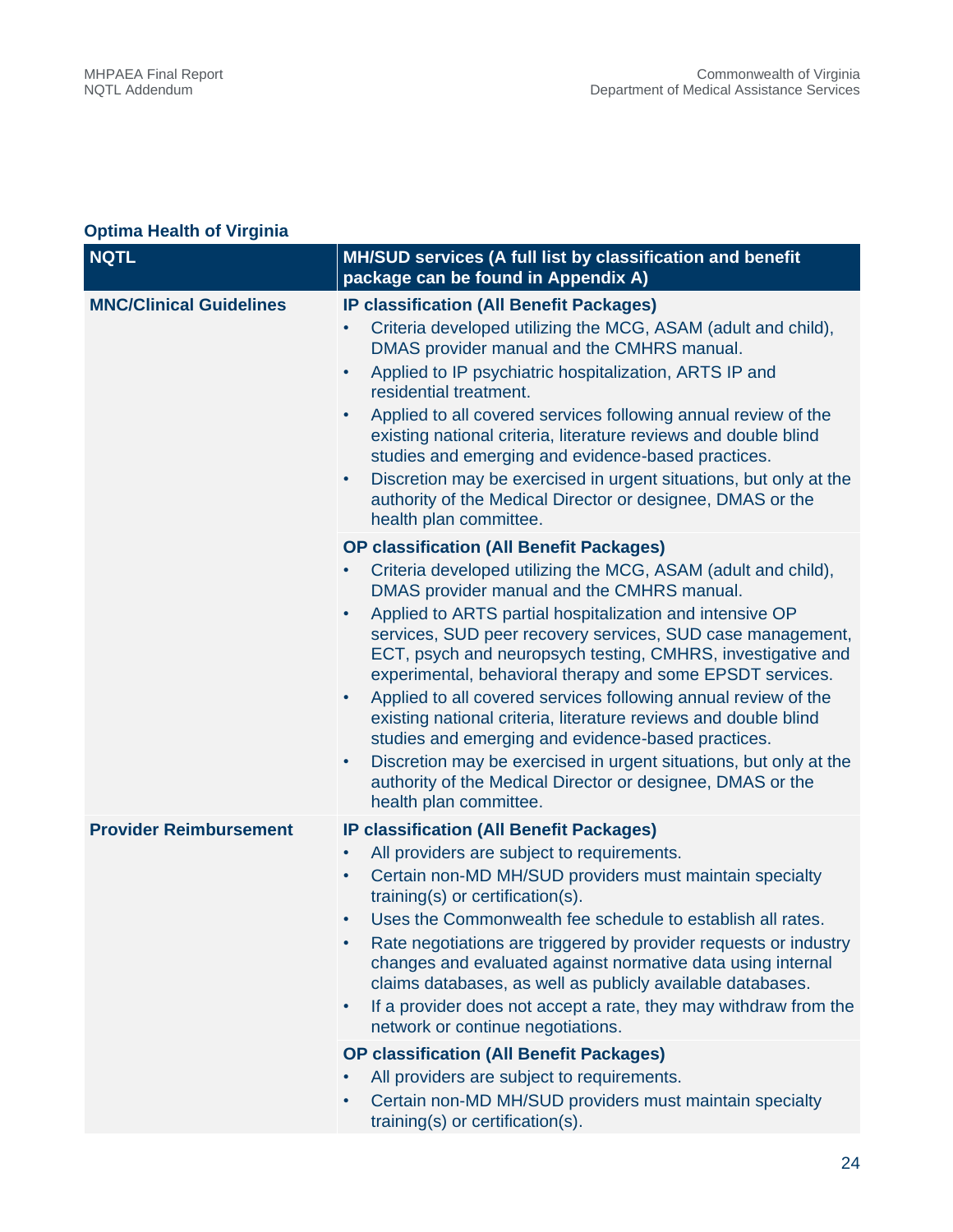| <b>NQTL</b> | MH/SUD services (A full list by classification and benefit<br>package can be found in Appendix A)                                                                                                                                                                                                                                |
|-------------|----------------------------------------------------------------------------------------------------------------------------------------------------------------------------------------------------------------------------------------------------------------------------------------------------------------------------------|
|             | Uses the Commonwealth fee schedule to establish all rates.<br>$\bullet$                                                                                                                                                                                                                                                          |
|             | Rate negotiations are triggered by provider requests or industry<br>$\bullet$<br>changes and evaluated against normative data using internal<br>claims databases, as well as publicly available databases.<br>If a provider does not accept a rate, they may withdraw from the<br>$\bullet$<br>network or continue negotiations. |
|             | <b>EM classification (All Benefit Packages)</b>                                                                                                                                                                                                                                                                                  |
|             | All providers are subject to requirements.                                                                                                                                                                                                                                                                                       |
|             | Certain non-MD MH/SUD providers must maintain specialty<br>$\bullet$<br>training(s) or certification(s).                                                                                                                                                                                                                         |
|             | Uses the Commonwealth fee schedule to establish all rates.<br>$\bullet$                                                                                                                                                                                                                                                          |
|             | Rate negotiations are triggered by provider requests or industry<br>$\bullet$<br>changes and evaluated against normative data using internal<br>claims databases, as well as publicly available databases.                                                                                                                       |
|             | If a provider does not accept a rate, they may withdraw from the<br>$\bullet$<br>network or continue negotiations.                                                                                                                                                                                                               |

|  | <b>UnitedHealthcare Community Plan</b> |  |  |
|--|----------------------------------------|--|--|
|--|----------------------------------------|--|--|

| <b>NQTL</b>                    | MH/SUD services (A full list by classification and benefit<br>package can be found in Appendix A)                                                                                                                                                                                                                                                                                                                                                                                                                                                                                                                                                                                                                                                                                                                                                                           |
|--------------------------------|-----------------------------------------------------------------------------------------------------------------------------------------------------------------------------------------------------------------------------------------------------------------------------------------------------------------------------------------------------------------------------------------------------------------------------------------------------------------------------------------------------------------------------------------------------------------------------------------------------------------------------------------------------------------------------------------------------------------------------------------------------------------------------------------------------------------------------------------------------------------------------|
| <b>MNC/Clinical Guidelines</b> | <b>IP classification (All Benefit Packages)</b><br>Criteria developed utilizing the ASAM (adult and child), DMAS<br>$\bullet$<br>provider manual and the CMHRS manual, the LOCUS and<br>ECSII and CASII, which includes LOC placement and service<br>intensity.<br>Applied to IP psychiatric hospitalization, ARTS IP and<br>$\bullet$<br>residential services.<br>Criteria sets selected after review of existing national criteria,<br>$\bullet$<br>the Commonwealth's requirements, literature reviews and<br>double blind studies and emerging and evidence-based<br>practices.<br>Discretion may be exercised in urgent situations, or if a<br>$\bullet$<br>supplemental service needs to be added, or to address a<br>non-duplicative service need, but only at the authority of the<br>Medical Director or designee, DMAS or the authoring health<br>plan committee. |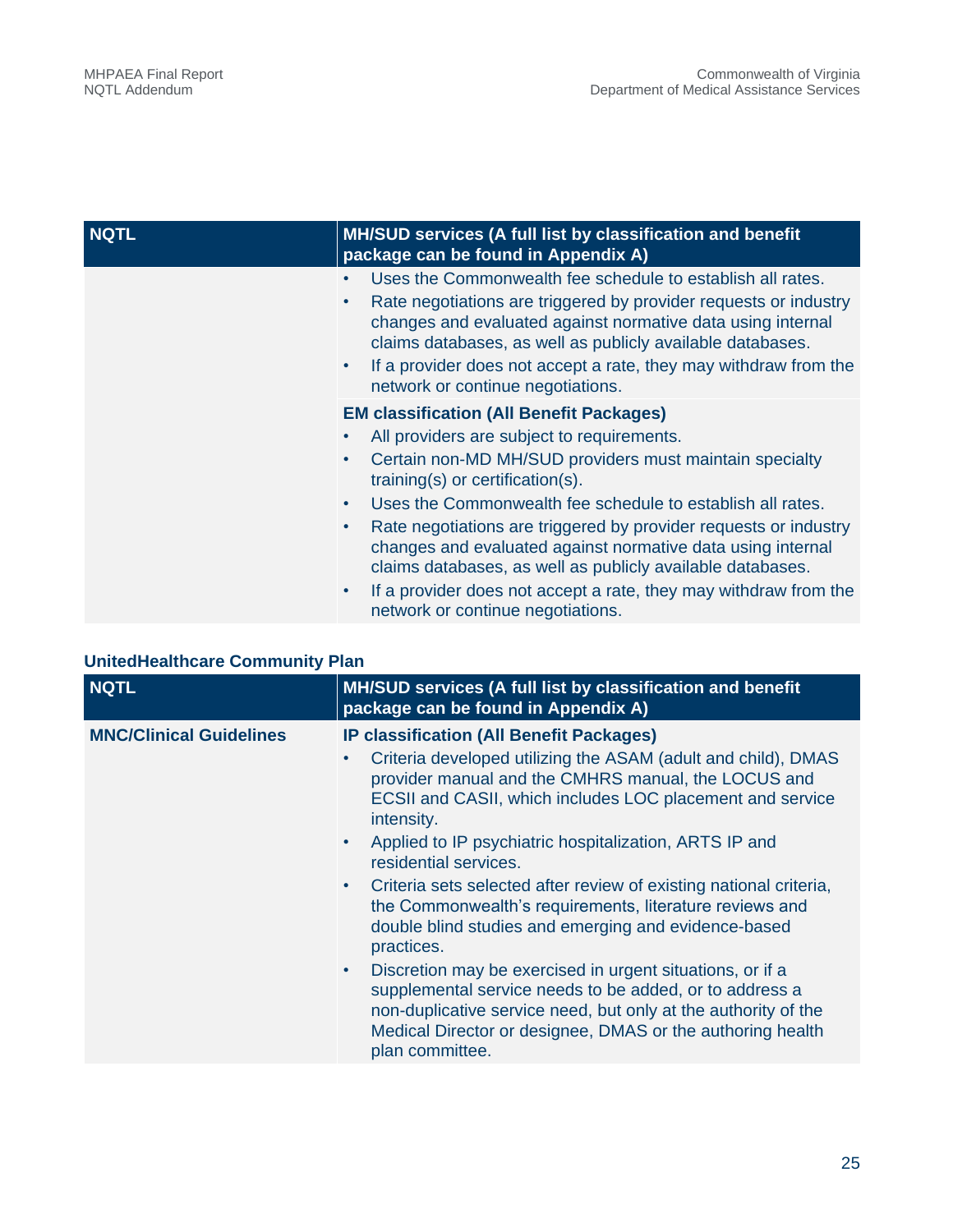| <b>NQTL</b>                   | MH/SUD services (A full list by classification and benefit<br>package can be found in Appendix A)                                                                                                                                                                                                                                                                                                                                                                                                                                                                                                                                                                                                                                                                                                                                                                              |
|-------------------------------|--------------------------------------------------------------------------------------------------------------------------------------------------------------------------------------------------------------------------------------------------------------------------------------------------------------------------------------------------------------------------------------------------------------------------------------------------------------------------------------------------------------------------------------------------------------------------------------------------------------------------------------------------------------------------------------------------------------------------------------------------------------------------------------------------------------------------------------------------------------------------------|
|                               | <b>OP classification (All Benefit Packages)</b><br>Criteria developed utilizing the ASAM (adult and child), DMAS<br>provider manual and the CMHRS manual, the LOCUS and<br>ECSII and CASII, which includes LOC placement and service<br>intensity.<br>Applied to ARTS PHP and IOP services, and SUD peer<br>$\bullet$<br>recovery services, ECT and CMHRS services.<br>Criteria sets selected after review of existing national criteria,<br>$\bullet$<br>the Commonwealth's requirements, literature reviews and<br>double blind studies and emerging and evidence-based<br>practices.<br>Discretion may be exercised in urgent situations, or if a<br>$\bullet$<br>supplemental service needs to be added or to address a<br>non-duplicative service need, but only at the authority of the<br>Medical Director or designee, DMAS or the authoring health<br>plan committee. |
| <b>Provider Reimbursement</b> | <b>IP classification (All Benefit Packages)</b><br>All providers are subject to requirements.<br>$\bullet$<br>Either uses the Commonwealth fee schedule to establish rates<br>$\bullet$<br>where a Commonwealth fees exist, otherwise the Medicare fee<br>schedule or APR-DRG is used.<br>Rate negotiations are triggered by provider requests, industry<br>$\bullet$<br>changes, or where a market analysis suggest a higher or lower<br>rate.<br>Rates are reviewed and updated annually and at contract<br>$\bullet$<br>renewal through comparison to reference databases, market<br>analysis and internal data.                                                                                                                                                                                                                                                            |
|                               | <b>OP classification (All Benefit Packages)</b><br>All providers are subject to requirements.<br>$\bullet$<br>Either uses the Commonwealth fee schedule to establish rates<br>where a Commonwealth fees exist, otherwise the Medicare fee<br>schedule or APR-DRG is used.<br>Rate negotiations are triggered by provider requests, industry<br>$\bullet$<br>changes, or where a market analysis suggest a higher or lower<br>rate.<br>Rates are reviewed and updated annually and at contract<br>$\bullet$<br>renewal through comparison to reference databases, market<br>analysis and internal data.                                                                                                                                                                                                                                                                         |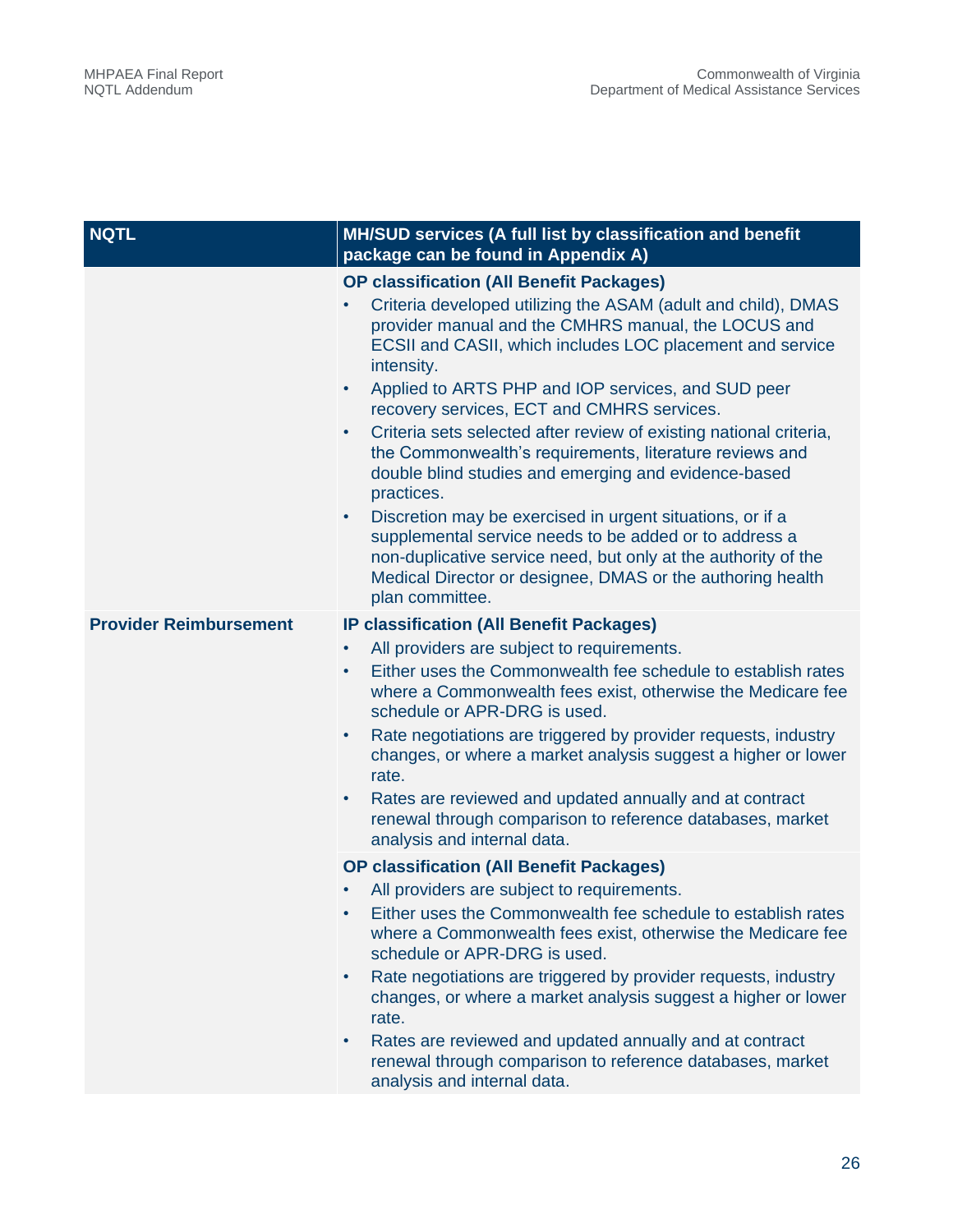| <b>NQTL</b> | MH/SUD services (A full list by classification and benefit<br>package can be found in Appendix A)                                                                                                                                                                                                                                                                                                                                                                                                                                                                                                      |
|-------------|--------------------------------------------------------------------------------------------------------------------------------------------------------------------------------------------------------------------------------------------------------------------------------------------------------------------------------------------------------------------------------------------------------------------------------------------------------------------------------------------------------------------------------------------------------------------------------------------------------|
|             | <b>EM classification (All Benefit Packages)</b><br>All providers are subject to requirements.<br>Either uses the Commonwealth fee schedule to establish rates<br>$\bullet$<br>where a Commonwealth fees exist, otherwise the Medicare fee<br>schedule or APR-DRG is used.<br>Rate negotiations are triggered by provider requests, industry<br>$\bullet$<br>changes, or where a market analysis suggest a higher or lower<br>rate.<br>Rates are reviewed and updated annually and at contract<br>$\bullet$<br>renewal through comparison to reference databases, market<br>analysis and internal data. |

| <b>Virginia Premier</b> |  |  |
|-------------------------|--|--|
|                         |  |  |

| <b>NQTL</b>                    | MH/SUD services (A full list by classification and benefit<br>package can be found in Appendix A)                                                                                                                                                                                                                                                                                                                                                                                                                                                                                                                                                                                                                                                                                                                                                                                                     |
|--------------------------------|-------------------------------------------------------------------------------------------------------------------------------------------------------------------------------------------------------------------------------------------------------------------------------------------------------------------------------------------------------------------------------------------------------------------------------------------------------------------------------------------------------------------------------------------------------------------------------------------------------------------------------------------------------------------------------------------------------------------------------------------------------------------------------------------------------------------------------------------------------------------------------------------------------|
| <b>MNC/Clinical Guidelines</b> | <b>IP classification (All Benefit Packages)</b><br>Criteria developed utilizing the Intermural, ASAM (adult and<br>$\bullet$<br>child), DMAS provider manual and the CMHRS manual.<br>Applied to all covered services following annual review of the<br>$\bullet$<br>existing national criteria, literature reviews and double blind<br>studies and emerging and evidence-based practices.<br>Criteria sets selected after review of existing national criteria,<br>$\bullet$<br>the Commonwealth's requirements, literature reviews and<br>double blind studies and emerging and evidence-based<br>practices.<br>Discretion may be exercised in urgent situations, or if a<br>$\bullet$<br>supplemental service needs to be added or to address a<br>non-duplicative service need, but only at the authority of the<br>Medical Director or designee, DMAS or the authoring health<br>plan committee. |
|                                | <b>OP classification (All Benefit Packages)</b><br>Criteria developed utilizing the Intermural, ASAM (adult and<br>$\bullet$<br>child), DMAS provider manual and the CMHRS manual.<br>Applied to all covered services following annual review of the<br>$\bullet$<br>existing national criteria, literature reviews and double blind<br>studies, and emerging and evidence based practices<br>Criteria sets selected after review of existing national criteria,<br>$\bullet$<br>the Commonwealth's requirements, literature reviews and                                                                                                                                                                                                                                                                                                                                                              |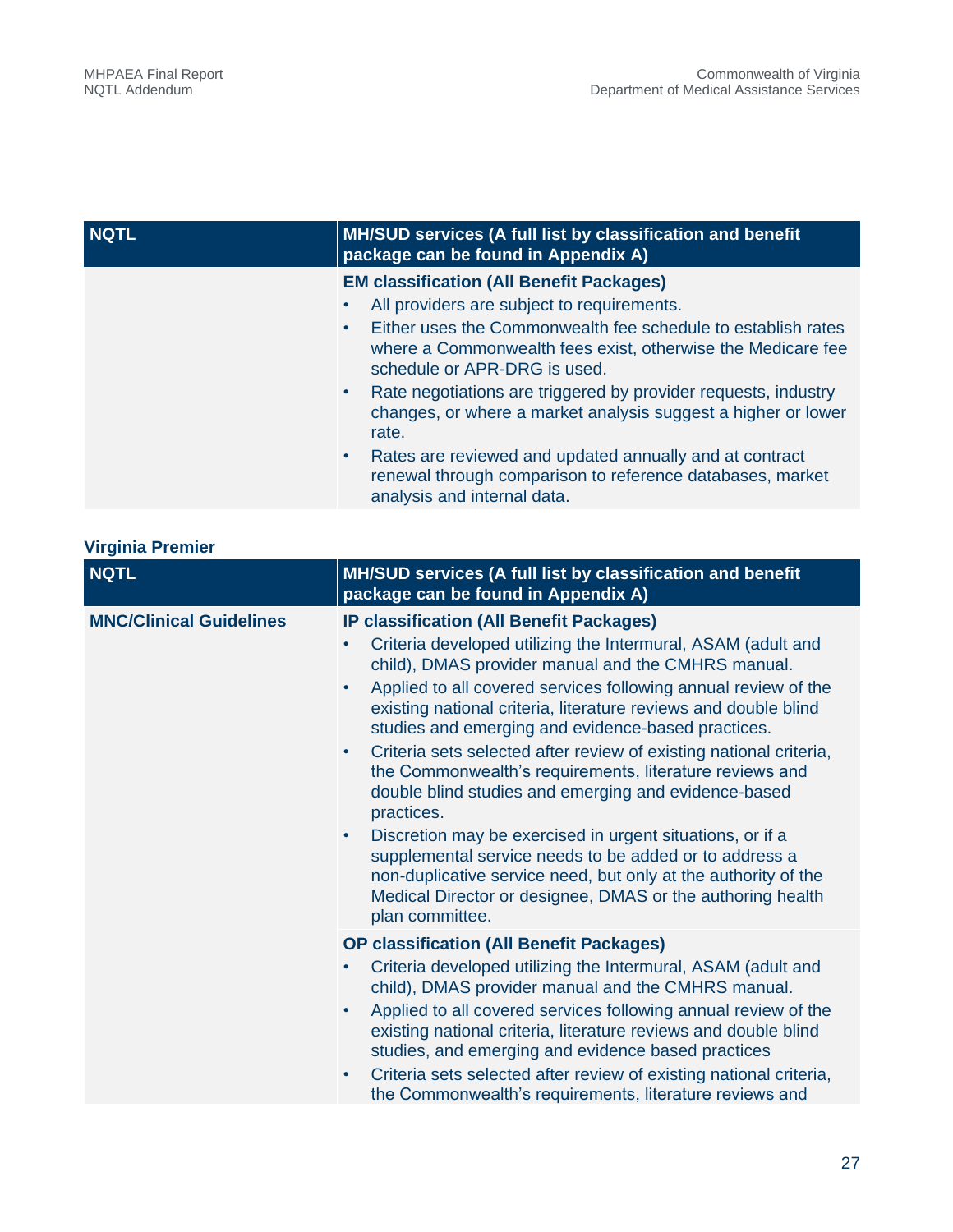| <b>NQTL</b>                   | MH/SUD services (A full list by classification and benefit<br>package can be found in Appendix A)                                                                                                                                                                                                                                                                                                                                                                                                                                                                                                                                                                                                                                                  |  |  |
|-------------------------------|----------------------------------------------------------------------------------------------------------------------------------------------------------------------------------------------------------------------------------------------------------------------------------------------------------------------------------------------------------------------------------------------------------------------------------------------------------------------------------------------------------------------------------------------------------------------------------------------------------------------------------------------------------------------------------------------------------------------------------------------------|--|--|
|                               | double blind studies and emerging and evidence-based<br>practices.<br>Discretion may be exercised in urgent situations, or if a<br>$\bullet$<br>supplemental service needs to be added or to address a<br>non-duplicative service need, but only at the authority of the<br>Medical Director or designee, DMAS or the authoring health<br>plan committee.                                                                                                                                                                                                                                                                                                                                                                                          |  |  |
| <b>Provider Reimbursement</b> | <b>IP classification (All Benefit Packages)</b><br>All providers are subject to requirements.<br>$\bullet$<br>75% of the Medicare fee and 100% of the Commonwealth fee<br>$\bullet$<br>schedule is used to establish rates.<br>Rate negotiations are triggered by provider requests or industry<br>$\bullet$<br>changes and evaluated against normative data using internal<br>claims databases.<br>Out-of-Network rates are calculated as a percentage of the<br>$\bullet$<br>Medicare Advantage (MA) FFS rates.<br>Monthly monitoring of network access, appointment access,<br>$\bullet$<br>provider or member complaints and volume of<br>non-participating/Single Case Agreements are used to<br>determine the adequacy of established rates. |  |  |
|                               | <b>OP classification (All Benefit Packages)</b><br>All providers are subject to requirements.<br>$\bullet$<br>75% of the Medicare fee and 100% of the Commonwealth fee<br>$\bullet$<br>schedule is used to establish rates.<br>Rate negotiations are triggered by provider requests or industry<br>changes and evaluated against normative data using internal<br>claims databases.<br>Out-of-Network rates are calculated as a percentage of the MA<br>$\bullet$<br>FFS.<br>Monthly monitoring of network access, appointment access,<br>$\bullet$<br>provider or member complaints and volume of<br>non-participating/Single Case Agreements are used to<br>determine the adequacy of established rates.                                         |  |  |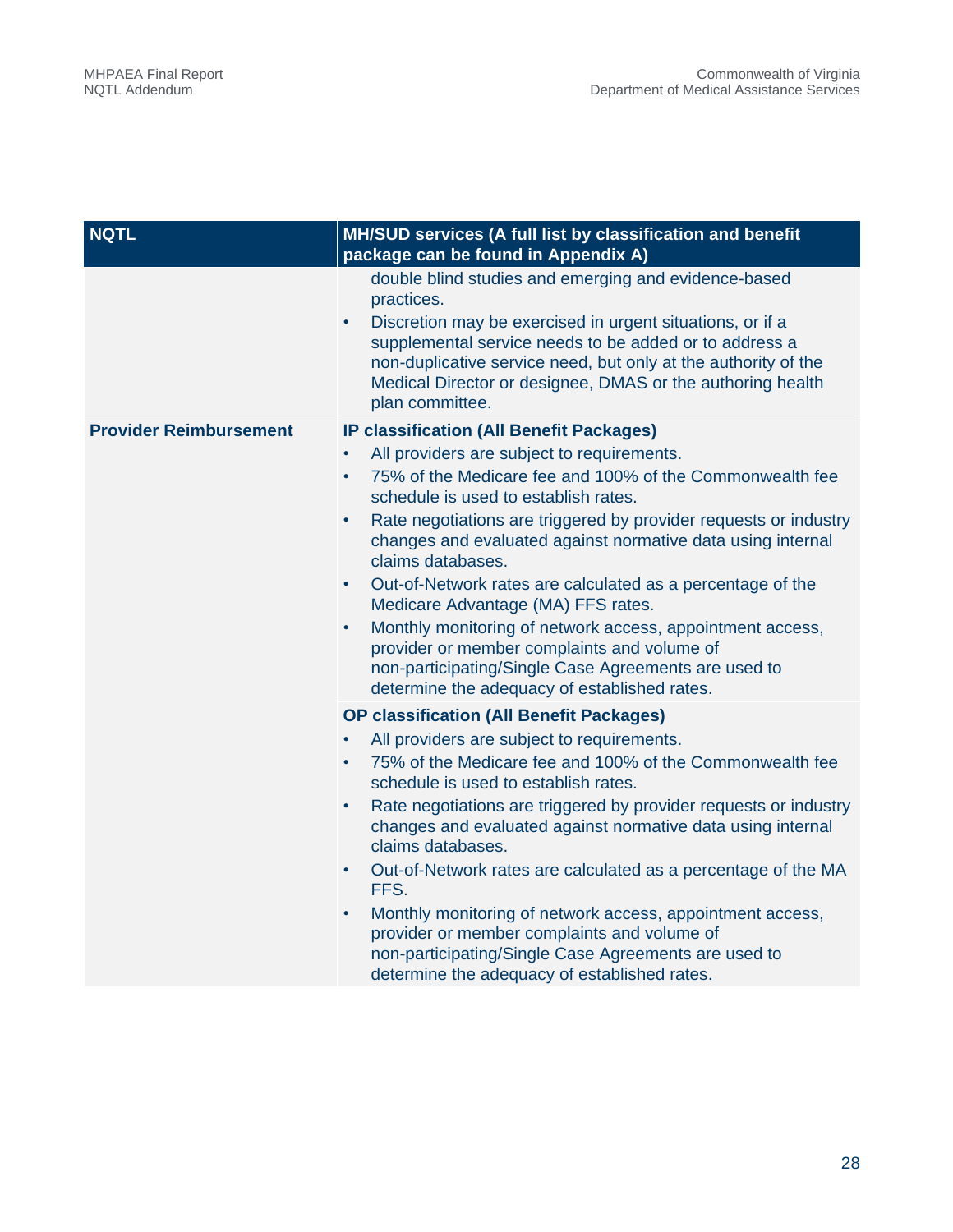| <b>NQTL</b> | MH/SUD services (A full list by classification and benefit<br>package can be found in Appendix A)                                                                                                                             |
|-------------|-------------------------------------------------------------------------------------------------------------------------------------------------------------------------------------------------------------------------------|
|             | <b>EM classification (All Benefit Packages)</b>                                                                                                                                                                               |
|             | All providers are subject to requirements.<br>$\bullet$                                                                                                                                                                       |
|             | 75% of the Medicare fee and 100% of the Commonwealth fee<br>$\bullet$<br>schedule is used to establish rates.                                                                                                                 |
|             | Rate negotiations are triggered by provider requests or industry<br>$\bullet$<br>changes and evaluated against normative data using internal<br>claims databases.                                                             |
|             | Out-of-Network rates are calculated as a percentage of the MA<br>$\bullet$<br>FFS.                                                                                                                                            |
|             | Monthly monitoring of network access, appointment access,<br>$\bullet$<br>provider or member complaints and volume of<br>non-participating/Single Case Agreements are used to<br>determine the adequacy of established rates. |